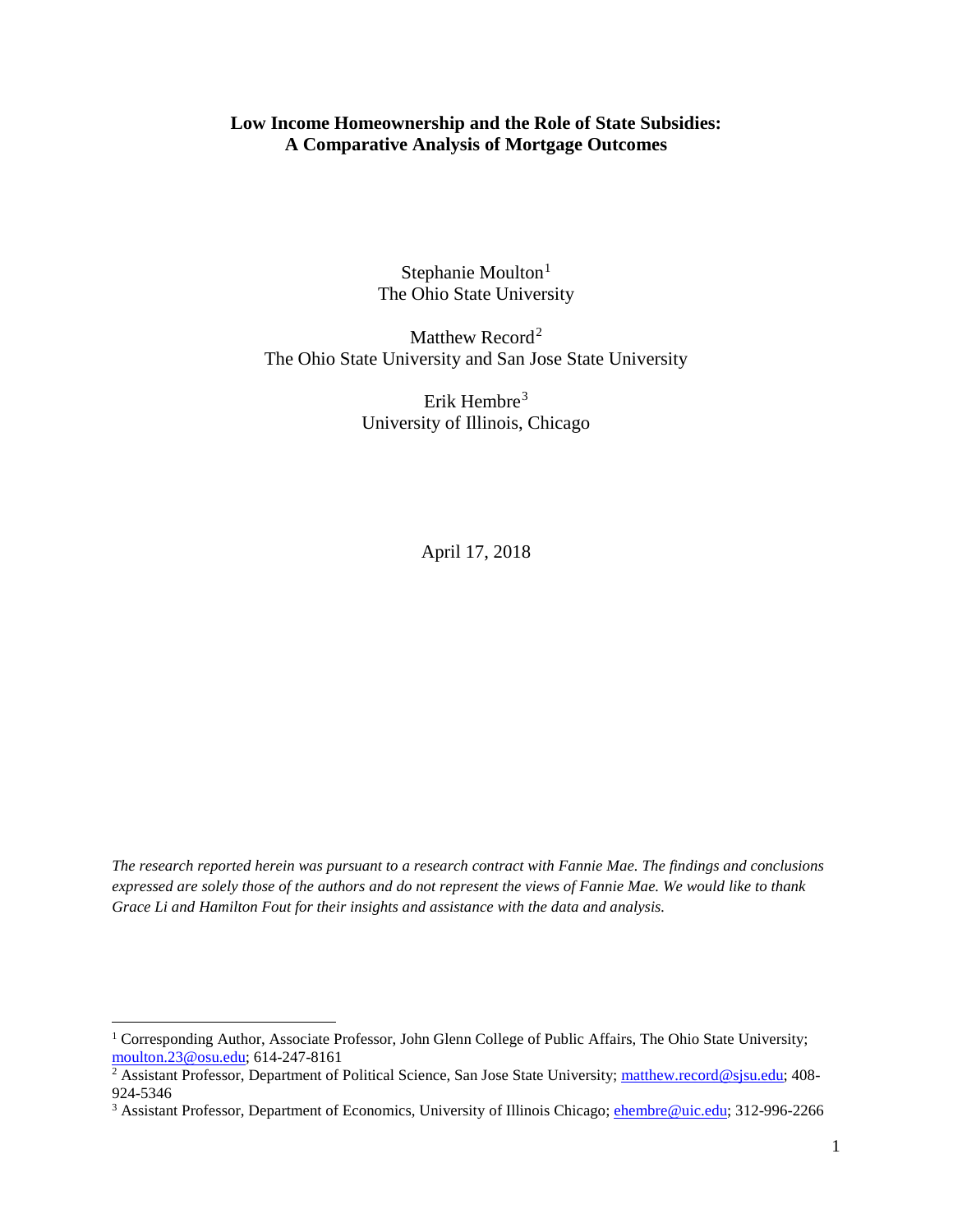# **Low Income Homeownership and the Role of State Housing Finance Agencies: A Comparative Analysis of Loan Performance**

### **Abstract**

Between the late 1970s through 2013, state Housing Finance Agencies (HFAs) have financed nearly \$300 billion in mortgages to first time homebuyers. Descriptive evidence indicates that these state subsidized programs help financially vulnerable households enter homeownership and retain their homes at higher rates than lower income households purchasing homes in the private market. However, no prior studies have empirically estimated this relationship or the underlying mechanisms. Reduced risk of default is likely due to a combination of more affordable loan terms, value-added service delivery practices, as well as selection into state programs. Using data on first-time homebuyer mortgages securitized by Fannie Mae between 2005 and 2014, we estimate the impact of HFA originations on loan performance. We construct a matched sample of about 500,000 borrowers with similar credit and loan characteristics at the time of origination, one-fifth of whom had loans originated through an HFA. We then estimate the competing hazard of default (or foreclosure) and prepayment. We find that HFA borrowers across our sample period are about 20 to 30 percent less likely to default or foreclose on their mortgages than otherwise similar non-HFA borrowers, with the greatest effects observed during the 2005-2007 mortgage boom. To better understand the mechanisms, we include a vector of time-varying service delivery practices implemented by state HFAs, as well as indicators for structural loan characteristics. These attributes explain three-fourths of the observed HFA effect on mortgage default.

JEL Codes: G21, R31, R38

Key Words: homeownership; mortgage default; affordable mortgages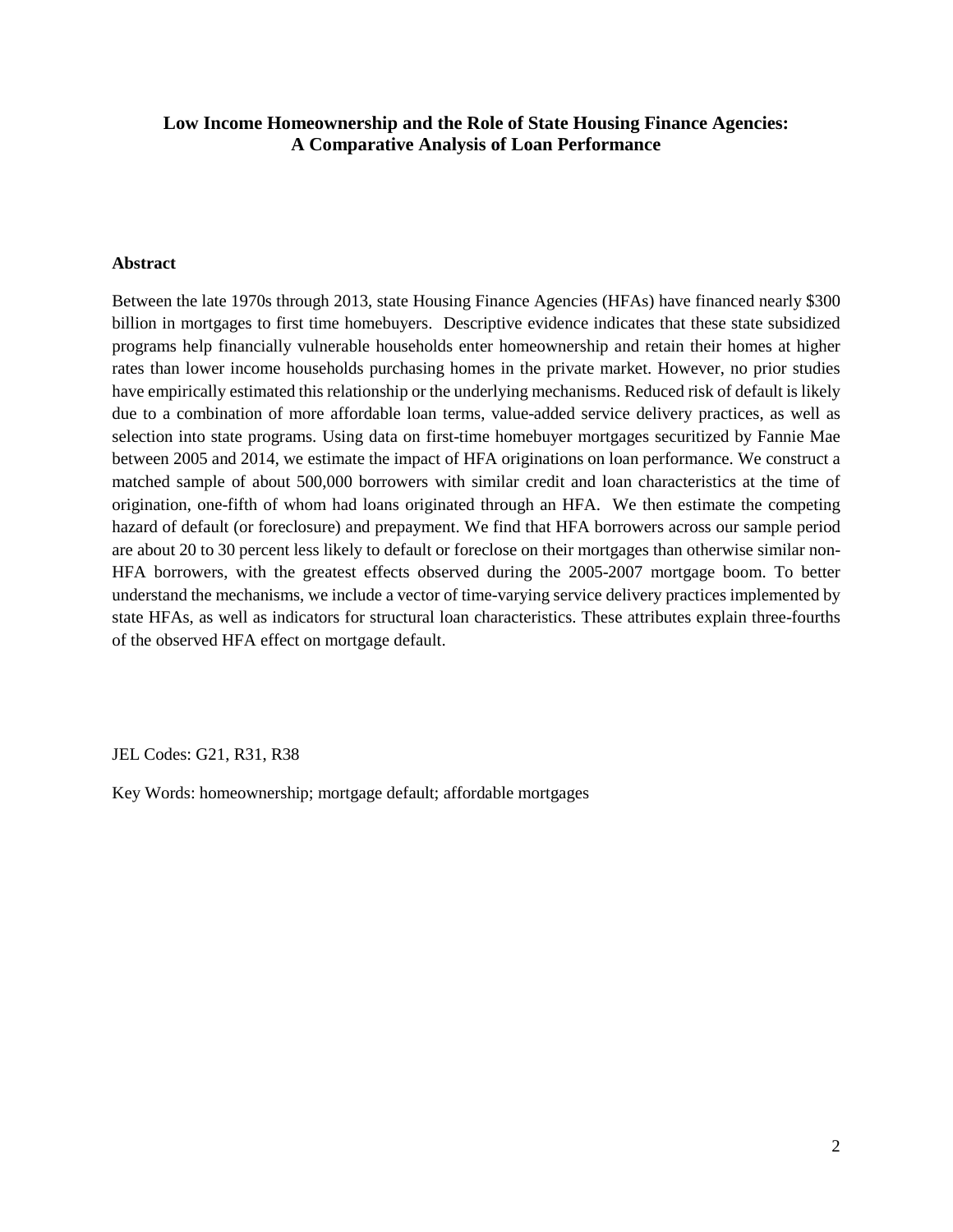### **I. Introduction**

Through 2014, state housing finance agencies (HFAs) in the U.S. facilitated home purchases for more than 3.2 million households, the majority of whom were low-to-moderate income (LMI) first-time homebuyers with incomes below 115 percent of the area median (National Council of State Housing Agencies 2015). Unlike higher cost subprime mortgages originated during the housing boom, mortgages originated by state HFAs do not rely on risk based pricing to extend homeownership to LMI households. In fact, prior to 2010, a majority of the mortgages originated by HFAs were financed through tax-exempt mortgage revenue bonds (MRBs), allowing HFAs to charge below market interest rates to borrowers (Moulton and Quercia 2014). Further, HFA originated mortgages typically meet conforming loan standards and are often securitized by Fannie Mae, Freddie Mac, or Ginnie Mae.

If HFA originated mortgages meet conforming loan standards, what, if anything, is the added benefit of HFAs to the mortgage market? A series of studies by the GAO on HFA lending in the 1980s questioned the extent to which HFAs originate mortgages to borrowers who would not have otherwise purchased a home in the conventional market (GAO 1983; 1988). Since that time, additional statutory restrictions have been enacted to increase the targeting of HFA loans to borrowers with incomes below 115 percent of the area median[.4](#page-2-0) Aside from targeting LMI first time homebuyers, HFAs tend to originate mortgages at lower costs with additional value added services such as homebuyer education and counseling and preventative servicing practices (Moulton and Quercia 2014). It is possible that these services lead to better loan performance for LMI first-time homebuyers. HFAs were granted an exemption from the Qualified Residential Mortgage (QRM) requirements in part because of the assertion that HFA originated mortgages had inherently lower risk due "government oversight, an important public purpose, strong underwriting, proactive servicing, and a proven track record of safe and sound performance" (NCSHA 2011).<sup>[5](#page-2-1)</sup>

While there have been descriptive reports of HFA loan performance, there have been no rigorous studies comparing the loan performance of HFA originated mortgages to otherwise similar borrowers. This paper seeks to address this gap in the literature through an analysis of home purchase mortgages securitized by Fannie Mae between 2005 and 2014, including loans to LMI borrowers originated through HFA and non-HFA channels. Our paper seeks to inform two primary research questions. How do HFA borrowers compare to conventional market first-time homebuyers? Do HFA mortgages perform better than otherwise similar

<span id="page-2-0"></span> <sup>4</sup> By federal statute, HFA loans financed with mortgage revenue bonds are limited to borrowers with incomes below 115 percent of area median, with some exceptions for homebuyers located in targeted geographies. HFA loans that are not financed through mortgage revenue bonds do not fall under these federal guidelines.

<span id="page-2-1"></span><sup>5</sup> <https://www.ncsha.org/blog/ncsha-supports-bond-exemption-risk-retention-rule>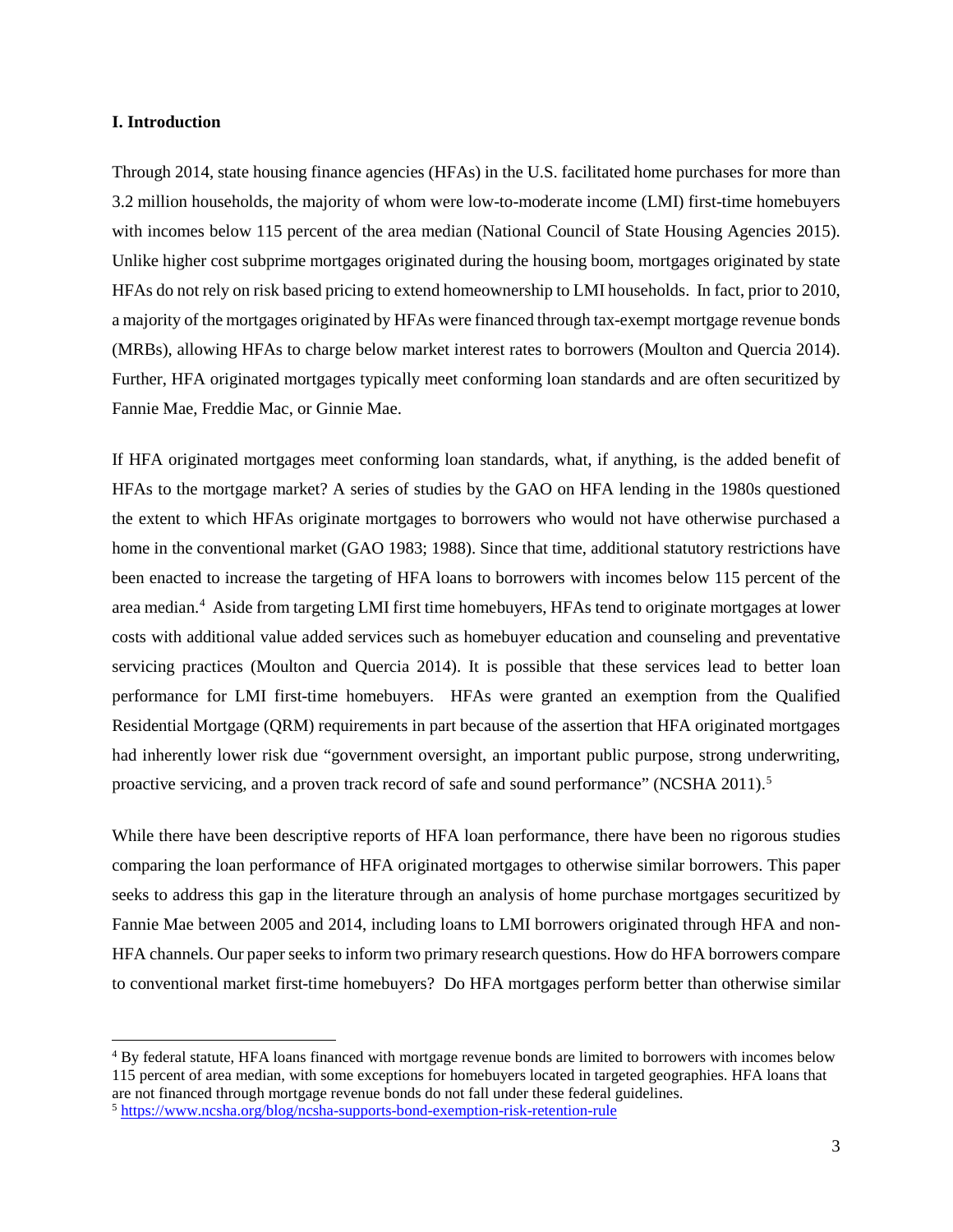private market mortgages?

We first descriptively compare the characteristics of borrowers purchasing homes through HFAs to other first-time, LMI homebuyers with mortgages securitized by Fannie Mae. We find that while HFA borrowers have similar credit scores and debt to income ratios to non-HFA first-time homebuyers, they have significantly lower incomes and higher loan to value ratios (LTVs). Relative to privately originated LMI mortgages, HFAs serve borrowers at the lower end of the income and wealth distribution. This is important in light of federal policy emphasis to reduce inequities in mortgage access by categories of income and wealth (FHFA 2016). HFAs may provide a mechanism for Fannie Mae to meet affordable housing goals without comprising credit quality.

To analyze loan performance, we construct a matched sample of HFA and non-HFA originations in the Fannie Mae database. As we demonstrate with our descriptive comparison, HFAs tend to serve borrowers who are different than non-HFA borrowers, and failing to account for this selection can bias our results. Using coarsened exact matching, we ensure that the two groups of borrowers are similar at the time of origination on an array of characteristics that prior research has found to be predictive of mortgage default, including credit score, income, LTV, presence of a co-borrower, year of origination and geography (three digit ZIP code). Our resulting matched sample includes about 500,000 borrowers, about one-fifth of whom had loans originated through an HFA.

We find that HFA loans have a lower risk of default and foreclosure than loans originated to otherwise similar LMI borrowers. In our base multinomial logistic model specification, the relative risk of default (vs. prepayment) is about 20 percent lower for HFA borrowers than it is for otherwise similar non-HFA borrowers and the relative risk of foreclosure (vs. prepayment) is about 30 percent lower for HFA borrowers. If part of the HFA effect on loan performance is due to more careful screening of borrowers, we would expect the effect to be greatest during the mortgage boom when conventional underwriting was more lax (2005-2007). Indeed, we find that the HFA effect is strongest prior to the housing bust and the overall tightening of the mortgage market. Over all time periods, we observe slower prepayment speeds for HFA borrowers relative to non-HFA first time homebuyers.

To further explore the HFA effect, we add controls for additional loan attributes that are likely endogenous to the HFA channel including third-party origination, the presence of subordinate financing and whether or not the loan has full documentation. We also merge in data on HFA service delivery practices from 2005 to 2013. These data are collected annually by the National Council of State Housing Agencies. For each year, we construct indicators for (a) whether or not the HFA originates loans internally versus through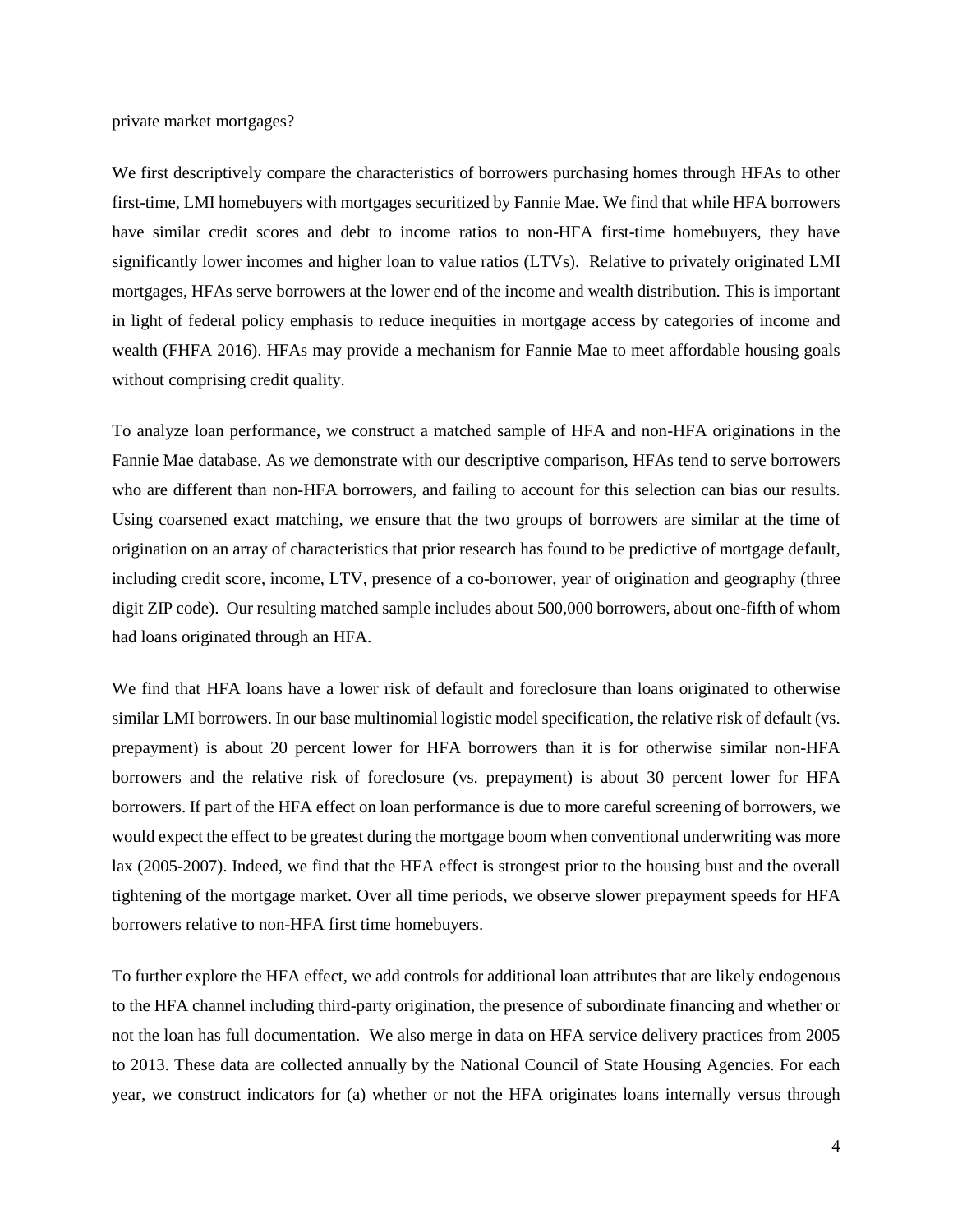private banks and mortgage companies; (b) whether or not the HFA services its own mortgages or contracts with another company that assumes servicing responsibilities, typically a private lender; and (c) whether or not the HFA offers homebuyer education and counseling to its homebuyers. We find that the inclusion of the endogenous loan characteristics and service delivery practices explains three-fourth of the HFA effect for default and about half of the HFA effect for foreclosure.

### **II. Background and Expectations**

### *LMI Mortgage Lending and Institutional Factors that affect Default*

While this study is specific to an analysis of HFA originated loans, it builds from a larger literature on mortgage lending for LMI borrowers, and in particular, the role of the institutional channel to offset risk. A substantial body of literature has investigated the default and prepayment risk of lending to LMI borrowers. A series of studies by Deng and colleagues find that lower income borrowers have higher rates of mortgage default and lower risk of prepayment than higher income borrowers (Deng et al.1996; 2000; Deng and Gabriel 2006). Other studies find that income is not a significant predictor of mortgage default when credit risk characteristics are taken into account (Van Order and Zorn 2003; Fout et al. 2017). In a recent study of Fannie Mae loans, Fout et al. (2017) found that credit risk factors can account for increased rates of default among low income households with incomes between 50 and 80 percent of area median. However, for very low income households (with incomes below 50 percent of area median), they find a direct income effect on mortgage default that cannot be accounted for with standard underwriting variables.

Aside from a direct income effect, LMI borrowers also tend to have lower levels of wealth and thus higher loan to value (LTV) ratios. Previous research has found the LTV ratio to be significant predictor of mortgage default, particularly when house prices fall (Kelly 2008; Guiso et al. 2009; Gerardi et al. 2009; Demyanyk and Hemert 2011; Lam et al. 2013). By definition, higher LTV borrowers are more likely to be in a negative equity situation when house prices fall, as they did during the recent housing bust cycle in the U.S. This circumstance places them at greater risk of foreclosure if they experience a shock that prevents them from making their regular mortgage payments. Some assert that simply having less "skin in the game" makes LMI borrowers with low downpayment loans more likely to default. In a study of FHA loans during the early 2000s, Kelly (2008) finds that borrowers who fund their own downpayment are less likely to default than those who rely on assistance programs or relatives. An analysis of GSE and FHA loans by Lam et al. (2013) finds differential effects of LTV based on the underlying credit risk of the borrowers. An increase in LTV for low credit score borrowers has a much greater impact on the predicted foreclosure rate than the same size increase in LTV for higher credit score borrowers.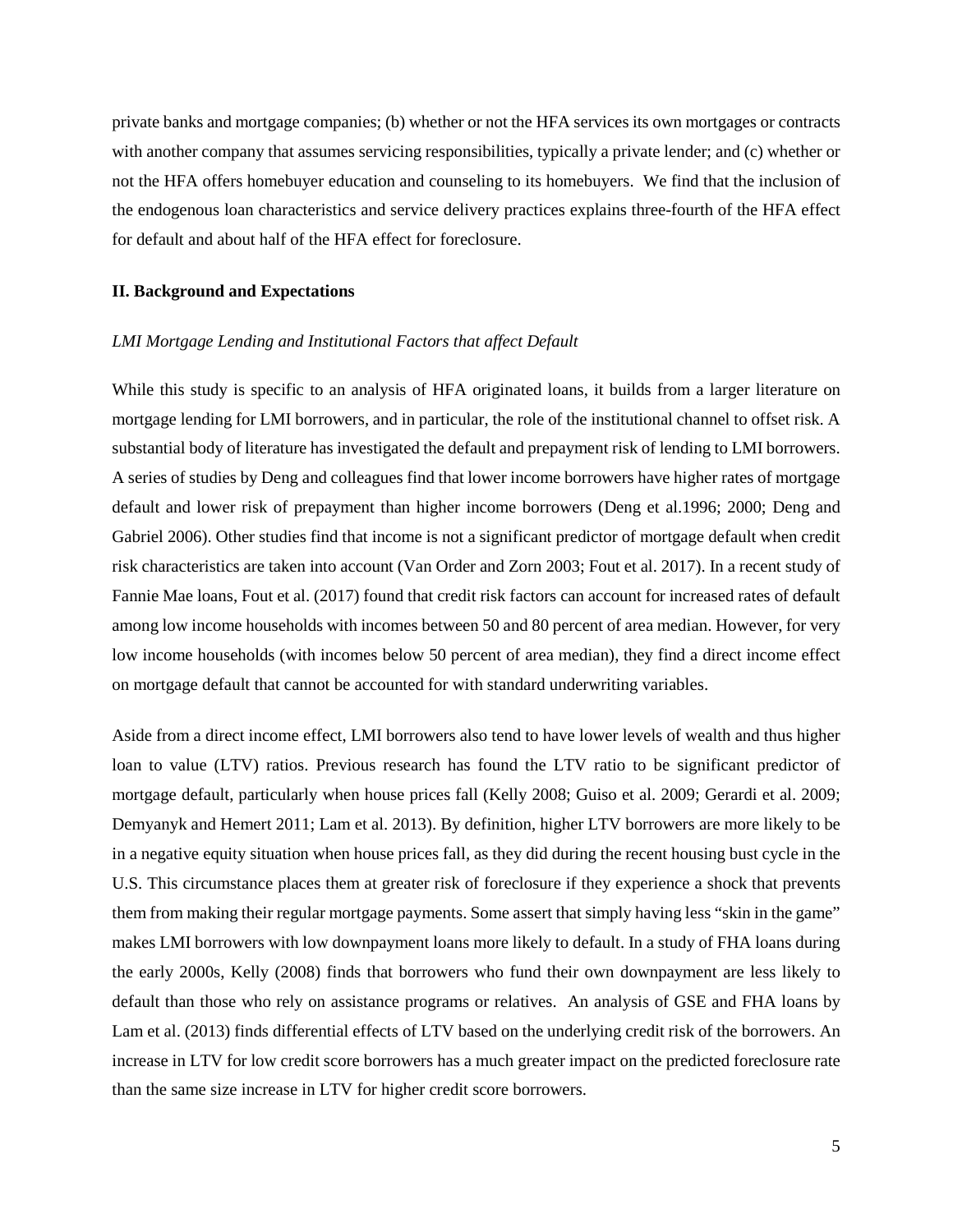While lower incomes and wealth may increase default risk among LMI borrowers, a growing body of research suggests that institutional characteristics, including origination channel and servicing practices, can significantly moderate default risk. For example, borrowers who receive their loans from banks are less likely to default than borrowers who receive their loans from third party mortgage brokers (Alexander et al., 2002; Ding et al., 2011; Jiang et al., 2014; Moulton, 2010; Stegman et al., 2007). In an analysis of CRAtype loans purchased through an affordable lending initiative, Ding, Quercia, Li and Ratcliffe (2011) found that the special program loans had lower rates of default than subprime mortgages, even after matching on borrower characteristics and controlling for structural attributes of the loans.

There are several institutional mechanisms inherent in particular lending channels that have been associated with reduce default risk for LMI borrowers. First, there may be variation in origination practices by lending channel and, in particular, variation in the screening processes used to select borrowers. While certain underwriting criteria can be observed and controlled for in models of default, there may be unobserved differences in the selection of borrowers based on local knowledge or information. Studies have found substantially higher rates of default found for loans with low or no documentation (LaCour-Little 2009; Jiang et al. 2014). In an analysis of HFA originated mortgages in Ohio, Ergungor and Moulton (2014) find that the distance between the borrower and the branch of the originating lender is a significant predictor of default and that this effect is stronger for borrowers with lower credit scores for whom soft information may be more important.

In addition, borrowers may self-select into particular channels based on unobserved factors that are correlated with default. For example, less motivated borrowers (who are more likely to default) may select out of an arduous or complicated screening process associated with particular affordable lending programs. Agarwal et al. (2014) find that a state mandated requirement for education to borrowers receiving risky loans in Illinois indeed reduces the overall default rate, but because borrowers strategically avoid taking risky loans to avoid the requirement rather than a treatment effect of education.

Second, there may be differences in servicing practices by channel that influence default risk postorigination. For example, some lenders engage in preventative servicing, contacting borrowers immediately when a payment is missed prior to severe default (Stegman et al., 2007). There may also be variation in the amount of trust and ongoing communication between lenders and borrowers that influences mortgage performance. Prior research on mortgage modifications finds that one of the primary challenges is getting borrowers at risk of foreclosure to contact their lender (Cutts and Merrill 2008). Specific interventions prior to purchase, such as homebuyer education and counseling, may increase the trust between the lender and borrower. In a study of HFA originated mortgages in Tennessee, Brown (2016) finds that while the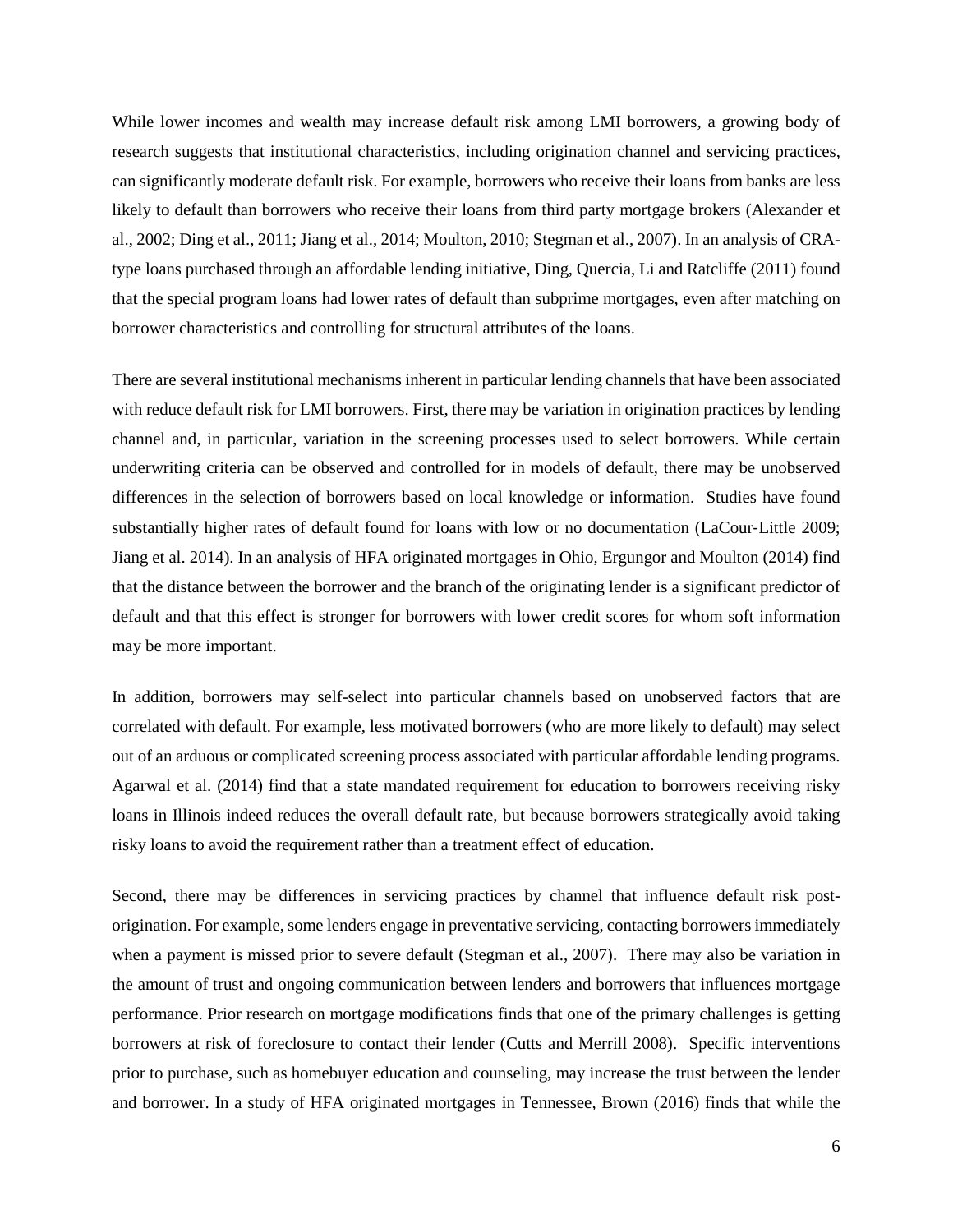introduction of a homebuyer education and counseling requirement has no impact on the probability of default, it is associated with reduced risk of foreclosure among defaulted borrowers. The explanation for this finding is that borrowers participating in the homebuyer education and counseling are more likely to contact their lender when they experience a hardship and work out a resolution to prevent foreclosure.

Third, structural differences between channels may have a direct impact on the loan performance of LMI borrowers. For example, different structures for providing downpayment assistance may have differential impacts on the cumulative LTV associated with the mortgage and thus a borrower's incentive to default. Further, loan characteristics including the loan terms, interest rates and prepayment penalties that have been associated with default risk may vary systematically by channel. While these factors are often endogenous to the risk characteristics of the borrower, there may be systematic differences in the extent to which different institutional channels implement these mechanisms.

### *State HFAs and LMI Mortgage Lending*

As of 2002, all U.S. states as well as Puerto Rico, the US Virgin Islands, and the District of Columbia have an HFA, and most state HFAs today administer a mortgage program for first-time homebuyers.<sup>[6](#page-6-0)</sup> State HFAs began financing mortgages in the early 1970s through the sale of tax-exempt mortgage revenue bonds (MRBs), which HFAs would then pass along in the form of reduced interest rate mortgages to LMI first-time homebuyers, retaining a portion of the spread to help finance agency operations.<sup>[7](#page-6-1)</sup> By statute, HFA mortgages financed with MRBs are reserved for first-time homebuyers with incomes below 115 percent of area median income, with exceptions for households living in targeted geographic areas. The drop in conventional interest rates following the Great Recession has led HFAs to utilize other non-MRB mortgage backed securities (MBS) to finance mortgages, resulting in interest rates on HFA loans that are comparable to prime conventional mortgage rates (Moulton and Quercia 2014).<sup>[8](#page-6-2)</sup>

<span id="page-6-0"></span><sup>&</sup>lt;sup>6</sup> Not all state HFAs currently administers a first time homebuyer program. This is particularly true of in recent years of HFAs that have been reliant on MRB funding to back originations. In 2013, several states did not originate any MRB backed loans including Alabama, Arizona, Colorado, DC, Idaho, Illinois, New Hampshire, Utah and Wisconsin (NCSHA, 2015). Of those, Arizona and Illinois did not report funding mortgages through other sources either, effectively meaning they did not operate a FTHB single-family origination program in that year.

<span id="page-6-1"></span><sup>7</sup> The spread amount (arbitrage) permitted by statute has changed over time, and is currently limited to 1.25% (Moulton and Quercia 2014). See the Appendix for additional background on HFA interest rates and lending patterns over time.

<span id="page-6-2"></span><sup>&</sup>lt;sup>8</sup> As of a 2012 survey of state HFAs, nearly 40 percent reported selling non-MRB mortgage backed securities (MBS) directly into the market—a strategy that none of the HFAs reported using in 2006 (Moulton and Quercia 2014). In contrast to MRB financed mortgages that provide revenue to HFAs through the interest rate spread during the life of the loan, non-MRB MBS provide an up-front financial return when the pool of mortgages are sold directly into the MBS market.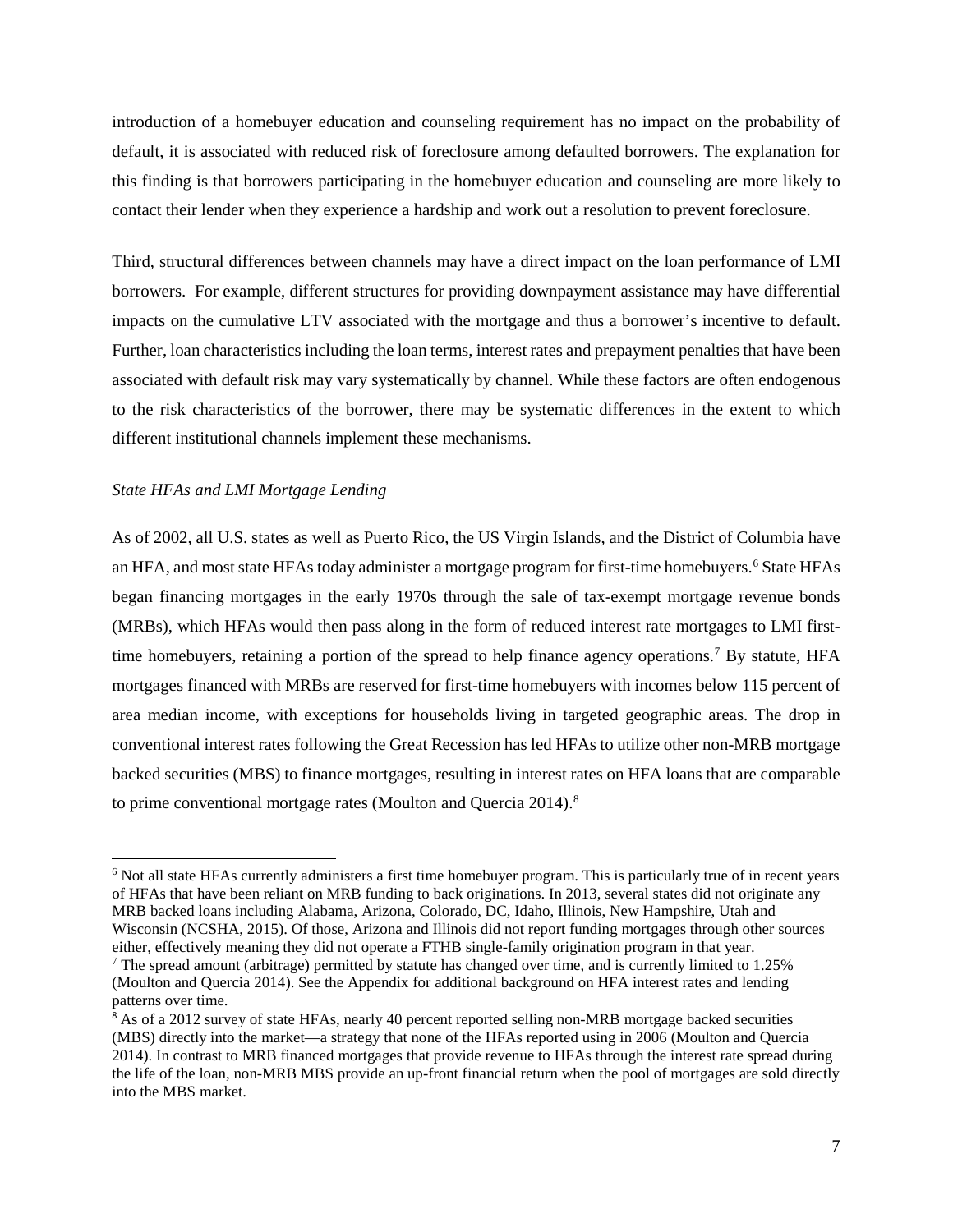As public and quasi-public entities, HFAs are exposed to more political pressures than private sector lenders and thus may have more incentives than private lenders to reduce default risk of the loans they originate.<sup>[9](#page-7-0)</sup> There are several institutional mechanisms associated with HFA lending that may offset the default risk of these mortgages. Some of these mechanisms are direct practices that can be observed and measured; others are embedded in the structural environment and incentives for HFA lending participants (both borrowers and lenders).

First, HFA origination practices may incentivize more careful screening of borrowers. While some HFAs originate mortgages directly, others originate mortgages through networks of approved private lending institutions in their state including banks and mortgage brokers. Regardless of the initial source of the origination, all HFAs monitor and ultimately approve loans to be financed with HFA funds, adding an incentive for careful screening (Ergungor and Moulton 2014). HFAs may add overlays to conventional underwriting standards to directly offset risk. For example, 75 percent of HFAs reported having minimum credit score requirements in 2012, the majority of which were higher than those set by FHA or the GSEs (Moulton and Quercia 2014).

Second, HFAs often require the completion of additional services or paperwork that may directly and indirectly be associated with lower default rates for borrowers. For example, the majority of HFAs offer or require homebuyer education and counseling for at least a portion of their borrowers prior to purchase. A 2010 survey of HFAs found that while about one-third of HFAs required homebuyer education and counseling for all borrowers, more than 80 percent required at least a portion of their borrowers to participate in these services (Dylla and Caldwell-Taugtes 2012). While such requirements may directly reduce default risk (e.g., borrowers may be more likely to proactively reach out for help with their mortgage if they experience a financial shock), these requirements may also act as additional sorting mechanisms to identify more motivated borrowers who are less likely to default.

Third, HFA servicing practices post-purchase may affect the probability of borrower default, or in the case of default, the likelihood that a borrower will cure (vs. experience foreclosure). The majority of HFAs have centralized servicing where the HFA either services loans in-house, or they contract with a single Master-Servicer who purchases the mortgage servicing rights (Moulton and Quercia 2014). Centralized servicing may allow for increased agency monitoring of loan performance and servicing practices. Further, nearly half of HFAs in 2012 identified additional preventative servicing practices that were provided to HFA

<span id="page-7-0"></span> <sup>9</sup> The origination of mortgages through MRBs or non-MRB MBS generates an independent revenue stream to the HFA that can help fund agency operations. Negative publicity about the program (e.g., through high rates of default) may be viewed as a threat to the independence of the revenue stream and accumulated capital reserves.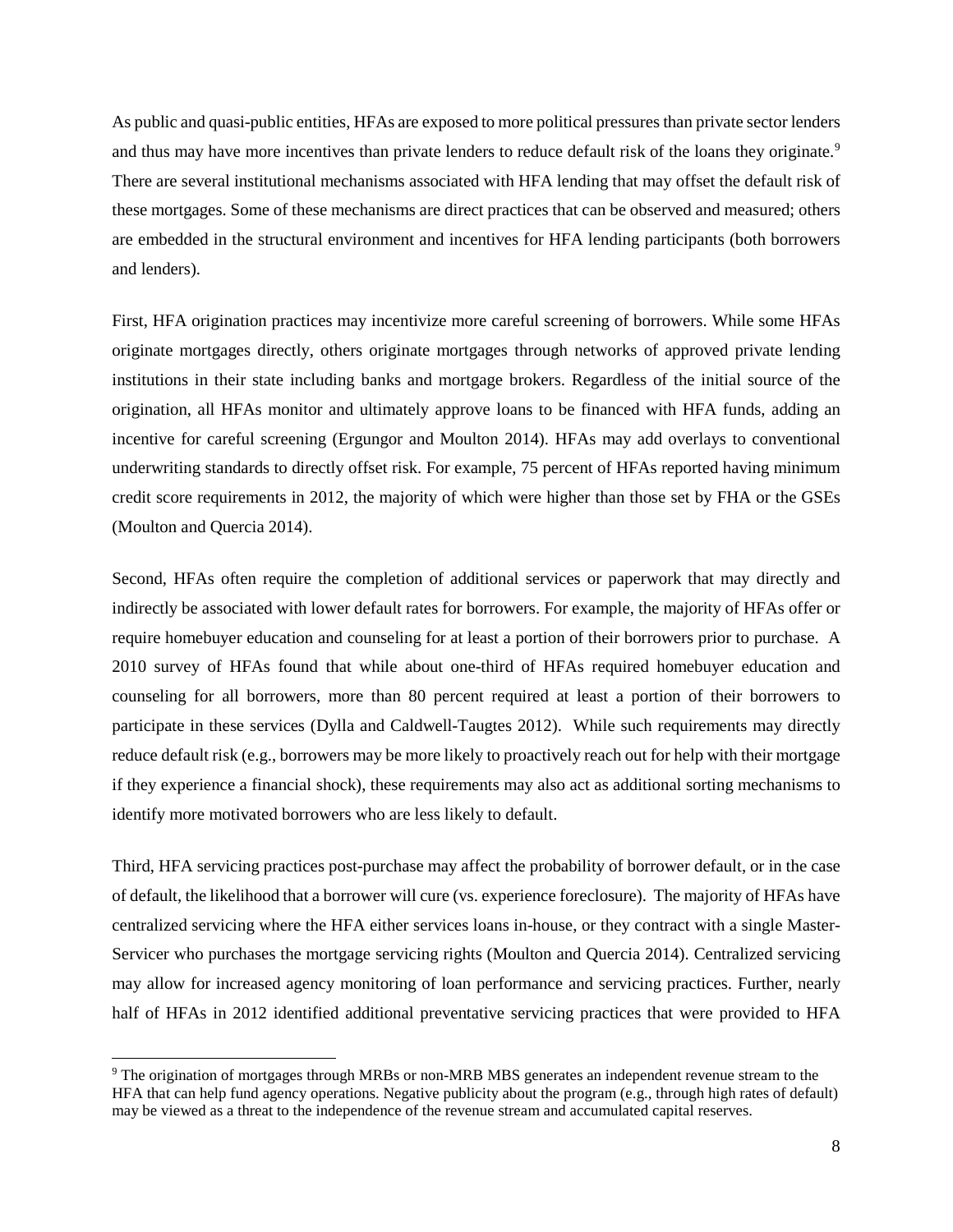borrowers above and beyond what would typically be provided to borrowers in the private market, including early default counseling and assistance with loan modification or short-sale in the case of pending foreclosure (Moulton and Quercia 2014).

Finally, there may be structural differences in HFA originated mortgages that affect default risk. The lower interest rates on HFA loans reduces the monthly mortgage payment, increasing the likelihood that borrowers can afford their monthly payment and lowering default risk (Ding et al. 2011). Aside from lower interest rates, HFA programs increase mortgage affordability by providing downpayment assistance (DPA) to borrowers through grants, forgivable loans or secondary financing. Lack of money for downpayment has been identified as a primary barrier to home purchase (Fuster and Zafar 2016). The proportion of HFA mortgages with DPA has fluctuated over time; in 2006, approximately 50 percent of HFA loans were reported to have some form of DPA compared to 70 percent in 2012 (Moulton and Quercia).

The provision of DPA may be associated with increased risk of default if borrowers with less of their own funds invested in the purchase are more likely to default (Kelly 2008). However, it is difficult to disentangle this sort of strategic behavior from unobserved selection of borrowers with lower levels of wealth into DPA programs; borrowers with lower wealth may have less of a financial cushion to buffer financial shocks thus placing them at greater risk of default. Holding constant observable risk factors, borrowers who are approved for downpayment assistance programs may actually be at lower risk of default due to additional screening mechanisms that are required to obtain the assistance (Fout et al. 2017; Leventis 2014). In an analysis of FHFA regulated loans, Leventis (2014) finds that the relationship between second liens and default is sensitive to the inclusion of covariates and varies over time. After accounting for higher default that is due to higher loan to value ratios, the receipt of secondary financing is associated with lower risk of default.

### **III. Data and Methods**

#### *Data*

The data for this analysis come from two primary sources. The first source is the population of 30 year fixed-rate, single family, one unit dwelling or condominium, conventional, owner occupied purchase loans originated between 2005 and 2014 that were acquired by Fannie Mae. [10](#page-8-0) To more accurately reflect HFA

<span id="page-8-0"></span> $10$  The majority of HFA loans in the Fannie Mae database are 30 year fixed rate mortgages (FRMs), with a small proportion (about 5%) that are 15 or 20 year FRMs. We exclude those borrowers with mortgages that are not 30 year FRMs from our population for this analysis. We further limit the population to borrowers purchasing one-unit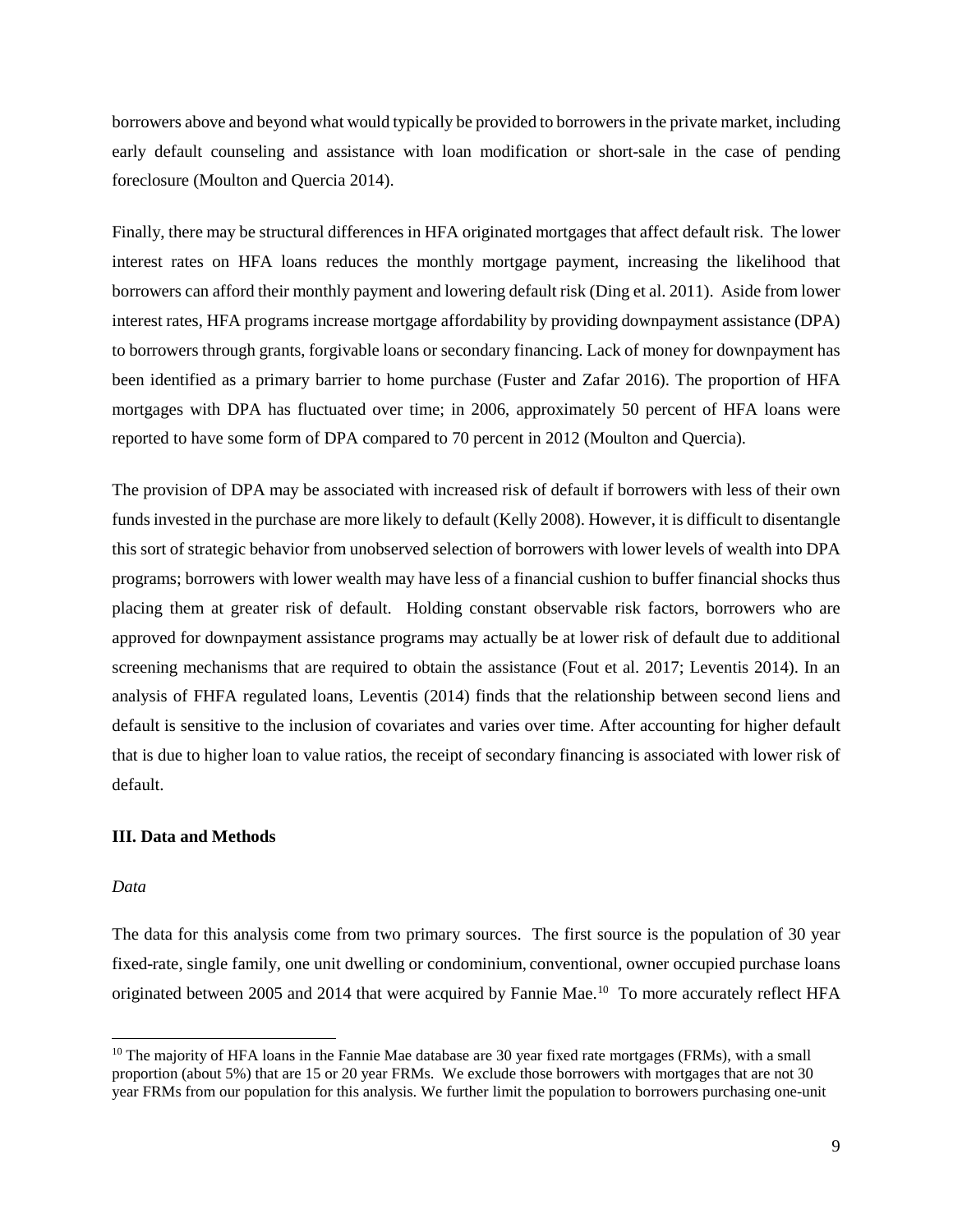borrower characteristics, we limit this population to loans originated to first-time homebuyers<sup>[11](#page-9-0)</sup> with household incomes less than \$200,000 per year.<sup>[12](#page-9-1)</sup> These restrictions result in a population of 1,059,250 loans, of which 126,193 are originated through HFAs.

The Fannie Mae dataset includes details on each loan and borrower at the time of origination and data on loan performance. Loan data at the time of origination include the original loan balance and loan terms, the loan to value ratio, indicators for secondary financing, and originator type. Crucially, these data include an indicator for whether or not the loan was financed through an HFA. Borrower data at the time of origination include borrower and co-borrower's FICO scores, income and geographic indicators at the ZIP code level. Regarding loan performance, these data include the date of the first 60 or 90 day delinquency and the date of foreclosure or prepayment (if applicable).

Our second source of data is the National Council of State Housing Agencies (NCHSA) annual State HFA Factbook. The NCHSA Factbook compiles self-reported survey data collected from each of the 56 member agencies yearly regarding agency and program operations. [13](#page-9-2) Included in the Factbook are details about the single family lending programs administered by state HFAs, such as volumes of originated loans, average characteristics of borrowers served, and specific lending practices. We code the Factbook data to identify HFA service delivery practices from 2005 through 2013.<sup>[14](#page-9-3)</sup> Specifically, we code three practices that we expect may influence loan performance: whether or not the state HFA provides any homeownership education and counseling in a given year, whether or not the state HFA operated a direct lending program in a given year (versus originating all loans through participating lenders), and whether or not the state HFA provides the majority of its loan servicing in house in a given year (versus contracting out servicing to a Master Servicer or other private lenders).

We supplement these datasets with annual data on house prices from the Federal Housing Finance Agency

 $\overline{a}$ 

properties, representing 99% of the HFA observations in the Fannie Mae dataset. Finally, we exclude borrowers from Puerto Rico for data comparability.

<span id="page-9-0"></span><sup>&</sup>lt;sup>11</sup> While the majority of HFA originated mortgages are to first-time homebuyers, we exclude the small subset of mortgages that was not originated to first time homebuyers (less than 10 percent of the total HFA originations), thus increasing comparability to the non-HFA first time homebuyer mortgages.

<span id="page-9-1"></span> $12$  The household income threshold of \$200,000 is typically higher than the standard 115 percent of area median income threshold used for most HFA mortgages; however, we wanted to ensure the ability to identify an appropriate comparison sample for the small subset of HFA borrowers with incomes exceeding the 115 percent threshold (e.g., HFA loans to borrowers in targeted geographies).

<span id="page-9-2"></span><sup>&</sup>lt;sup>13</sup> 50 U.S. States, District of Columbia, Puerto Rico, The U.S. Virgin Islands, the New York State Department of Housing and Community Renewal, the New York City Housing Development Corporation, and the New York State Housing Finance Agency which was once, but no longer is, treated as distinct from the State of New York Mortgage Agency (SONYMA).

<span id="page-9-3"></span><sup>&</sup>lt;sup>14</sup> While we primarily rely on the Factbook data to identify servicing practices, we validate the information reported in the Factbook with the raw data from the Moulton and Quercia (2014) HFA survey.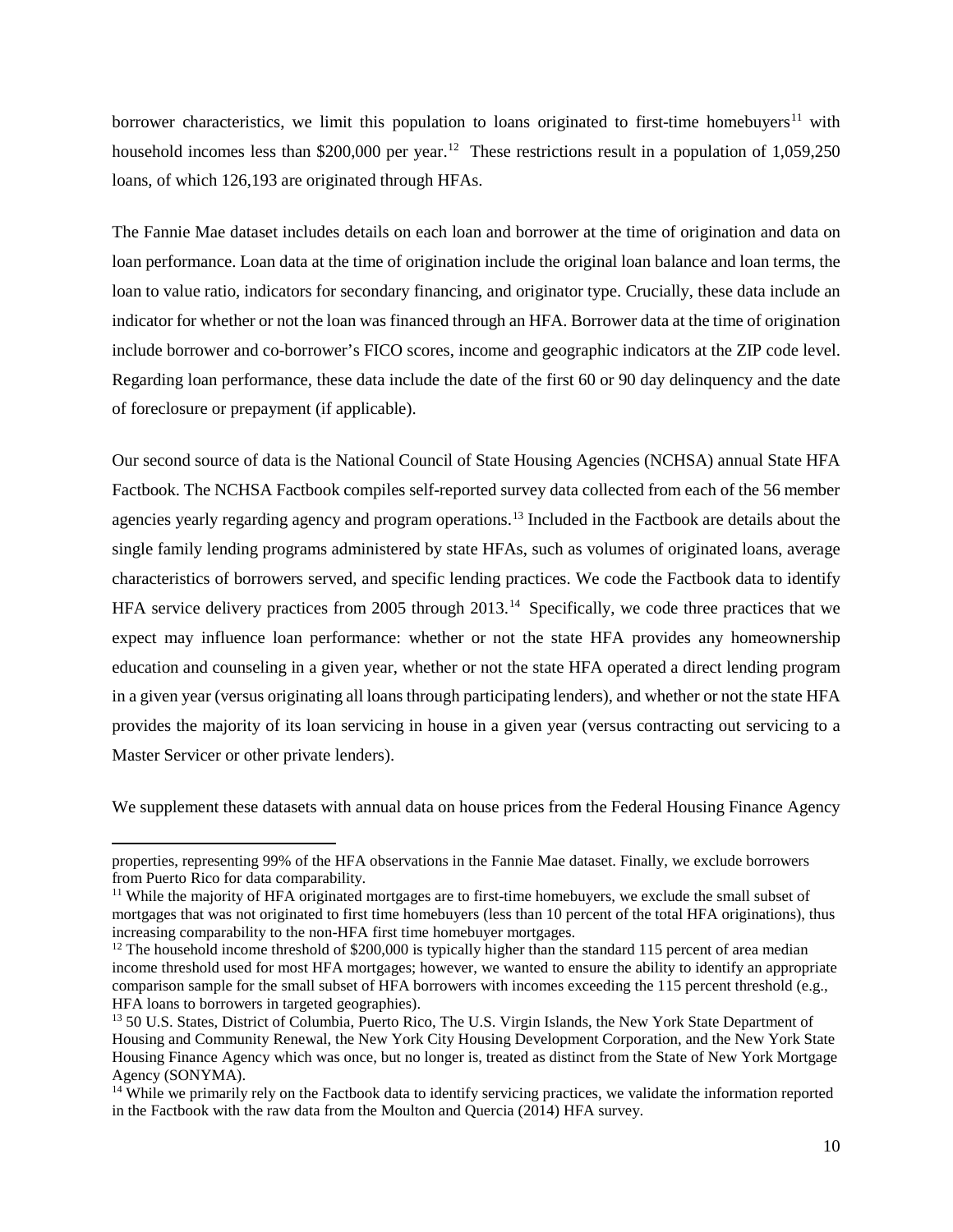at the ZIP code level (see Bogin et al. 2016), and county level unemployment rates (quarterly) from the Bureau of Labor Statistics. We include the monthly 30 year fixed rate mortgage (FRM) interest rate from Freddie Mac's Primary Mortgage Market Survey data and the annually adjusted consumer price index (CPI) from the Organization for Economic Co-operation and Development.

The Fannie dataset includes the universe of HFA originated mortgages that are securitized through Fannie Mae; however, this represents only a portion of HFA originated mortgages. The total volume of HFA originations and the proportion that are securitized by Fannie Mae varies substantially over time in response to changes in the macro-economy and mortgage environment. Figure 1 plots proportion of HFA originations securitized by Fannie Mae from 2004-2014, relative to the total number of HFA single family originations during the same period per data compiled from the State HFA Factbooks.[15](#page-10-0) For reference, the graph also plots the proportion of FHA loans originated by HFAs during the same years.

The vertical bars indicate the total single family loan volume across HFAs in a given year. Overall, HFA single family loan volume spiked in 2007 to a high of nearly 130,000 originations in that year, and dropped to a low of about 40,000 originations in 2009. In 2014, total single family production by HFAs was estimated to be around 73,000 originations (including MRB and other single family loans, excluding refinancing). [16](#page-10-1) The proportion of HFA mortgages that were securitized by Fannie Mae follows a similar trend, making up nearly one-third of HFA originations in 2007, and dropping to around 5 percent of HFA originations in 2011, and increasing to nearly 25 percent of originations by 2014. As might be expected, the FHA origination trend moves in the opposite direction to the proportion of mortgages securitized by Fannie Mae, and follows the growth in FHA lending to LMI borrowers post 2008 in the general mortgage market. [17](#page-10-2)

In addition to variation in HFA volume and securitization patterns over time, there is significant variation in patterns of HFA loans by state. Particular state HFAs are more likely to securitize loans through Fannie Mae than others, this affecting the distribution of loans (by state) in our dataset.<sup>[18](#page-10-3)</sup> Our weighted sample

<span id="page-10-0"></span><sup>&</sup>lt;sup>15</sup> For the years 2011 through 2014, HFA "Total Loans" include other non-MRB single family loans in addition to MRB loans. Prior to 2010, the total includes only MRB loan volume, as data on other single family loans is not reported in the Factbook until 2011 (when non-MRB financing strategies began to grow). Not graphed in Figure 1 are the proportion of HFA mortgages securitized by Freddie Mac and those held in an HFA's portfolio.

<span id="page-10-1"></span><sup>&</sup>lt;sup>16</sup> These volume numbers are derived from the HFA Annual Factbook, and likely undercount non-MRB HFA originations by HFAs. The Factbook data does not report non-MRB loans until 2011, and even then, it is not clear that all non-MRB HFA loans are being reported (e.g., in some recent years, the number of HFA loans in the Fannie database for a particular state exceeds the number reported in the Factbook).

<span id="page-10-2"></span><sup>&</sup>lt;sup>17</sup> See Appendix Figure A2 for a comparison of FHA and conventional mortgages over time in the full population of LMI mortgage lending.

<span id="page-10-3"></span><sup>&</sup>lt;sup>18</sup> See Appendix Table A1 for the distribution of HFA loans in the Fannie Mae database by state and year, relative to the total distribution of HFA loans by state and year.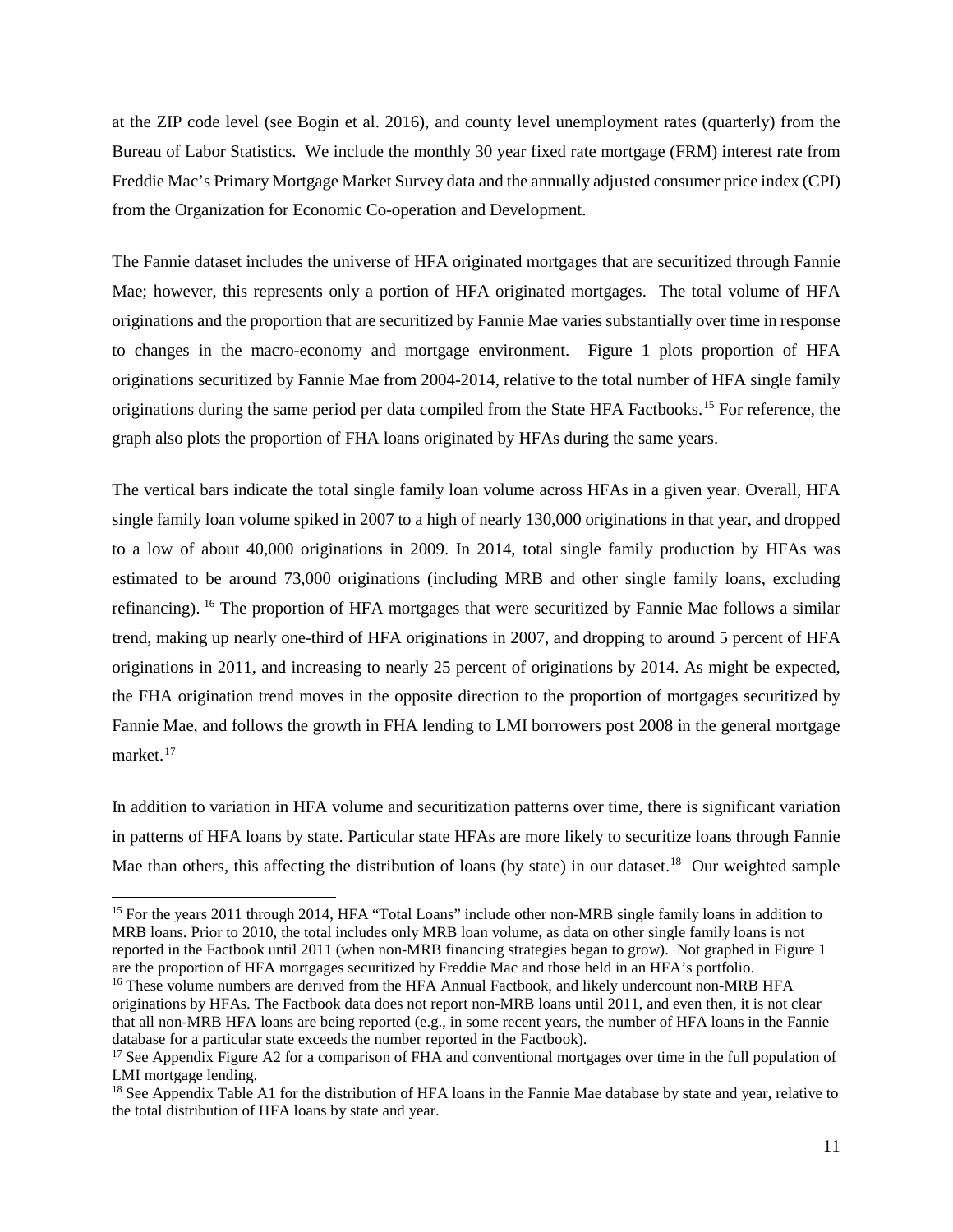regressions (with exact matching on geography, as described below) account for the dominance of particular states with HFA loans in the Fannie Mae database. This helps to ensure that the results are generalizable within the Fannie Mae population of HFA loans. However, the results of the analysis may be less generalizable to the population of HFA loans in the U.S. as a whole.

### *Sample Construction*

It is likely that first-time homebuyers who select into HFA loans are different than non-HFA first time homebuyers. Failing to address these differences may bias the estimates of the HFA effect. To help account for this, we construct a matched sample of HFA and non-HFA borrowers in the Fannie dataset using coarsened exact matching (CEM). This procedure is conceptually similar to propensity score matching but uses ex ante definition of match parameters and therefore relies more heavily on theory for generating matches. This technique has been found to improve the balance, error, and efficiency compared to traditional propensity score matching methods (Iacus et al.2012). While CEM only matches on observable characteristics, any matching approach assumes that some of the unobservable characteristics that may affect selection into an HFA loan as well as loan outcomes are correlated with the observed characteristics used for matching.

Following the CEM procedure, variables to be used for matching are first "coarsened" into categories following user defined parameters. Observations are then assigned into strata that correspond to the exact combination of categories for the matching variables. Rather than selecting a single match for each treatment observation, we allow for multiple matches, as multiple treatment and comparison observations could be grouped in the same stratum. Weights are assigned by stratum to account for this, where each treatment observation (HFA borrower) is given a weight equal to "1' and comparison observations are weighted within the stratum to equal the total number of treatment observations within the stratum. Observations in stratum with *only* treatment or *only* comparison group observations are given a weight of "0". These CEM generated weights are then included in any descriptive or empirical analyses of the sample.

Six loan origination variables are used for matching. We required an exact match on the year of origination, whether or not there was a co-borrower on the loan application and the 3-digit ZIP code of the property being purchased.<sup>[19](#page-11-0)</sup> Matching on three digit ZIP code helps account for spatial differences in the distribution of HFA loans that could otherwise influence observed outcomes. The spatial variation between HFA and

<span id="page-11-0"></span> $19$  In an alternative specification, we conducted the match using the 5-digit zip code. This process yielded substantially fewer matched observations. The match on 3-digit zip code was thus selected as the preferred sample for this analysis.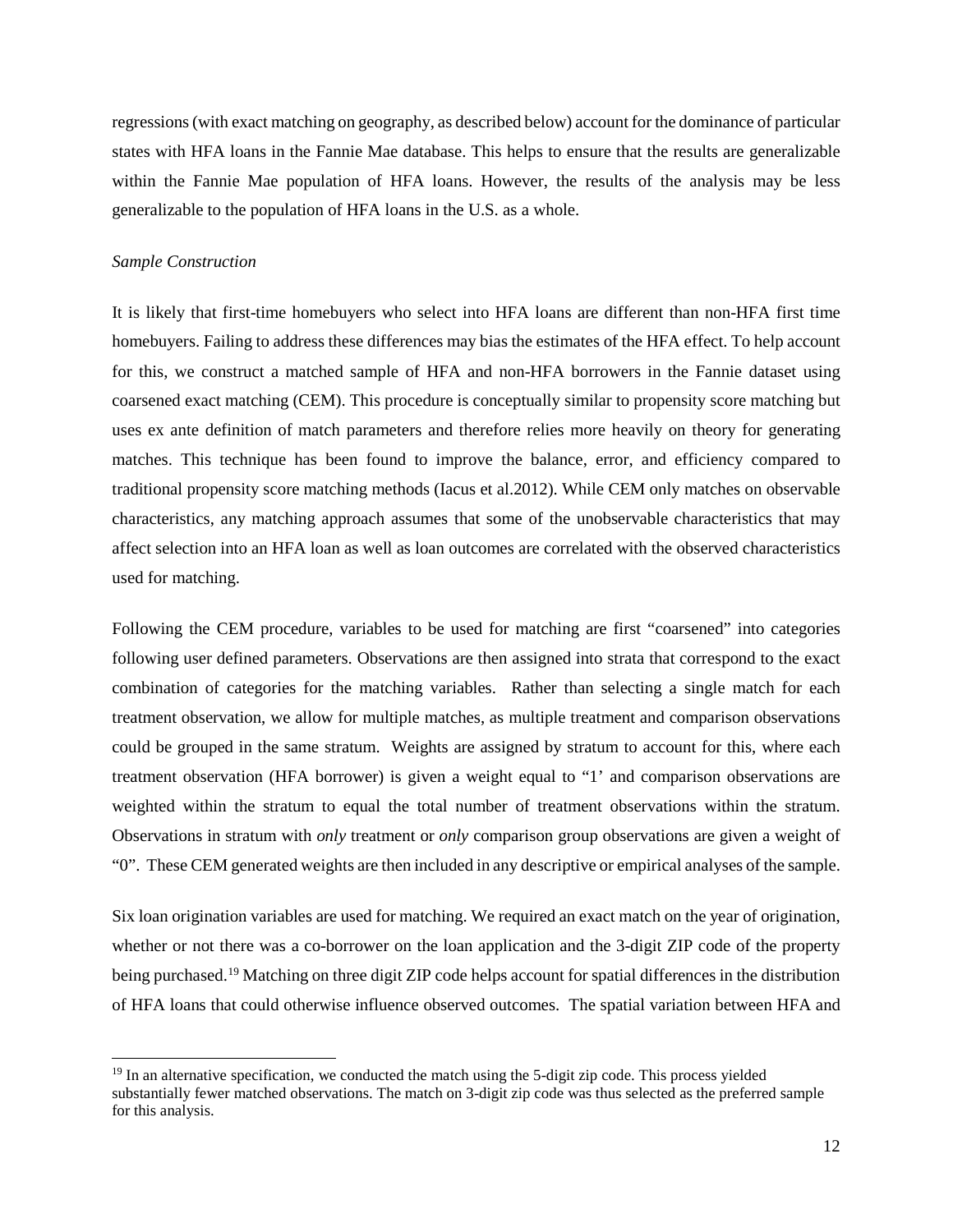non-HFA loans in the Fannie database appears to be relatively minimal within a given MSA where HFA loans are originated (see Appendix for further discussion).

In addition to the exact matching criteria, observations are matched on coarsened groupings of FICO credit score, combined loan-to-value ratio and household monthly income.<sup>[20](#page-12-0)</sup> The combination of exact and coarsened variables results in 28,600 unique strata used for matching.

Applying these CEM parameters results in a total matched sample of 484,699 first-time homebuyer loans, of which 95,461 are originated through HFAs. This represents about 76% of the 126,209 HFA first-time homebuyer loans. We drop observations with missing values for credit score, debt to income ratio, mortgage payment or geographic location (county) at the time of origination, resulting in a final sample size of 477,181 observations including 93,741 HFA loans.

### *Borrower and Loan Characteristics for the Unmatched Population*

Table 1 provides a comparison of means for key variables used in our analysis before constructing the matched sample, first for the overall sample and then by origination cohort. The comparison of the unmatched sample demonstrates that HFA borrowers are significantly different than other first-time homebuyers on a number of characteristics. All means are statistically different at the p<0.05 unless noted in the table (with a † symbol). These differences inform our first research question about the types of borrowers served by HFAs, relative to first time homebuyers in the full Fannie Mae population of borrowers.

First, with regard to loan performance, HFA loans are less likely to be ever 60 or 90 days late within the first 24 months after origination and are significantly less likely to foreclose or prepay than non-HFA loans to first-time homebuyers. This difference is most pronounced during the mortgage boom period from 2005- 2007, where nearly 15 percent of loans originated to non-HFA first time homebuyers experience a 90 day default, compared to only 8 percent of HFA loans to first-time homebuyers. However, by the final cohort observed in the sample (2012-2014), the HFA difference in loan performance reverses, where HFA loans appear slightly more likely to experience a 60 or 90 day delinquency, although the proportion of loans experiencing such outcomes in the first 24 months is very low (only about 1 percent of the sample). The observed differences between HFA and non-HFA loan performance in this table do not account for other

<span id="page-12-0"></span> $^{20}$ For creating coarsened buckets, the FICO cut-points were set at scores of 580, 660, 720, 800 and 950, meaning that those observations with FICOs below 580 and above 950 were not eligible for the match. We set the CLTV cutpoints at 50%, 80%, 97% and 106%. Finally monthly income cut-points were set at \$0, \$2,000, \$3,500, \$5,000 and \$9,000 per month.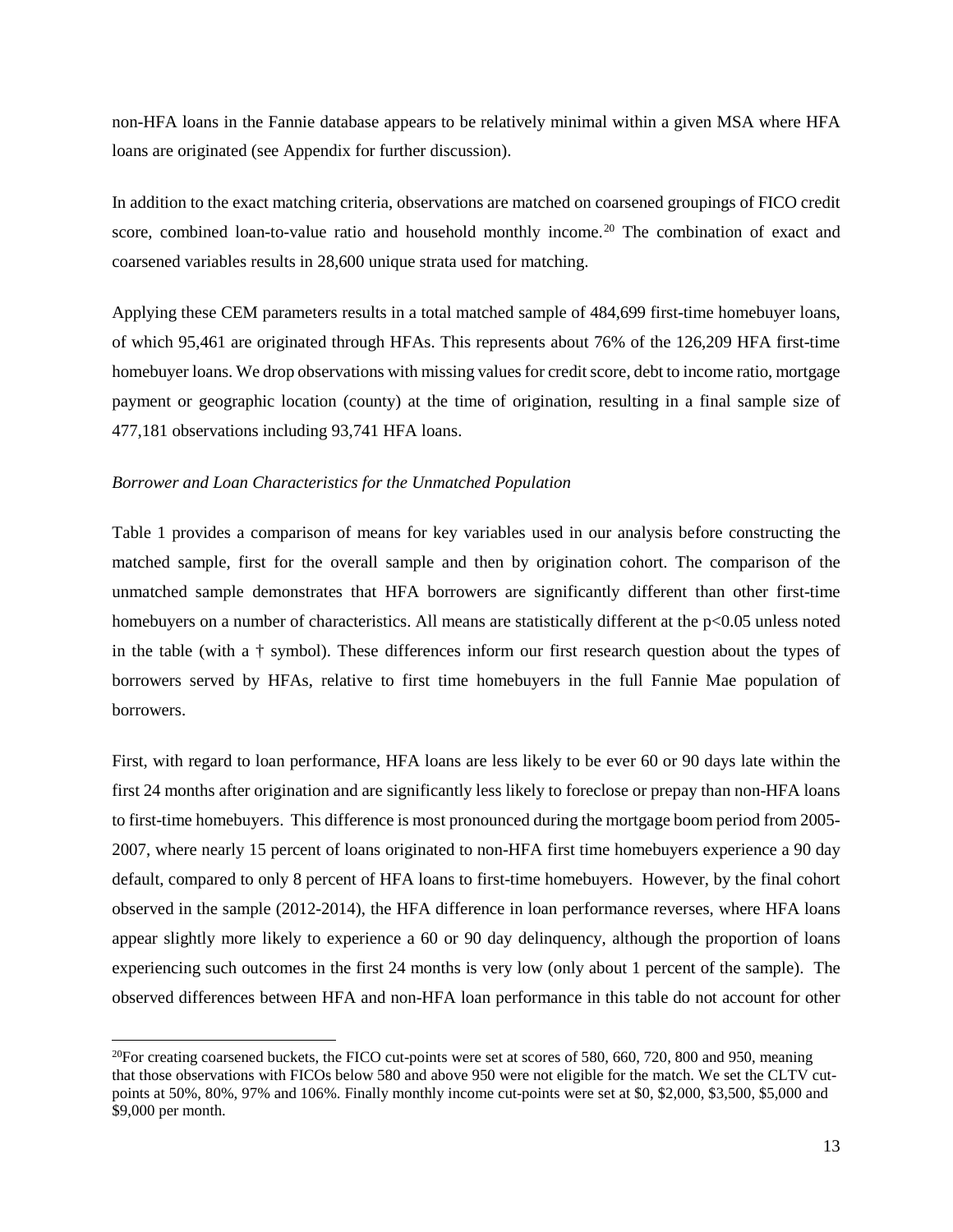differences between borrowers that may be associated with better (or worse) loan outcomes.

In general, HFA borrowers have lower incomes, lower original loan balances, borrow more money relative to the value of their homes and have credit scores that are very slightly lower than the population of Fannie Mae first time borrowers. These trends continue across all periods studied, though the gap in average credit scores between HFA and non-HFA borrowers increases after 2008. The ratio of a borrower's income to the area median income (of the ZIP code) is also lower for HFA borrowers relative to non-borrowers (70 percent compared to 84 percent). HFA borrowers tend to be slightly younger than other Fannie Mae firsttime homebuyers (32 years of age compared with 35), with about 30 percent having co-borrowers. The majority of borrowers (more than 80 percent) purchase single-unit homes, versus a single family property within a condominium structure.

We also compare means for loan characteristics that are likely endogenous to the HFA lending channel; that is, HFA loans are likely to systematically differ on these characteristics because of the structure of the HFA loan program. Given that HFAs often structure DPA in the form of a second lien, it is not surprising that a substantially higher proportion of HFA loans have sub-financing (community seconds) than do first time homebuyer loans in Fannie Mae's general population. This is particularly acute in the periods post the 2008 contraction of the mortgage market. Nearly 50 percent of HFA borrowers had community seconds during the 2012 to 2014 period, compared with only 3 percent of non-HFA first time homebuyers during the same period. HFA loans are also substantially less likely to be originated through broker channels across all time periods than non-HFA loans, a difference that is particular substantial during the boom years of 2005 to 2007. Finally, all HFA loans are full-documentation loans across all time periods, contrasted to only 86% of non-HFA first time homebuyer loans from 2005 to 2007. By the last period in the data (2012 to 2014), all loans in the sample population had full documentation.

Another endogenous loan characteristic is the mortgage interest rate. Although the credit and income of borrowers with HFA loans tend to be lower, the interest rates are also significantly lower, averaging 5.5 percent for HFA borrowers and 5.9 percent for non-HFA borrowers. This reflects a fundamental difference that HFA mortgage interest rates are not determined by risk based pricing but instead are the same for borrowers in a particular program at a particular point in time. This means that interest rates for HFA borrowers do not vary systematically with the risk of the borrower, as they do for non-HFA loans. Further, practices regarding mortgage insurance (MI) differ between HFA and non-HFA loans which impacts the endogeneity of interest rates. Mortgages originated with LTVs above 80 percent are typically required to include MI coverage to offset the risk of loss to investors should the loan default; the premium for this coverage is typically paid by borrowers as part of their monthly mortgage payments. For non-HFA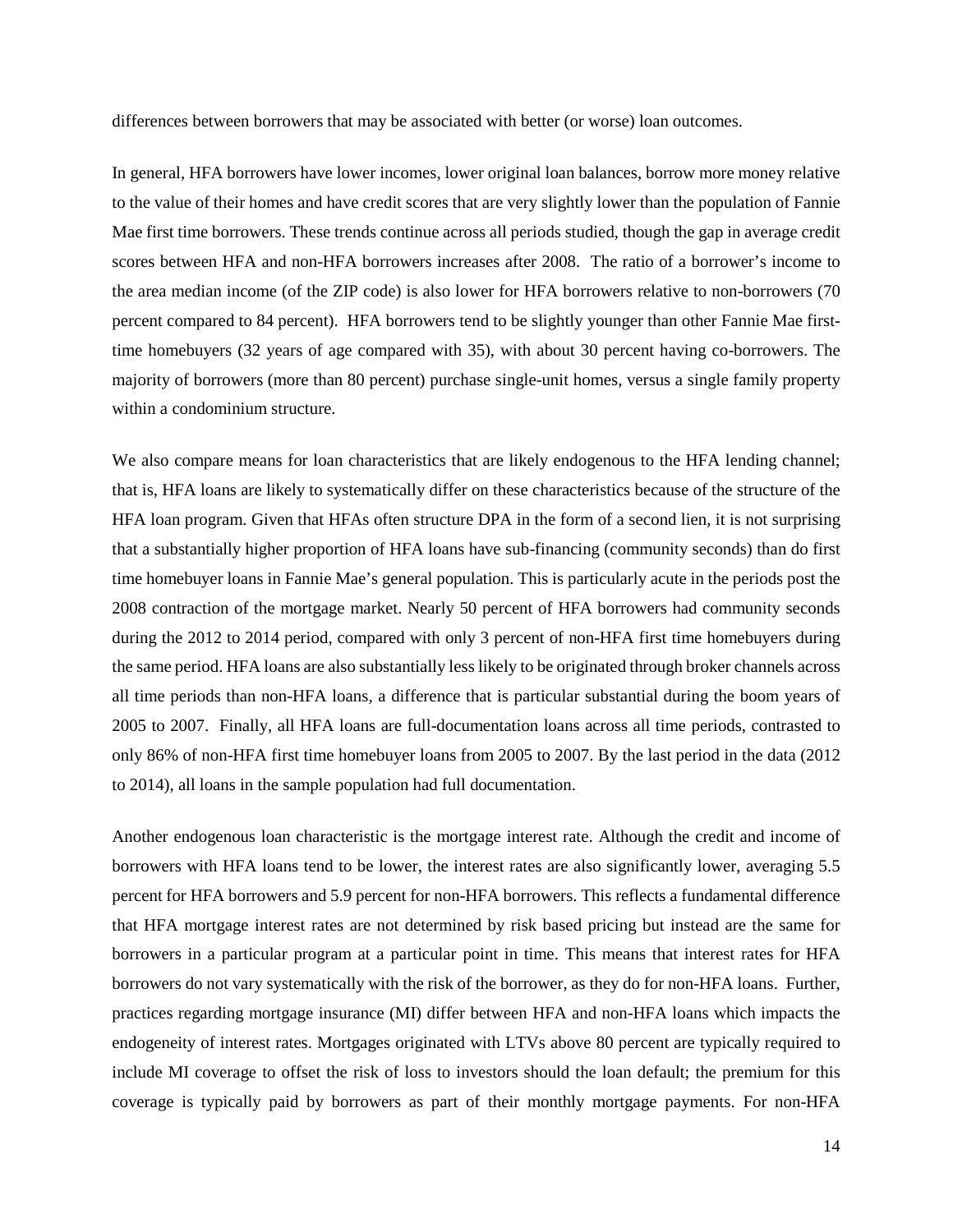mortgages, mortgages originated with lower MI coverage carry higher interest rates. However, state HFAs may participate in risk sharing programs or other strategies to reduce the required MI coverage amounts for LMI mortgages, with no direct link to the interest rate charged on the loan.<sup>[21](#page-14-0)</sup> The interest rate differential is thus a structural feature of HFA loans. We explore the effects of the interest rate differential in alternative model specifications.

Figure 2 graphs the interest rates for HFA and non-HFA loans to borrowers with incomes below 115 percent of area median income within a narrow band of credit scores (620 to 680) over our sample period. As demonstrated in Figure 2, the spread between the HFA and non-HFA rate is greatest during the pre-crisis years, when HFAs relied primarily on MRBs to finance loans and prime interest rates were higher than in the crisis period. For example, in 2006, the average interest rate on an HFA loans to borrowers with credit scores between 620 and 680 was 5.95 percent, compared to an interest rate of 6.93 for non-HFA borrowers in the same credit window. While the gap in interest rates has narrowed, it will likely widen again when interest rates rise again in the private market and MRBs regain traction as a financially viable strategy for HFAs to use to finance mortgages (Moulton and Quercia 2014).

### *Borrower and Loan Characteristics for the Matched Sample*

The differences observed between HFA and non-HFA borrowers highlight the importance of our matched sample. In order to assess the accuracy of the matching process, we compare the differences in the means of each matching variable between the HFA and non-HFA originations at baseline. Table 2 reports the comparison of means for the matched sample. Ideally, the resulting sample will be completely balanced with no significant differences in baseline characteristics between groups. However, with large sample sizes, it is expected that small differences may be statistically significant, and thus it is also important to consider the economic significance of the difference. We also compare differences in means for other model variables that will be included as control variables in the regression analysis.

As reported in Table 2, the differences in means for two of the matching variables (income and combined loan to value ratio, or CLTV) are statistically significant; however, the magnitude of these differences is small and if anything would make it more difficult to detect an HFA effect (e.g., lower incomes and higher CLTVs are likely associated with a higher risk of default). Specifically, even after matching, HFA borrowers have slightly lower incomes by about \$150, and have slightly higher CLTVs (95.8 percent

<span id="page-14-0"></span><sup>&</sup>lt;sup>21</sup> In the Fannie Mae databased, loans originated by non-HFAs without MI coverage have systematically higher interest rates than those originated with MI coverage; no difference in interest rates is observed for HFA originations based on MI coverage amount.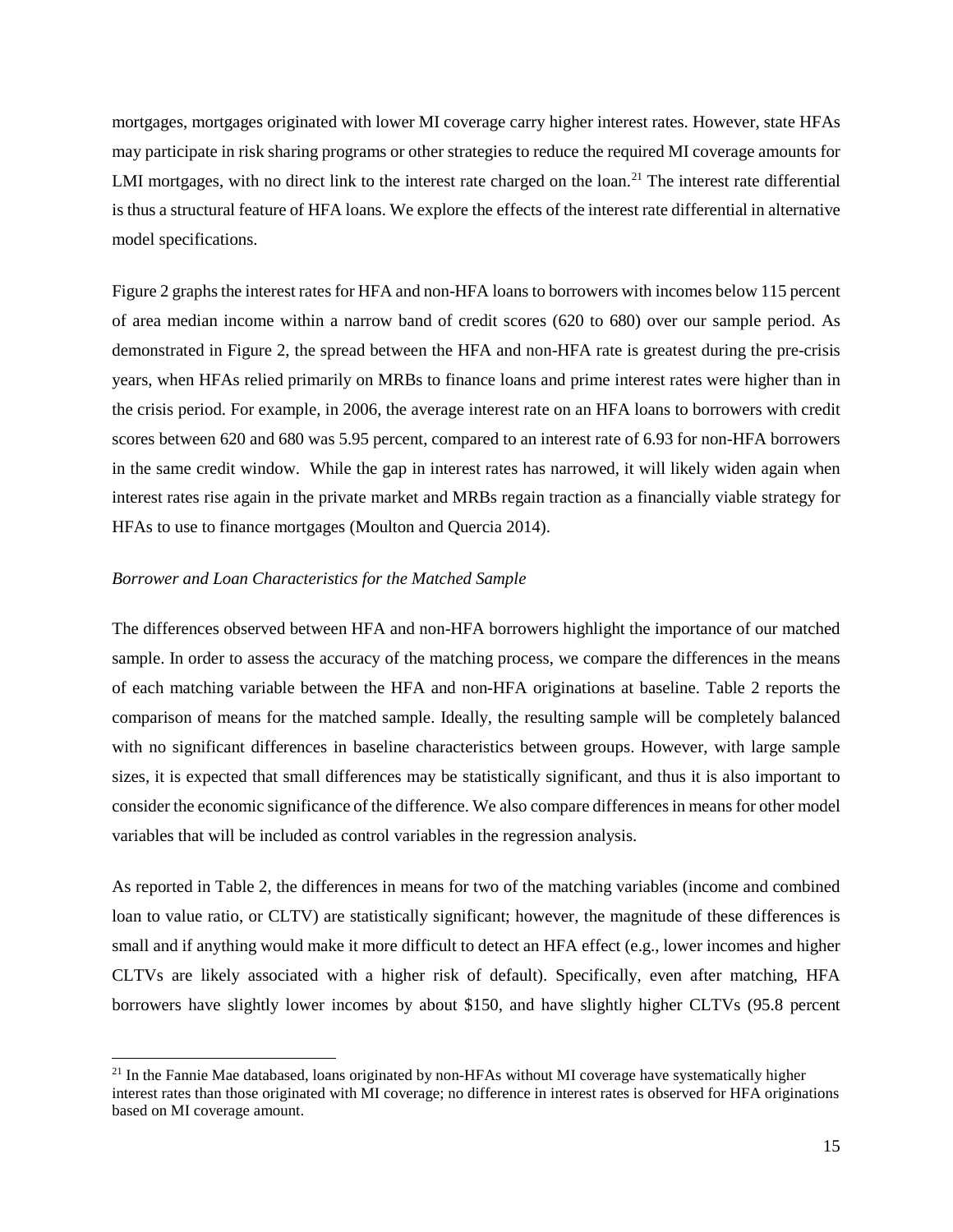compared to 95.0).

Overall, all borrowers in the matched sample have low incomes, high LTVs, and relatively high debt to income ratios. With regard to income, the average borrower in our sample has an income of about \$4,200 per month. The majority of the loans in this sample meet the Federal Housing Finance Agency's (FHFA) standards for single-family affordable housing goals based on area median income (AMI). For example, in 2014, the FHFA set a goal for 7 percent of Fannie Mae home purchase mortgages to go to borrowers with incomes below 50 percent of AMI, and 23 percent of mortgages to go to borrowers with incomes below 80 percent of AMI (FHFA 2014). In the HFA matched sample used for this analysis, 21 percent of borrowers have incomes below 50 percent AMI, 50 percent have incomes between 50-80 percent AMI, 18 percent have incomes between 81 and 100 percent, and only 12 percent have incomes greater than 100 percent AMI. Thus, based on income alone, nearly three-fourths of the mortgages in the HFA matched sample help meet Fannie Mae's affordable housing goals. It is likely that a proportion of the remaining loans help meet affordable goals based on borrowers living in low income or minority geographic areas.

### *Methods*

We estimate the loan performance of LMI first-time homebuyers in the Fannie Mae database, comparing the performance of HFA originated mortgages to otherwise similar non-HFA mortgages. As is standard in the mortgage literature, we estimate the competing risks of prepayment and default (or foreclosure) using a multinomial logit specification (Pennington-Cross and Chomsisengphet 2007; Ding et al. 2011). The data are constructed as a panel with each borrower-month constituting an observation. The multinomial logit specification restricts the sum of the probabilities of default, prepayment and remaining active on the loan in each period to one, therefore directly controlling for the competing risks. The likelihood function is as follows:

$$
\ln L = \sum_{t} \sum_{i} \sum_{j} d_{ijt} \ln \pi (y_{it} = j)
$$

$$
\pi(y_{it} = j) = e^{\alpha z_{it}} / (1 + \sum_{k=1}^{2} e^{\alpha z_{it}})
$$
 for  $j = 1,2$ 

$$
\pi(y_{it} = j) = 1/(1 + \sum_{k=1}^{2} e^{\alpha z_{it}})
$$
 for  $j = 0$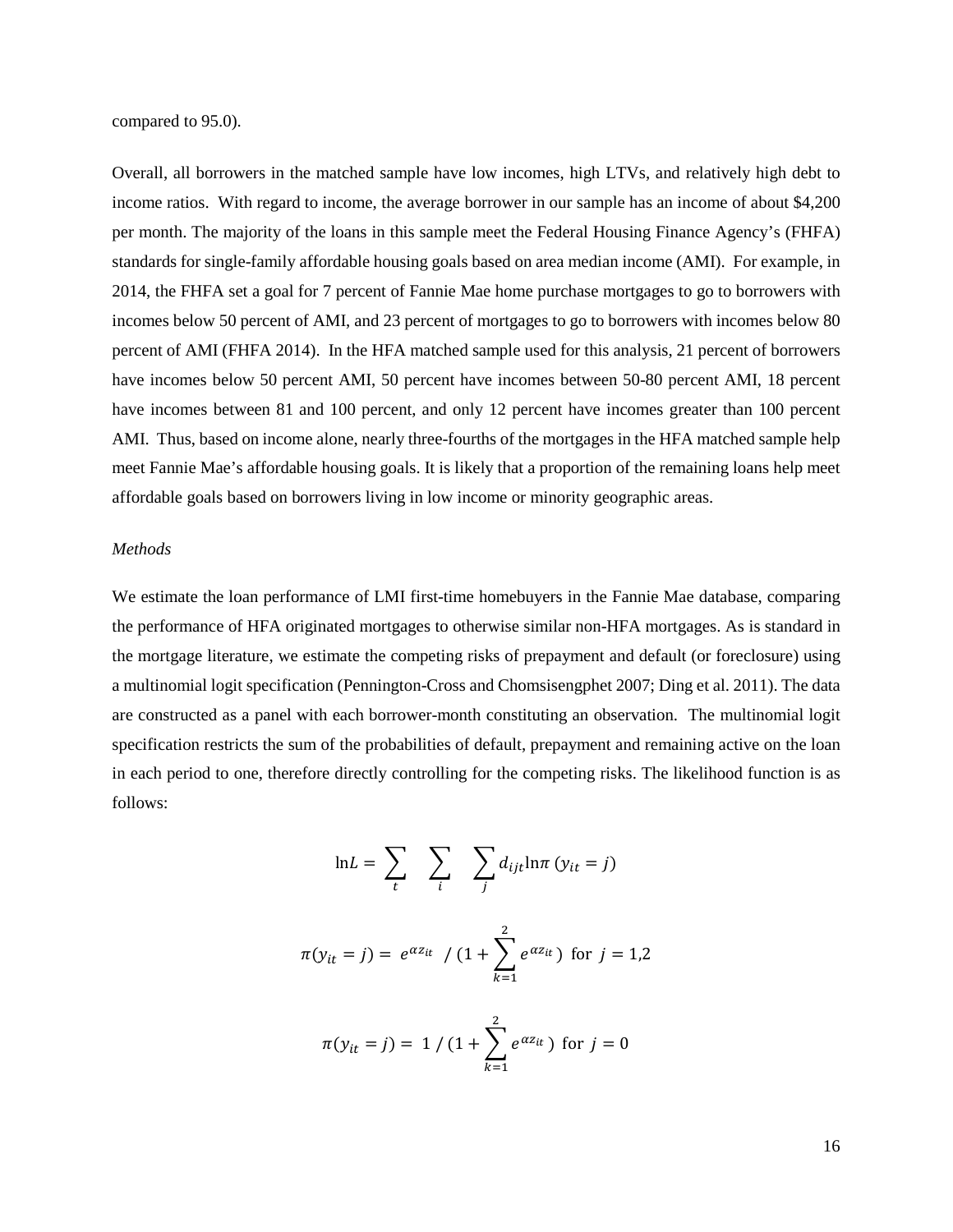where  $d_{ijt}$  is an indicator variable equal to 1 if outcome *j* occurs for loan *i* at time *t* and 0 otherwise,  $\alpha$  are the coefficients to be estimated and *z*represents the explanatory variables. Our primary explanatory variable is an indicator for whether or not the loan was originated through an HFA. Other explanatory variables include those collected at the time of origination such as FICO credit score, the presence of a co-borrower, the difference in FICO between the borrower and co-borrower, monthly mortgage payment, debt to income ratio (monthly debt payments divided by income), borrower age, income, housing unit type and the three year average change in the house price index at the time of loan origination. [22](#page-16-0) Time varying explanatory variables include the monthly mark-to mark combined loan to value (CLTV) ratio<sup>23</sup>, the monthly 30 year conventional interest rate<sup>24</sup>, annual inflation, the quarterly unemployment rate in the county and the time since origination (in months). All model specifications include observation year and state fixed effects. Standard errors are clustered by borrower. Summary statistics for all model variables as used in the multinomial logistic regression specification are included in Appendix Table A2. Observations are weighted with the Coarsened Exact Matching (CEM) weights, discussed below.

As an alternative specification, we add controls for structural loan characteristics, including the subordinate financing (separating between community second liens and other second liens), whether or not the loan was originated through a broker or correspondent (vs. bank) and whether or not the loan was underwritten with full documentation. We also include a vector of service delivery processes undertaken by state housing finance agencies in the given year of loan origination: homeownership education and counseling, direct originations, and direct servicing. Importantly, these practices vary over time within a state. The service delivery indicators allow us to better unpack the HFA effect, and are only coded "1" for HFA originations in states that adopt the particular practices in a given year. We include the HFA indicator as well as state dummy indicators in the service delivery regressions, similar to a difference in difference estimation of the change in service delivery practices within a state on loan performance for HFA borrowers, relative to the loan performance for non-HFA borrowers in the same state.

<span id="page-16-0"></span> $22$  We test for splines in several of the continuous variables to allow for nonlinearities, including: credit score (<620; 621-660; 661-720; 721-760; and >760); debt to income ratio (<36; 36.1-45%; <45%); and combined loan to value ratio (<60%; 60.1-70%; 70.1-80%; 80.1-90%; and >90%). Only DTI shows nonlinear trends and thus our primary specification only preserves the splines for DTI.

<span id="page-16-1"></span><sup>&</sup>lt;sup>23</sup> Fannie Mae data includes the mark-to-market LTV for the first mortgage each month, and the combined LTV as of the time of origination. In our primary specifications, we estimate the mark-to-market combined LTV in each month by adding the amount of secondary financing at the time of origination (derived from the combined LTV) to the outstanding mortgage balance each month. In an alternative specification, we calculate the combined LTV excluding the balance on community second liens in the  $6<sup>th</sup>$  year after origination, as many community second liens are forgiven after 5 years. The HFA effects are econometrically and statistically identical to this specification. Results are available from the authors upon request.

<span id="page-16-2"></span><sup>&</sup>lt;sup>24</sup> Board of Governors of the Federal Reserve System (US), 30-Year Conventional Mortgage Rate©, retrieved from FRED, Federal Reserve Bank of St. Louis; https://fred.stlouisfed.org/series/MORTG, October 3, 2017.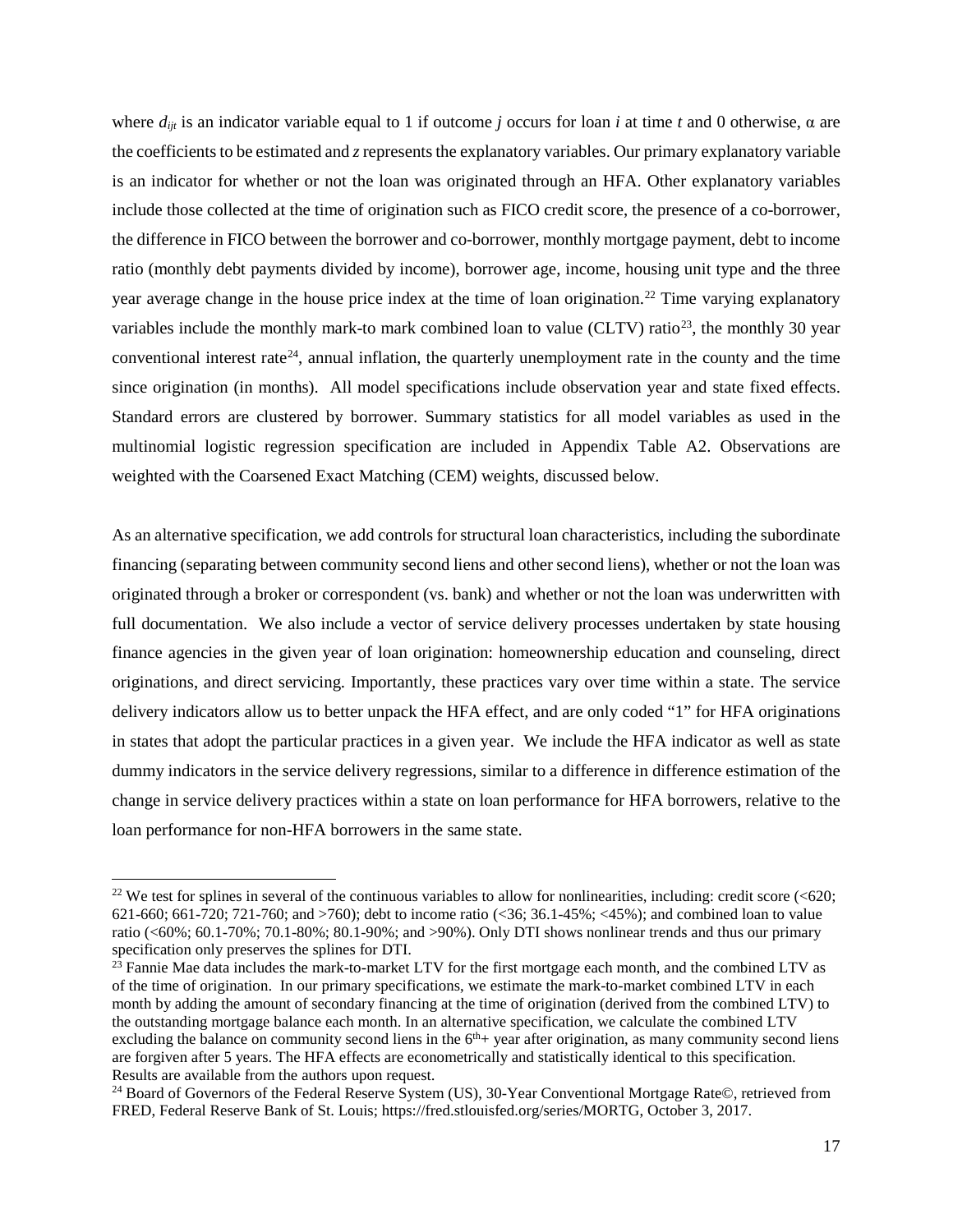To explore the relationship between HFA interest rates and loan performance, we estimate an alternative specification that replaces the single HFA indicator with three HFA indicators corresponding to the interest rate of the HFA loan. We code each HFA loan as being 0.5 percent or more below market interest rate, 0.05 percent or more above market interest rate, or at within 0.05 percent of the market interest rate. As indicated in Table 2, there is substantial variation in the proportion of HFA loans originated at below market interest rates over time, with more than one-third below market rate for the 2005 to 2007 origination cohort, dropping to about 10 percent for the 2008 to 2011 cohort and less than 5 percent for the 2012 to 2014 cohort. There is also an increase in the proportion originated above the market interest rate over time.

While our primary specifications estimate the model for the entire sample period, we also estimate subsample regressions for three cohorts of originations corresponding to the pre-crisis (2004-2007), crisis (2008-2011), and post-crisis (2012-2014) periods.

### **IV. Results**

#### *Matched Sample Outcomes: Comparison of Means*

The matching process helps to balance the sample of HFA and non-HFA borrowers on observable characteristics. We thus begin by comparing the unconditional (weighted) means for loan performance outcomes for the HFA and non-HFA matched sample. Table 3 reports differences in loan performance and survival time.

Overall, HFA borrowers have statistically significant lower rates of 60 and 90 day default or foreclosure than non-HFA borrowers through 2011, this being more economically significant in the first 24 months of origination than over the lifetime of the loan. Interestingly, across all periods, HFA borrowers are less likely to prepay their mortgages than non-HFA first time homebuyers; by the last period in the data (2012- 2014), this rate of prepayment is half that of other LMI first time homebuyers (10 percent compared to more than 20 percent prepayment rates for non-HFA borrowers). This may indicate that HFA borrowers are less likely to refinance their loans when it may be "in the money" to do so, either because of lack of information, transaction costs associated with refinancing, or barriers presented by higher rates of subordinate financing. This is similar to prior research that finds that FHA borrowers have slower prepayment speeds than conventional borrowers (Deng and Gabriel 2002); however, in this case, both the HFA and non-HFA borrowers have conventional loans securitized by Fannie Mae. The average survival time of HFA borrowers differs from non-HFA borrowers: across all periods, HFA borrowers retain their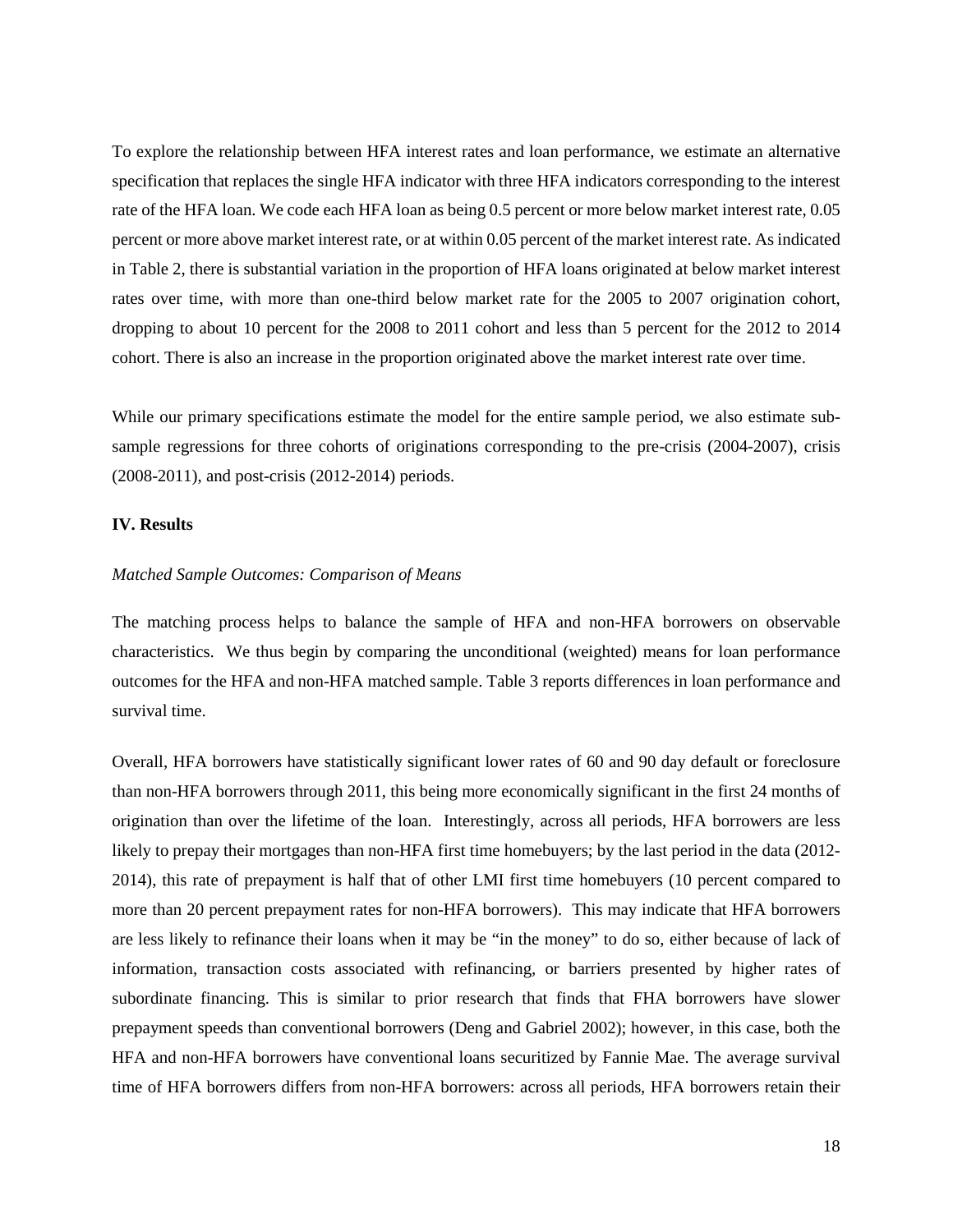mortgage for three-quarters of a year longer than otherwise similar non-HFA borrowers.

Figure 3 graphs the unconditional cumulative 90-day default hazard for HFA and non-HFA borrowers, showing that the gap in the default hazard between HFA and non-HFA borrowers is persistent (and increases slightly) over time. This is important, as it suggests that the HFA effect is not simply the result of a temporary delay that deteriorates over time.

## *Multinomial Logit Results of Competing Risks*

Table 4 presents the results of the multinomial logit regression that models that risk of 90 day default (model 1) or foreclosure (model 2) relative to prepayment. [25](#page-18-0) Coefficients are exponentiated to allow for interpretation, as the estimated change in the risk of default relative to prepayment or remaining current (the relative risk ratio) for a one-unit change in the explanatory variable. Loan outcomes are tracked until the last period the sample was observed (October 1, 2016).

The HFA indicator demonstrates a negative association with the risk of default or foreclosure. Specifically, the risk of default is about 20 percent lower (relative risk ratio of 0.773) and the risk of foreclosure is about 30 percent lower (0.686) for first-time homebuyers with loans originated through HFAs. The relative risk of prepayment is about also 30 percent lower.

Other model covariates have the expected signs, where borrowers with higher incomes, higher credit scores, and co-borrowers are less likely to default or foreclose, and those with higher mortgage payments, debt to income ratios, and mark-to-market CLTVs are more likely to default or foreclose. Macroeconomic variables generally have the expected relationships, where an increase in the county unemployment rate is associated with an increase in default, and the three year average change in house prices at the ZIP code level is associated with reduced risk of default.

Table 5 reports the estimates for the models that include structural loan characteristics and service delivery attributes. Results are shown for all origination years. All other variables (not shown) included in the base specification (see Table 4) are also included in the regressions, in addition to state and year fixed effects. Note that service delivery variables are only available through 2013; thus, originations for 2014 are excluded from these regressions, resulting in a smaller sample size (N=419,161).

Models (1) and (3) add the structural loan characteristics, including the presence of sub-financing

<span id="page-18-0"></span><sup>&</sup>lt;sup>25</sup> We also estimated a similar model predicting 60 day rather than 90 day default. The results are similar to the 90 day results and are available from the authors upon request.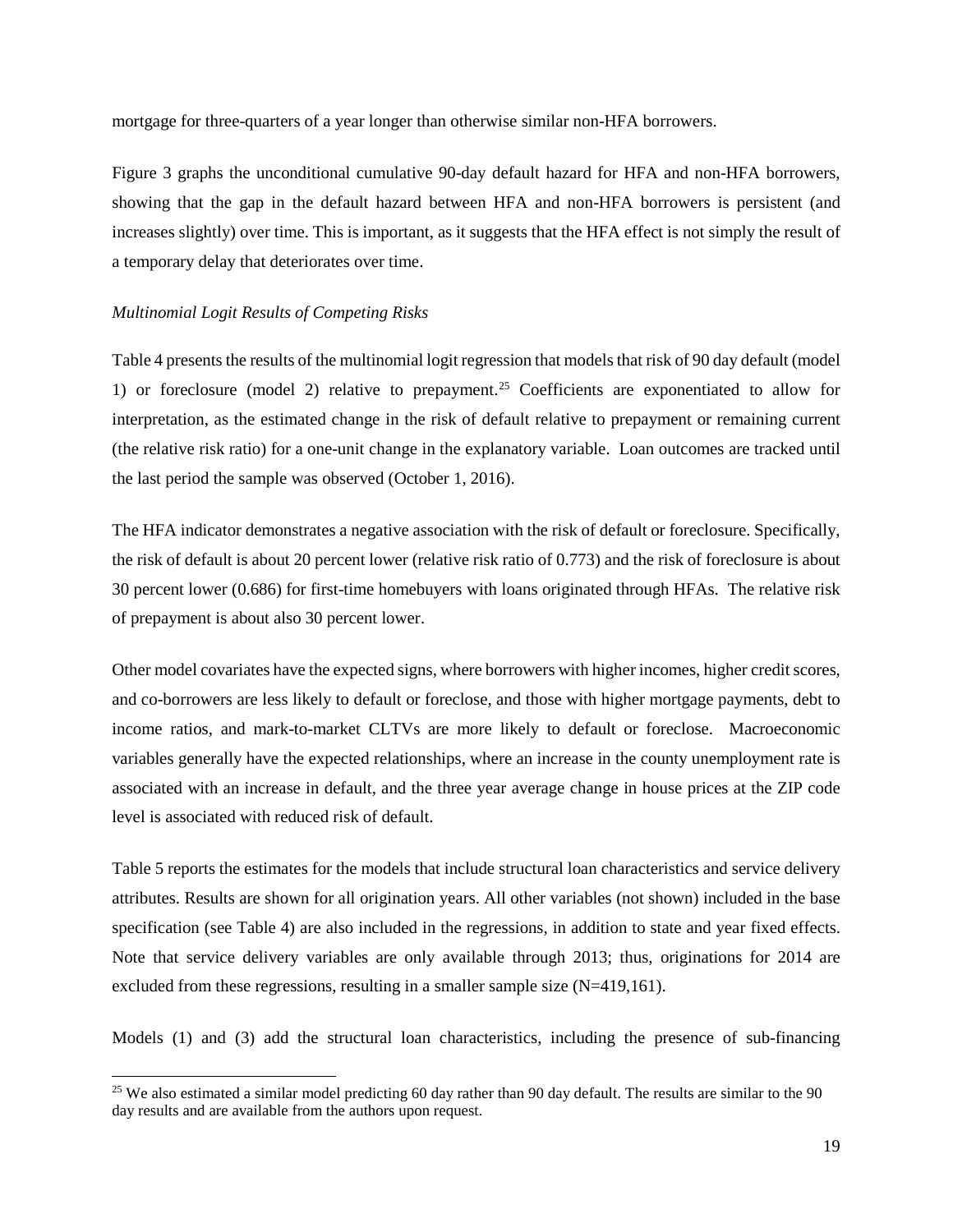(community second or other second lien), whether or not the loan was originated through a broker or correspondent channel and whether or not the loan had full documentation at the time of origination. As expected, mortgages originated through third party originators (broker or correspondent channels) have a higher risk of default or foreclosure, while those with full documentation have a lower probability of default or foreclosure and higher risk of prepayment. Interestingly, the sub-financing variables (community seconds and other second liens) are associated with a lower risk of default or foreclosure in this sample population. This finding contrasts with other studies that have found higher rates of default among loans with secondary financing (e.g. Demyanyk and Van Hemert 2011). However, this finding is consistent with recent studies using Fannie Mae or FHFA data that also control for CLTV, debt to income and cohort effects (Fout et al. 2017; Leventis 2014). Community second liens are categorized by Fannie Mae as those provided by public, nonprofit or employer sources (Fannie Mae 2016); a lower probability of default with this form of secondary financing may be due to low or reduced interest rates and/or forgiveness of loan principal after a period of time.

Models (2) and (4) add service delivery practices. Recall that these service delivery practices are only coded "1" for HFA originations in a particular state, as non-HFA originations in a given state would not be affected by the HFA's service delivery practices. Direct servicing of loans by the HFA in a given year is associated with reduction in the relative default risk of about 20 percent and reduced prepayment risk of 8 percent. The operation of a homeownership education and counseling program in a given year is associated with a 10 percent reduction in default or foreclosure risk, and increase in the risk of prepayment. This is consistent with prior studies that have found that homebuyer education and counseling increases the borrowers' exercise of the prepayment option when it is in the money to do so (Quercia and Spader 2008). Together, the endogenous covariates and HFA servicing practices explain about 75 percent of the lower risk of default for HFA originated mortgages and about 40 percent of the lower risk of foreclosure.

Table 6 presents the HFA estimates by origination cohort. Models (1) and (2) are estimates from the base specification, while models (3) and (4) are estimates from the specification with loan structure and servicing delivery practices as controls. The results indicate some deterioration in the HFA effect on loan default and foreclosure during our sample period. With either specification, the HFA effects are not statistically significant for the third origination cohort (2012-2014). However, it is important to keep in mind the low overall rate of default and foreclosure for this cohort which reduces the power to detect significant effects. With regard to prepayment, the HFA effects are robust over time, indicating a persistent reduced prepayment risk of about 30 percent across all origination cohorts.

Table 7 presents the estimates for specification that replaces the single HFA indicator with three indicators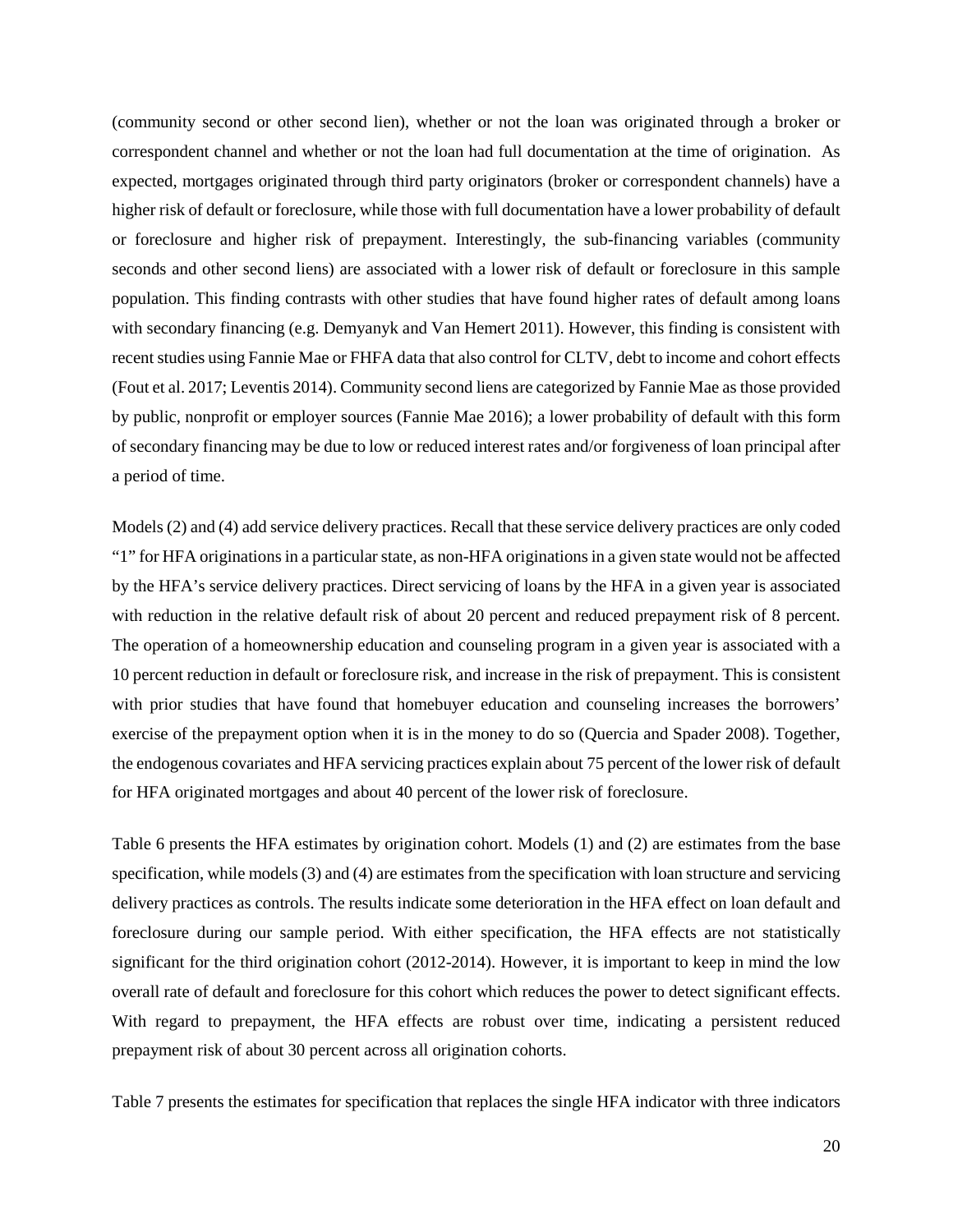corresponding to the interest rate on the HFA loan. These models also control for structural loan attributes and servicing characteristics. HFA loans originated with below market interest rates (defined as 0.5 percent or more below the prime interest rate) have significantly lower risk of default and foreclosure in all periods except the final origination cohort. HFA loans originated at market rate have lower risk of foreclosure, but do not have significantly lower risk of default. HFA loans originated above market rate are not significantly less likely to default or foreclose than non-HFA loans. However, they are still less likely to prepay than non-HFA loans, although the prepayment effect is greatest for HFA loans with below market interest rates as would be expected—borrowers with low interest rates at origination are less likely to benefit from refinancing for lower rates.

### *Robustness Tests*

We estimate several alternative specifications to probe the robustness of our results. First, rather than treating the outcome as the competing risk of default or prepayment using MNL panel estimation, we model only the hazard of default using a Cox proportional hazard model without time varying covariates (See Appendix Table A3). The HFA effect estimated through the hazard model is nearly identical to the estimates from the MNL specification; HFA originations are associated with a 25 percent reduction in the risk of default in the base specification, but only a 7 percent reduction in default risk after including origination and service delivery variables. The size and significance of the origination and service delivery variables are also similar to the estimates from the MNL specification.

As a second alternative specification, we limit our sample to those loans that are not originated through brokers. Recall that in our pre-match comparison (Table 1), non-HFA borrowers were significantly more likely to have broker originated mortgages than HFA borrowers—a difference that remained after our CEM process (Table 3). This difference is in a sense endogenous, as HFA loans are more likely to be originated through banks and other conventional lenders; however, it is important to understand the proportion of the HFA effect that may be explained by the broker difference. Further, simply controlling for broker loans in the model may miss unobserved differences that are associated with the types of borrowers served by brokers that could thereby bias our other model coefficients. To account for this, we drop broker originations from our full sample and re-run the CEM procedure excluding broker originated mortgages. This exclusion results in a matched sample of 218,456 loans, of which 92,247 are HFA originations. We re-estimate our MNL specification using the new CEM weights. Our results are nearly identical to our original specification. In the base model not controlling for structural loan characteristics or servicing practices, HFA originations are associated with a 20 percent reduction in the risk of default (0.809 relative risk ratio) and a 30 percent reduction in the risk of prepayment (0.695 relative risk ratio).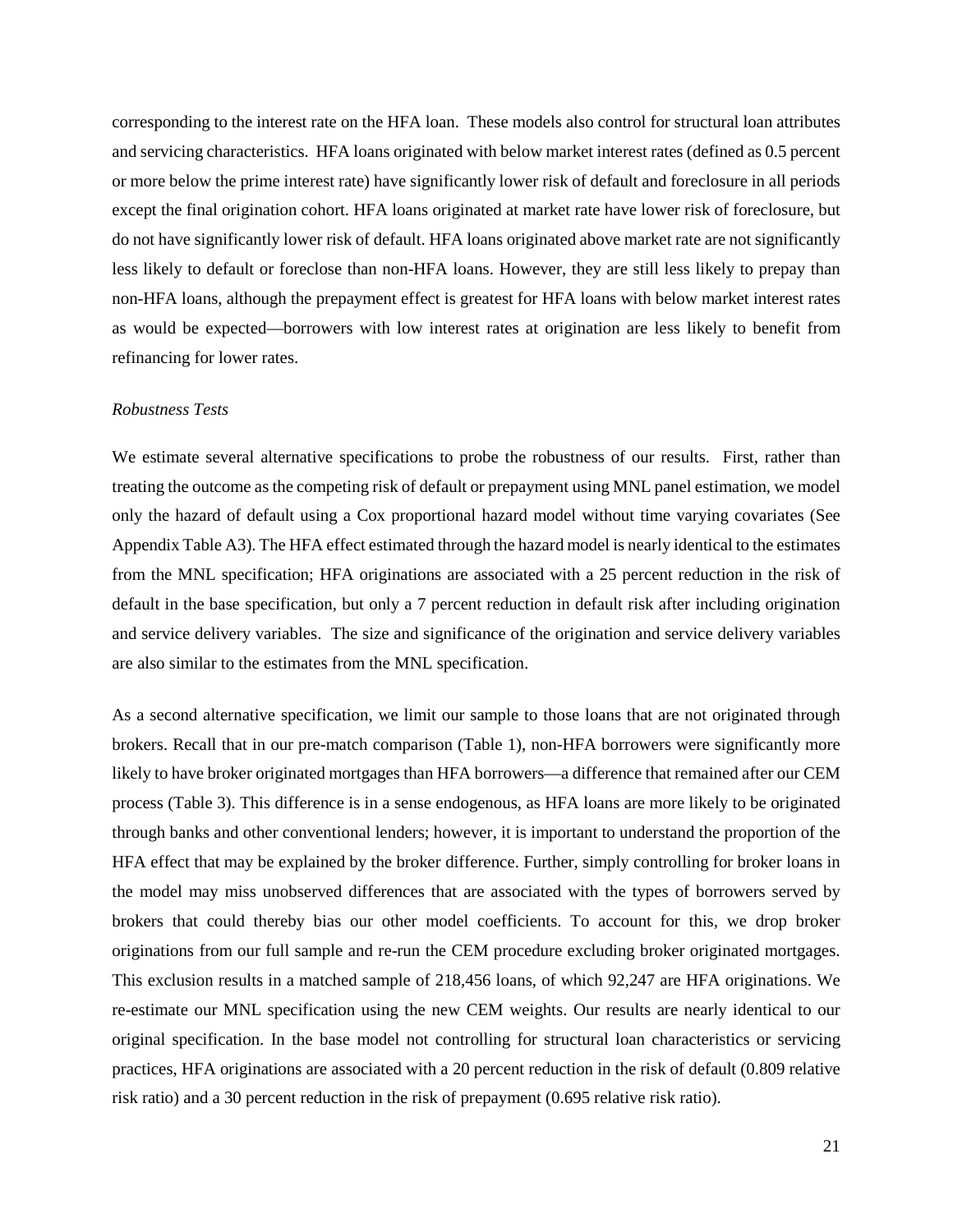As a third robustness test, we limit our sample to loans that have information on whether or not the borrower received downpayment assistant (DPA) from a third party. Unfortunately, this variable is only available in the Fannie Mae database for about one-fourth of the observations, and thus we do not include it in our primary specifications. We rerun the CEM procedure excluding observations missing the information about whether or not they have DPA, and then re-estimate our MNL models controlling for DPA. Of the 188,850 observations with downpayment information, about 36 percent of HFA borrowers receive DPA, compared to 22 percent of non-HFA borrowers. The results indicate that the receipt of DPA is associated with slight 5 percent reduction in the risk of default or foreclosure, this reducing the HFA effect slightly by about 3 percent.

### **V. Conclusions**

Our analysis indicates that HFAs serve primarily low-income first-time homebuyers with higher loan to value ratiosthan the typical first-time homebuyer in the Fannie Mae portfolio. Our empirical results suggest HFAs do so with less risk of mortgage default, particularly during the boom and bust periods from 2005 to 2011. We find that three-fourths of this effect on reduced default and nearly half of the effect for reduced foreclosure are related to observed HFA origination and service delivery practices. Lower risks of prepayment among HFA originated mortgages are persistent across all origination cohorts from 2005 through 2014 and are not well explained by variation in observed origination or service delivery practices.

The findings from this study contribute to an understanding of different ways to reduce the risk of lending to LMI first-time homebuyers, beyond underwriting. As demonstrated by the recent mortgage crisis, careful underwriting clearly has an important role to play in reducing default risk. Since 2009, default rates for both HFA and non-HFA mortgage borrowers have dropped substantially. In our sample of Fannie Mae first-time homebuyers, fewer than 1 percent of loans originated between 2012 and 2014 ever experiencing a 90 day default, relative to 20 percent of loans originated between 2005 and 2007. The average credit scores for first time homebuyers during this same period increased by nearly 50 points, with an average score of about 700 for the 2005 to 2007 origination cohort, to an average score of nearly 750 for the 2012 to 2014 origination cohort. Similarly, the average CLTV declined from 93 percent to 87 percent during our study period. However, tightening credit score and LTV requirements too much may make it difficult for otherwise creditworthy LMI first-time homebuyers to enter the market.

Unpacking the HFA effect on loan performance can offer insights for alternative strategies to reduce the default risk of lending to this population of borrowers. Part of the observed HFA effect could be related to more careful screening of borrowers. Recall that both HFA and non-HFA borrowers in our sample met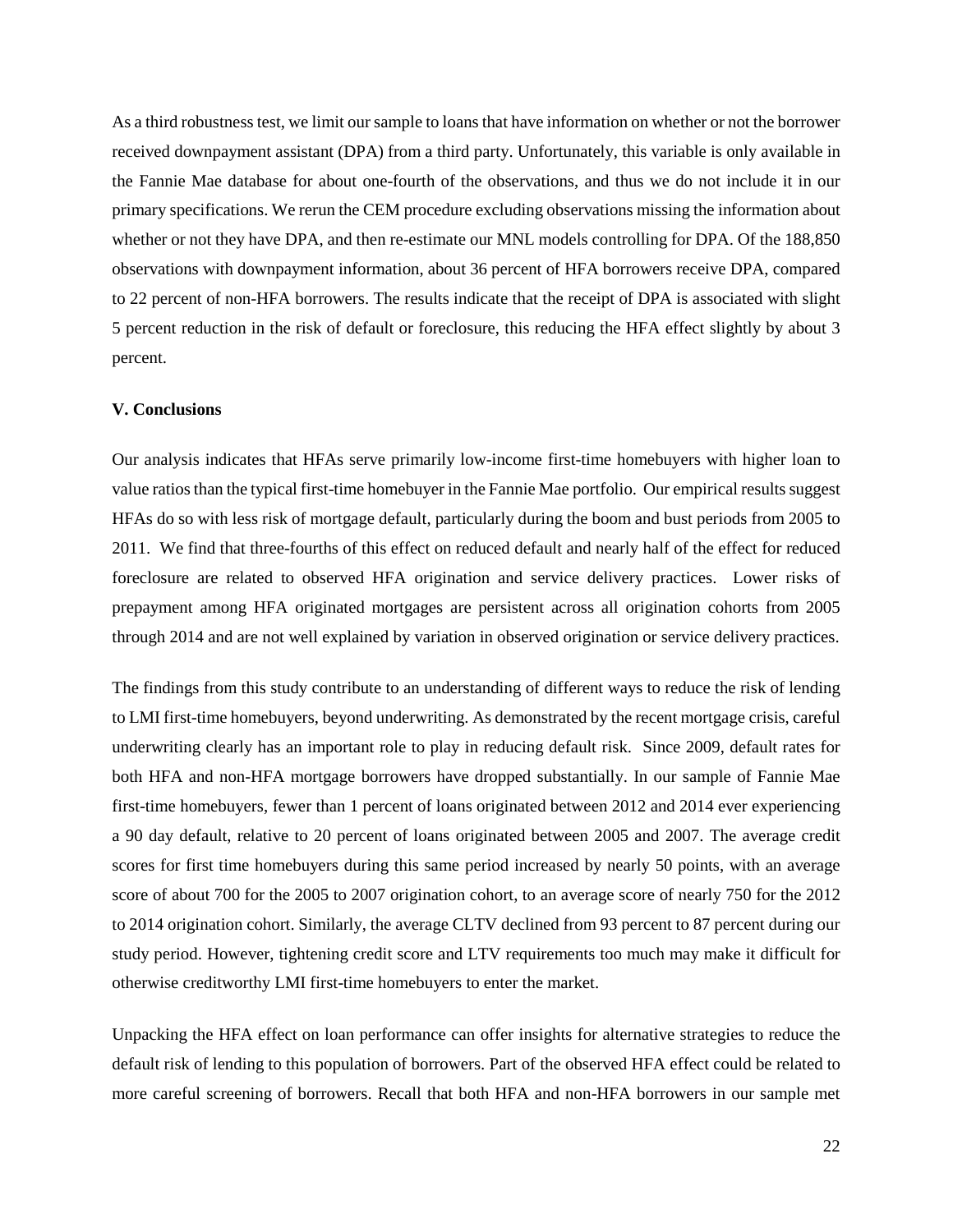Fannie Mae conforming loan guidelines, and thus differences due to screening would be due to the use of additional information in the underwriting process or more careful monitoring of loan originators (to ensure accuracy of provided information). The fact that all HFA loans in our study required full documentation and that full documentation is associated with reduced default supports the careful screening mechanism. If the HFA effect were driven entirely by screening, we might expect to find that HFAs that directly originate their own mortgages (versus relying on private mortgage originators) would have borrowers with significantly lower rates of default. However, the indicator for direct lending by HFAs is associated with a slight increase in the risk of default, perhaps due to willingness to serve relatively riskier borrowers when lending directly.

Aside from direct originations, it could be that having a third-party HFA monitoring the origination practices of private lenders leads to more careful screening by the lenders. Given claims of lax screening in the private market during the boom period, it would make sense that HFAs (with more careful screening of loan originations) would have lower rates of default during this period. Loans originated by broker and correspondent channels are consistently associated with higher risk of default in our study, adding further support to the importance of monitoring.

Another aspect of HFA lending that may differ from the private market is servicing practices. Research suggests that preventative servicing practices, such as ongoing monitoring of borrower payments and early contact for delinquencies, can contribute to reduced rates of mortgage default (Stegman et al. 2007). On a recent survey of state HFAs, many HFAs indicated in engaging in at least some type of preventative servicing for their pool of borrowers—even more so if they directly serviced their own loans (Moulton and Quercia 2014). In this study, we find that first-time homebuyers with loans originated by state HFAs that service the majority of their own loans have a reduced probability of default. To the extent that these HFAs engage in preventative servicing practices, these practices may directly contribute to the observed HFA loan performance effect. If non-HFA mortgage servicers begin to adopt preventative servicing practices as part of their standard operating procedures, the gap in performance between HFA and non-HFA originations may be reduced.

A third component of HFA lending examined in this study is the provision of homebuyer education and counseling. Unfortunately, we cannot directly measure whether or not an individual borrower completed homebuyer education and counseling—we can only observe if the borrower received a loan from a state HFA that provided such services when the loan was originated. In our study, we find a correlation between the presence of a homebuyer education and counseling program and reduced default during the boom period, in line with prior studies of HFA homeownership programs (Brown 2016). However, this effect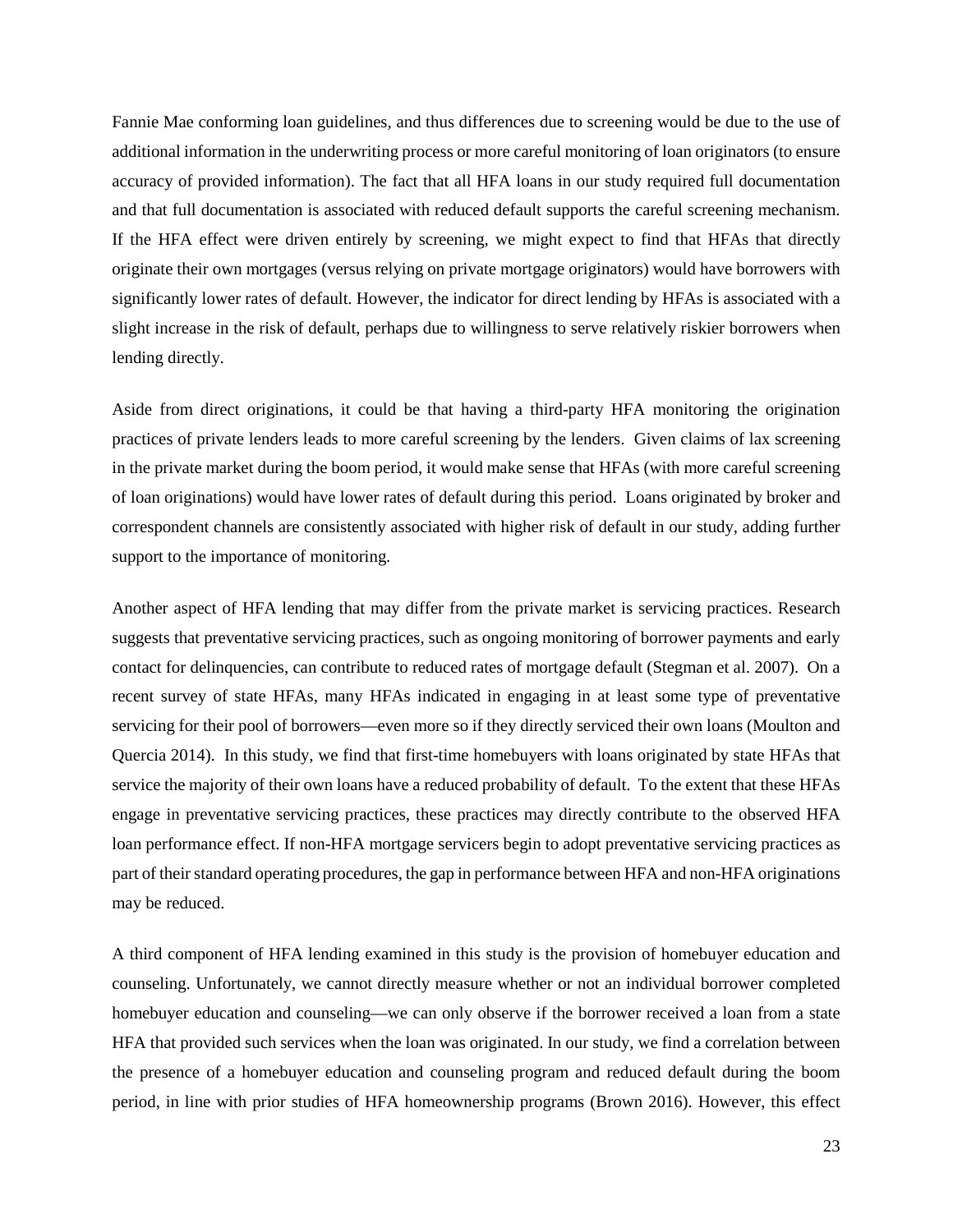reverses for originations during the bust period (2008-2011) perhaps driven by the endogenous choice of HFAs to adopt homebuyer education and counseling programs in response to rising default rates. Our data is not well suited to estimate a treatment effect of homebuyer education and counseling.

Another explanation for the HFA effect is borrower selection. It is likely that there are additional transaction costs associated with HFA loans; even without the transaction cost of completing HFA loan requirements, adding another entity into the loan review process can extend the timeframe for loan closing (and increase paperwork). First-time homebuyers who are willing to persist through a more complex process may also be more motivated to make payments. Our matching strategy helps reduce observed differences that lead to selection, but we cannot fully account for unobserved differences such as borrower motivation, that may contribute to the observed HFA effect. It is likely that a portion of the HFA effect that we cannot explain with our model covariates is due to unobserved borrower selection.

Structural differences between HFA and non-HFA mortgages also contribute to lower rates of default. By design, we held constant the type of mortgage included in this study to be 30 year conventional fixed rate mortgages. Had we included other mortgage types, it is likely that the HFA differential with loan performance would be even larger, as the majority of HFA originations are 30 year conforming loans. Further, all HFA loans have full documentation and a smaller proportion are originated through broker channels; attributes which contribute to (but do not fully explain) the HFA effect. HFA originated mortgages also have systematically lower interest rates than non-HFA originated mortgages. On average, the interest rate differential is about 0.4 percentage points; in a regression adjusted estimate controlling for credit score, income, debt, CLTV, year and state, we estimate this differential to be 0.44 percentage points. HFA originated mortgages are also much more likely to have subordinate financing and third-party funded DPA—both of which have been attributed with higher rates of mortgage default in other studies. In this study, we observe a negative relationship between subordinate financing in the form of community seconds or other second liens and mortgage default. After accounting for higher CLTV ratios, subordinate financing could indicate something unobserved about borrowers that makes them less risky (Leventis 2014).

Taken together, our results suggest that the reduced mortgage default of HFA originations is likely due to a bundle of observed and unobserved service delivery practices, loan characteristics, and borrower selection. While these results are informative, there are limitations. Most notably, our results lack generalizability for HFA loans that are not securitized by Fannie Mae. Ideally, we would have data on the universe of HFA loans, this allowing us to model selection into the HFA channel. Our CEM strategy helps to increase the comparability between HFA and non-HFA originations within the Fannie Mae database on observed characteristics; however, there may still be unobserved characteristics that are associated with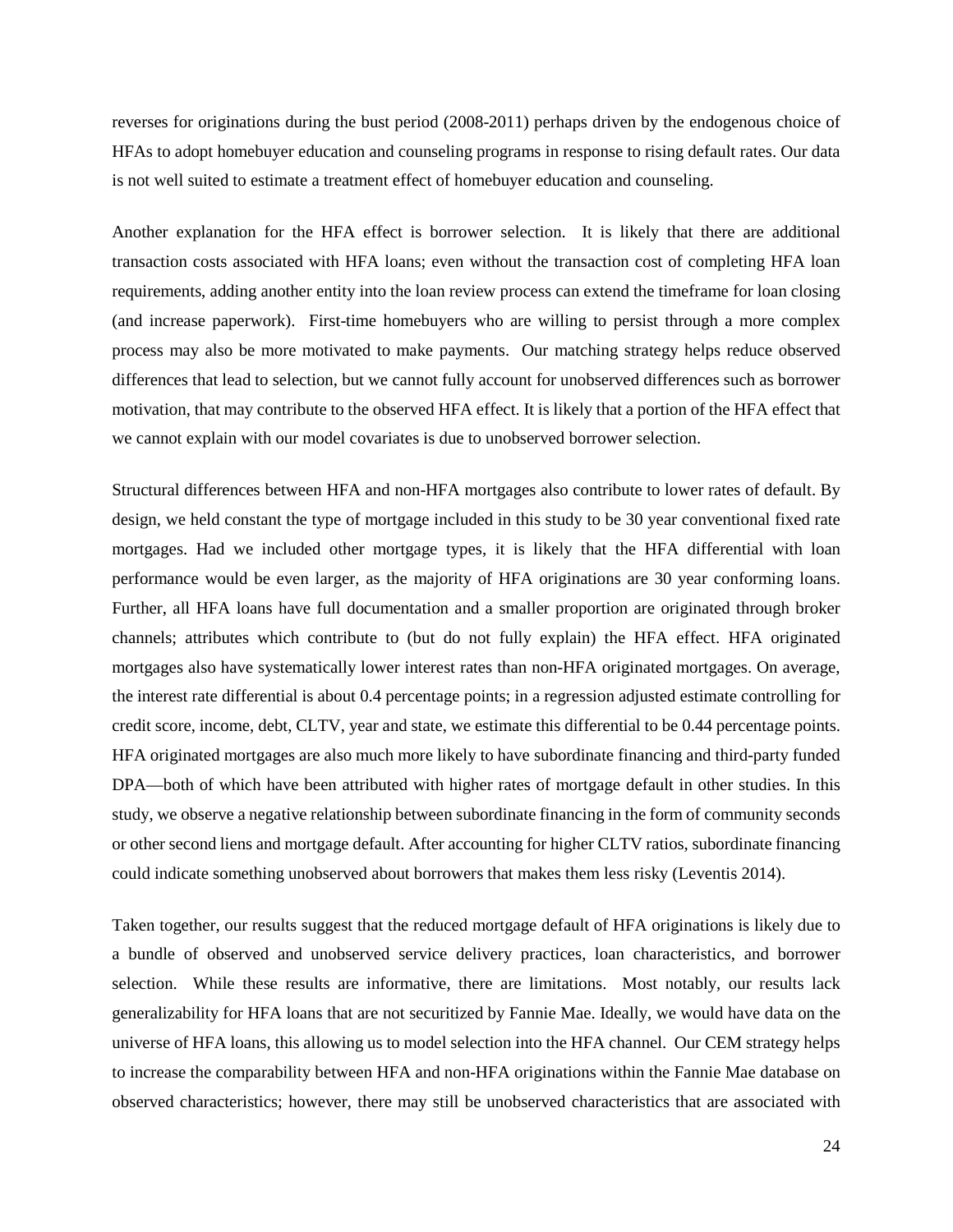selection into the HFA channel and mortgage default. Future research with more complete data on the universe of HFA originations is needed to help unpack the selection effects.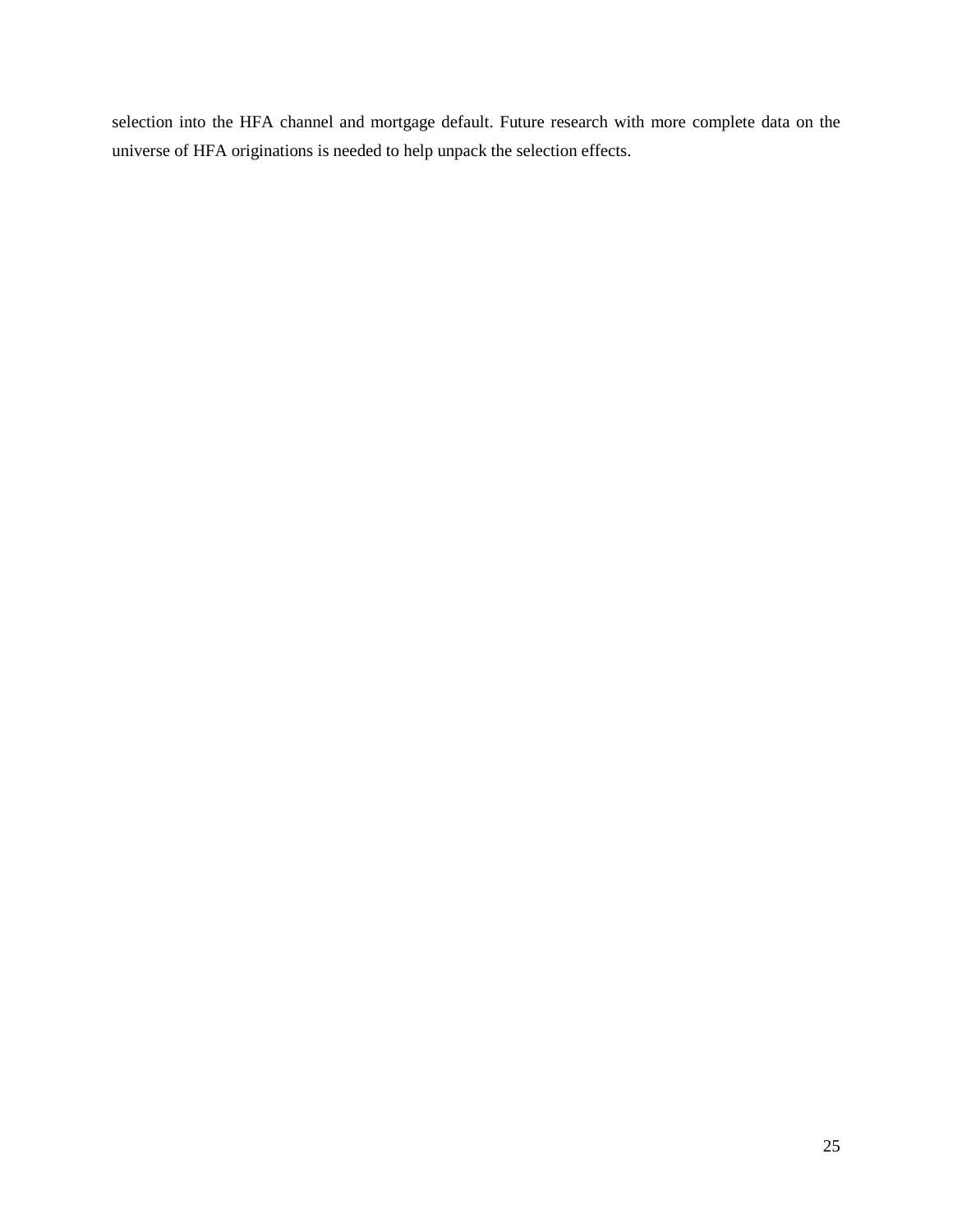|                                    | All Years |            | 2005-2007     |               | 2008-2011  |            | 2012-2014 |            |
|------------------------------------|-----------|------------|---------------|---------------|------------|------------|-----------|------------|
|                                    | Non-HFA   | <b>HFA</b> | Non-HFA       | <b>HFA</b>    | Non-HFA    | <b>HFA</b> | Non-HFA   | <b>HFA</b> |
| Ever 60 days late in 24 months     | 11.4%     | 7.4%       | 17.9%         | 11.3%         | 7.8%       | 6.7%       | 0.9%      | 1.3%       |
| Ever 90 days late in 24 months     | 9.2%      | 5.4%       | 14.5%         | 8.3%          | 6.4%       | 5.0%       | 0.5%      | 0.8%       |
| Loan Foreclosed by 10/1/2016       | 13.5%     | 9.5%       | 22.8%         | 16.4%         | $5.7 + \%$ | 5.7%†      | $0.07%$ † | $0.07%$ †  |
| Loan Prepaid by 10/1/2016          | 49.9%     | 39.3%      | 56.6%         | 52.5%         | 67.9%      | 50.9%      | 23.7%     | 9.2%       |
| <b>Borrower Characteristics</b>    |           |            |               |               |            |            |           |            |
| Income                             | 5,079     | 4,120      | 5,027         | 3,886         | 5,130      | 4,325      | 5,155     | 4,447      |
| Income as % AMI                    | 83.8%     | 69.0%      | 84.2%         | 67.1%         | 82.7%      | 69.4%      | 83.9%     | 72.6%      |
| Original Loan Balance              | 179,781   | 145,101    | 175,329       | 138,875       | 190,075    | 154,157    | 182,204   | 154,029    |
| Mortgage Payment                   | 1,006     | 817        | 1,122         | 827           | 1,110      | 885        | 897       | 782        |
| <b>Frontend Ratio</b>              | 21.5%     | 20.5%      | 23.1%         | 22.0%         | 22.3%+     | 21.1%+     | 17.8%     | 18.0%      |
| <b>DTI</b>                         | 39.6%     | 38.8%      | 42.4%         | 41.2%         | 39.2%+     | 38.8%+     | 34.3%     | 35.2%      |
| <b>CLTV</b>                        | 89.8      | 95.6       | 93.0          | 95.9          | 84.7       | 94.4       | 86.7      | 96.5       |
| <b>LTV</b>                         | 87.6      | 93.5       | 89.5          | 94.6          | 83.9       | 90.9       | 86.4      | 93.2       |
| Age                                | 34.9      | 32.2       | 34.8          | 31.9          | 35.8       | 32.6       | 34.4      | 32.4       |
| <b>Borrower FICO</b>               | 720       | 717        | 698           | 702           | 740        | 725        | 749       | 736        |
| Borrower - Co-borrower FICO        | 7.5       | 9.9        | 7.0           | 9.4           | 6.0        | 10.4       | 9.6       | 10.8       |
| Co-Borrower                        | 27.1%     | 29.2%      | 26.1%         | 27.8%         | 25.1%      | 31.0%      | 30.4%+    | 30.6%+     |
| Single Unit                        | 82.0%     | 86.4%      | 83.5%         | 88.0%         | 78.7%      | 81.6%      | 81.0%     | 85.6%      |
| $\Delta$ 3-Year Unemployment (MSA) | 0.4%      | 0.2%       | 0.8%          | 0.7%          | 1.1%       | 0.8%       | $-0.8%$   | $-0.8%$    |
| $\triangle$ 3-Year HPI (Zip)       | 0.2       | 0.8        | $-0.2\dagger$ | $-0.2\dagger$ | $-5.7$     | $-4.2$     | 4.9       | 4.1        |
| <b>Broker Originator</b>           | 21.2%     | 4.1%       | 28.0%         | 5.4%          | 19.0%      | 3.6%       | 8.9%      | 2.3%       |
| Correspondent Originator           | 36.6%     | 53.6%      | 38.1%         | 26.5%         | 35.8%      | 64.9%      | 34.2%     | 94.3%      |
| <b>Community Second</b>            | 4.0%      | 24.8%      | 6.1%          | 12.6%         | 1.8%       | 24.2%      | 1.3%      | 47.4%      |
| Other Second Lien                  | 8.7%      | 1.0%       | 14.0%         | 1.5%          | 3.5%       | 0.8%       | 1.6%      | 0.1%       |
| <b>Full Documentation</b>          | 91.9%     | 100.0%     | 86.4%         | 100.0%        | 96.0%      | 100.0%     | 100.0%    | 100.0%     |
| <b>Interest Rate</b>               | 5.9%      | 5.5%       | 6.7%          | 6.0%          | 5.8%       | 5.6%       | 4.3%      | 4.5%       |
| N                                  | 933,057   | 126,193    | 502,503       | 65,223        | 172,700    | 18,358     | 249,934   | 38,773     |

**Table 1: Borrower and Loan Characteristics for the Unmatched Population of First Time Homebuyers**

Dollar values constant 2014 dollars. Means differences between HFA and non-HFA observations are statistically significant at the 5% level unless otherwise noted.

†HFA and non-HFA observations are not statistically different from one another at the 5% level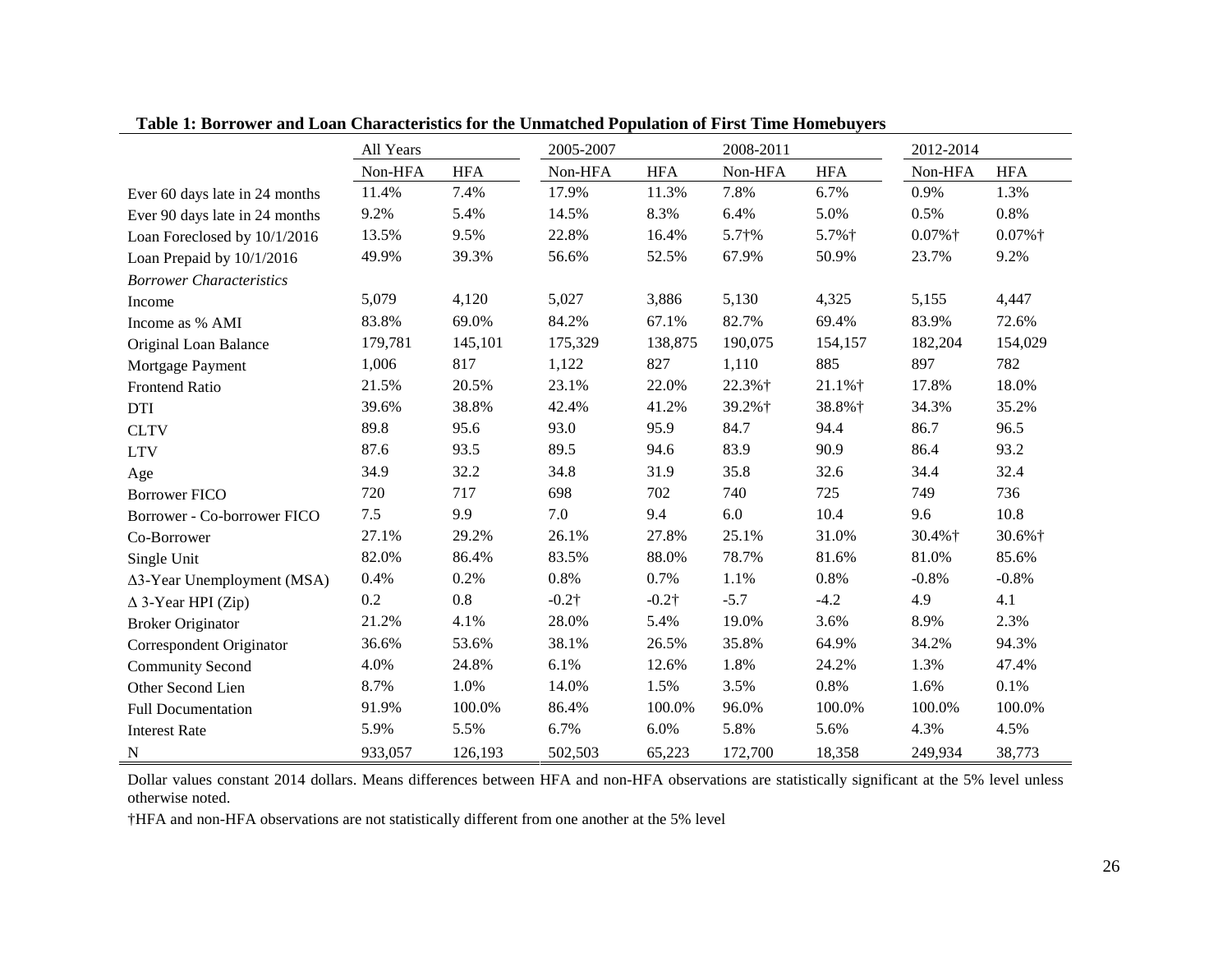|  | <b>Table 2: Comparison of Means, Matched Sample</b> |  |  |  |
|--|-----------------------------------------------------|--|--|--|
|--|-----------------------------------------------------|--|--|--|

| гарк 2. Сонрагвон ог вканз, втакиса вашрк | All Years |            |               | 2005-2007 |            |            | 2008-2011 |            |               | 2012-2014 |            |      |
|-------------------------------------------|-----------|------------|---------------|-----------|------------|------------|-----------|------------|---------------|-----------|------------|------|
|                                           | Non-HFA   | <b>HFA</b> |               | Non-HFA   | <b>HFA</b> |            | Non-HFA   | <b>HFA</b> |               | Non-HFA   | <b>HFA</b> |      |
| Variables used for Matching               |           |            |               |           |            |            |           |            |               |           |            |      |
| Monthly Income                            | 4,273     | 4,120      | $**$          | 4,020     | 3,881      | $\ast$     | 4,577     | 4,406      | $**$          | 4,707     | 4,537      | $**$ |
| <b>CLTV</b>                               | 95.0      | 95.8       | $**$          | 96.3      | 96.7       | $\ast\ast$ | 92.5      | 93.7       | $**$          | 93.3      | 94.9       | **   |
| <b>FICO</b>                               | 714       | 714        |               | 699       | 701        | $\ast\ast$ | 729       | 727        | $**$          | 741       | 739        | $**$ |
| Co-borrower                               | 26.1%     | 26.1%      |               | 25.7%     | 25.7%      |            | 26.0%     | 26.0%      |               | 27.2%     | 27.2%      |      |
| Other Independent Variables               |           |            |               |           |            |            |           |            |               |           |            |      |
| Income as % AMI                           | 70.9%     | 68.2%      | $**$          | 69.1%     | 66.5%      | $\ast\ast$ | 72.4%     | 69.6%      | $**$          | 74.3%     | 71.6%      |      |
| Original Loan Balance                     | 152,508   | 149,582    | $**$          | 142,659   | 141,572    | $\ast$     | 168,347   | 161,379    | $**$          | 167,251   | 162,836    | $**$ |
| Mortgage Payment                          | 903       | 849        | $**$          | 918       | 844        | $\ast\ast$ | 985       | 930        | **            | 828       | 822        |      |
| <b>Frontend Ratio</b>                     | 21.9%     | 21.1%      | $\ast\ast$    | 23.6%     | 22.2%      | $\ast\ast$ | 22.1%     | 21.5%      | $\ast$ $\ast$ | 17.9%     | 18.4%      | $**$ |
| Age                                       | 33.3      | 31.8       | $\ast\ast$    | 33.3      | 31.6       |            | 33.5      | 32.3       |               | 33.1      | 32.1       |      |
| Borrower-Co-borrower FICO                 | 7.7       | 9.4        | $**$          | 7.5       | 9.3        | $\ast\ast$ | 6.7       | 9.0        | $**$          | 8.7       | 9.9        | $**$ |
| <b>DTI</b>                                | 41.2%     | 39.7%      | $**$          | 44.0%     | 41.8%      | $\ast$     | 40.3%     | 39.3%      | $\ast\ast$    | 35.3%     | 35.2%      |      |
| Single Unit                               | 85.0%     | 85.0%      |               | 87.9%     | 87.6%      |            | 80.1%     | 78.1%      |               | 80.9%     | 82.8%      | $**$ |
| $\Delta$ Three Year Unemployment (MSA)    | 36.0%     | 36.1%      |               | 73.6%     | 73.4%      |            | 90.5%     | 89.9%      |               | $-74.8%$  | $-75.1%$   |      |
| $\Delta$ Three Year HPI (Zip)             | 26.2%     | 26.4%      |               | $-58.0%$  | $-58.5%$   |            | $-421.9%$ | $-421.0%$  |               | 405.2%    | 407.0%     |      |
| <b>Broker Originator</b>                  | 21.9%     | 3.4%       | $\ast\ast$    | 28.6%     | 4.0%       | $\ast\ast$ | 19.0%     | 3.9%       | $**$          | 7.8%      | 1.7%       | **   |
| Correspondent Originator                  | 36.2%     | 49.4%      | $**$          | 37.5%     | 26.1%      | $\ast\ast$ | 33.7%     | 64.7%      | $\ast\ast$    | 34.3%     | 96.4%      | **   |
| <b>Community Second</b>                   | 9.1%      | 16.6%      | $\ast$ $\ast$ | 8.1%      | 13.2%      | $\ast$     | 5.7%      | 19.0%      | $\ast$ $\ast$ | 13.5%     | 23.7%      | $**$ |
| Other Second Lien                         | 7.8%      | 1.0%       | $\ast\ast$    | 10.7%     | 1.5%       | $\ast$     | 5.0%      | 0.8%       | $\ast$ $\ast$ | 2.2%      | 0.1%       | $**$ |
| <b>Full Documentation</b>                 | 95.7%     | 100.0%     | $\ast\ast$    | 93.4%     | 100.0%     | $\ast\ast$ | 98.3%     | 100.0%     | $\ast\ast$    | 100.0%    | 100.0%     |      |
| <b>Interest Rate</b>                      | 6.0%      | 5.5%       | $**$          | 6.7%      | 6.0%       | $**$       | 5.9%      | 5.7%       | **            |           |            |      |
| Direct Lending                            |           | 30.5%      |               |           | 34.4%      |            |           | 42.6%      |               |           | 16.4%      |      |
| <b>Direct Servicing</b>                   |           | 25.0%      |               |           | 15.0%      |            |           | 44.1%      |               |           | 39.6%      |      |
| Homeownership Counseling                  |           | 59.0%      |               |           | 71.4%      |            |           | 67.3%      |               |           | 28.9%      |      |
| .5% + Below Market Rate                   |           | 21.6%      |               |           | 31.5%      |            |           | 9.8%       |               |           | 4.2%       |      |
| At Market Rate                            |           | 62.8%      |               |           | 66.9%      |            |           | 70.2%      |               |           | 49.7%      |      |
| $.5\% +$ Above Market Rate                |           | 15.6%      |               |           | 1.6%       |            |           | 20.0%      |               |           | 46.1%      |      |
| $\mathbf N$                               | 383,440   | 93,741     |               | 232,897   | 56,307     |            | 44,113    | 12,143     |               | 105,221   | 24,206     |      |

Dollar values in 2014 constant dollars. Weighted means regression test for significant differences; \*\* p< 0.05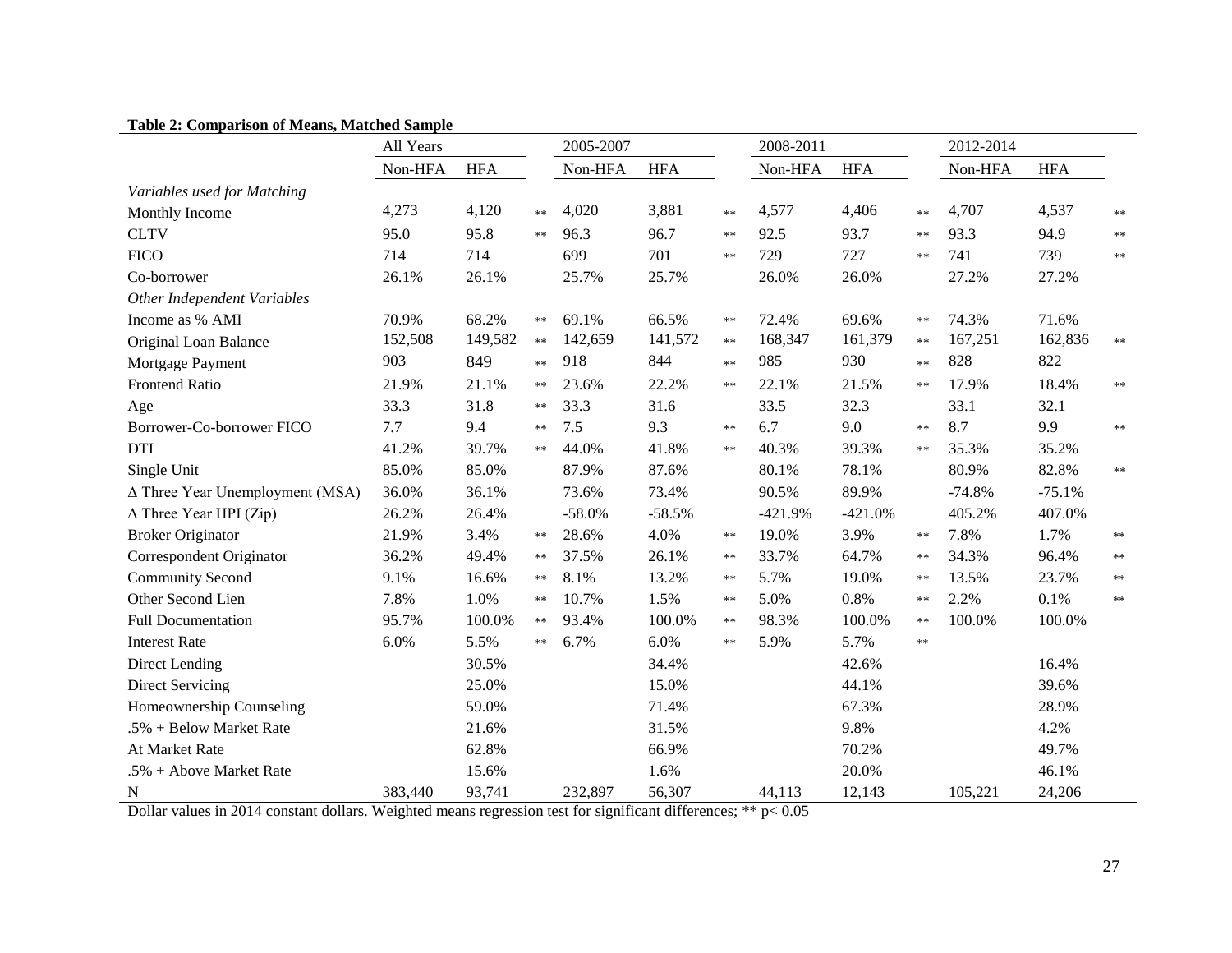|                                    | All Years | 2005-2007  |     |         | 2008-2011  |     |         | 2012-2014  |             |         |             |     |
|------------------------------------|-----------|------------|-----|---------|------------|-----|---------|------------|-------------|---------|-------------|-----|
|                                    | Non-HFA   | <b>HFA</b> |     | Non-HFA | <b>HFA</b> |     | Non-HFA | <b>HFA</b> |             | Non-HFA | <b>HFA</b>  |     |
| Ever 60 days late within 24 months | 11.4%     | 8.3%       | *** | 16.5%   | 11.8%      | *** | 9.0%    | 6.8%       | ***         | 1.05%   | 1.10%       |     |
| Ever 90 days late within 24 months | 9.1%      | 6.1%       | *** | 13.2%   | 8.7%       | *** | 7.6%    | 5.2%       | ***         | 0.60%   | 0.64%       |     |
| Ever 60 days late                  | 24.6%     | 22.3%      | *** | 36.3%   | 32.7%      | *** | 16.9%   | 16.4%      |             | 1.81%   | 1.41%       | 米米  |
| Ever 90 days late                  | 22.6%     | 20.1%      | *** | 33.7%   | 29.7%      | *** | 15.3%   | 14.1%      |             | 1.01%   | 0.86%       |     |
| Loan Foreclosed by 10/1/2016       | 14.1%     | 11.2%      | *** | 21.6%   | 17.1%      | *** | 7.9%    | $6.0\%$    | ***         | 0.08%   | 0.05%       |     |
| Loan Prepaid by 10/1/2016          | 49.1%     | 41.9%      | *** | 56.9%   | 52.2%      | *** | 64.5%   | 55.2%      | ***         | 22.3%   | 10.3%       | *** |
| Survival time (months)             | 48.7      | 57.4       | *** | 55.2    | 67.5       | *** | 49.5    | 57.0       | ***         | 32.3    | 32.7        | *** |
| N                                  | 383,440   | 93,741     |     | 232,846 | 56,307     |     | 44,112  | 12,143     |             | 105.219 | 24,205      |     |
| Weighted<br>means<br>* $p < 0.05$  |           | regression |     | test    |            |     | for     |            | significant |         | differences |     |

# **Table 3: Comparison of Outcomes, Matched Sample**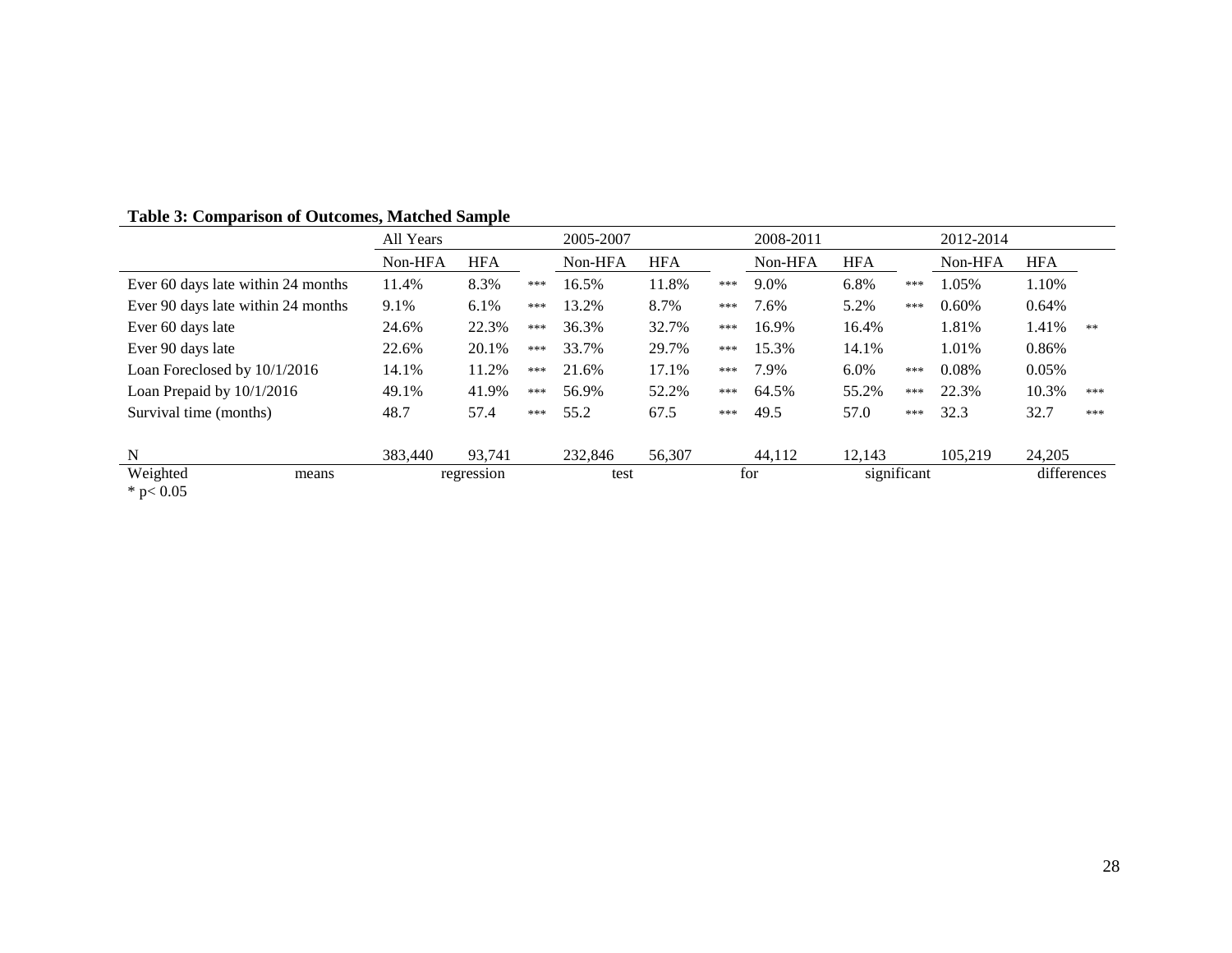| Table 4. Competing Kisk of 70 Day Default, Foreclosure of Frepayment | Default vs. Prepay | Foreclose vs. Prepay |            |            |  |
|----------------------------------------------------------------------|--------------------|----------------------|------------|------------|--|
|                                                                      | (1)                |                      | (2)        |            |  |
|                                                                      | Default            | Prepay               | Foreclose  | Prepay     |  |
| <b>HFA Flag</b>                                                      | $0.773***$         | $0.695***$           | $0.686***$ | $0.731***$ |  |
|                                                                      | (0.009)            | (0.006)              | (0.010)    | (0.006)    |  |
| Monthly Income (thousands)                                           | $0.838***$         | 1.080***             | $0.903***$ | 1.109***   |  |
|                                                                      | (0.007)            | (0.006)              | (0.010)    | (0.006)    |  |
| Mortgage Payment (hundreds)                                          | 1.099***           | $1.063***$           | 1.055***   | $1.043***$ |  |
|                                                                      | (0.003)            | (0.002)              | (0.003)    | (0.002)    |  |
| DTI<36 (spline)                                                      | $1.005***$         | 1.002                | 1.009***   | $1.003**$  |  |
|                                                                      | (0.002)            | (0.001)              | (0.002)    | (0.001)    |  |
| DTI 36.1-45 (spline)                                                 | 1.006***           | $1.003***$           | 1.009***   | $1.004***$ |  |
|                                                                      | (0.002)            | (0.001)              | (0.002)    | (0.001)    |  |
| $DTI > 45$ (spline)                                                  | 1.006***           | $1.003***$           | 1.008***   | $1.003***$ |  |
|                                                                      | (0.001)            | (0.001)              | (0.001)    | (0.001)    |  |
| Borrower FICO Score at Origination                                   | 0.989***           | $1.003***$           | $0.993***$ | $1.005***$ |  |
|                                                                      | (0.000)            | (0.000)              | (0.000)    | (0.000)    |  |
| Co-borrower                                                          | 0.935***           | 1.079***             | $0.933**$  | 1.081***   |  |
|                                                                      | (0.022)            | (0.018)              | (0.031)    | (0.017)    |  |
| Borrower FICO – Co-Borrower FICO                                     | 0.999**            | 1.000                | 1.000      | 1.000      |  |
|                                                                      | (0.000)            | (0.000)              | (0.001)    | (0.000)    |  |
| <b>Borrower</b> Age                                                  | 1.006***           | 0.985***             | 0.998**    | 0.984 ***  |  |
|                                                                      | (0.001)            | (0.001)              | (0.001)    | (0.001)    |  |
| Borrower Age (missing)                                               | $0.859***$         | 0.983                | $0.855***$ | 0.994      |  |
|                                                                      | (0.027)            | (0.021)              | (0.034)    | (0.021)    |  |
| Single Unit                                                          | 1.029              | $1.130***$           | $0.871***$ | 1.078***   |  |
|                                                                      | (0.021)            | (0.016)              | (0.021)    | (0.015)    |  |
| $\Delta$ Three Year HPI (Zip)                                        | 0.991 ***          | 1.017***             | 1.002      | $1.016***$ |  |
|                                                                      | (0.002)            | (0.001)              | (0.002)    | (0.001)    |  |
| Mark-to-Market CLTV                                                  | 1.008***           | 0.989***             | 1.008***   | 0.986***   |  |
|                                                                      | (0.000)            | (0.000)              | (0.000)    | (0.000)    |  |
| 30-Year FRM Interest Rate                                            | 1.246***           | $0.558***$           | 1.028      | $0.538***$ |  |
|                                                                      | (0.027)            | (0.008)              | (0.026)    | (0.007)    |  |
| CPI (Inflation)                                                      | $0.918***$         | $0.924***$           | 1.015*     | $0.931***$ |  |
|                                                                      | (0.004)            | (0.004)              | (0.009)    | (0.004)    |  |
| <b>Unemployment Rate</b>                                             | 1.058***           | $0.921***$           | $1.041***$ | $0.925***$ |  |
|                                                                      | (0.004)            | (0.003)              | (0.006)    | (0.003)    |  |
| Months Since Origination                                             | 1.038***           | 1.027***             | 1.066***   | 1.022***   |  |
|                                                                      | (0.002)            | (0.001)              | (0.003)    | (0.001)    |  |
| Months Since Origination (squared)                                   | 1.000***           | 1.000***             | 1.000***   | $1.000***$ |  |
|                                                                      | (0.000)            | (0.000)              | (0.000)    | (0.000)    |  |
| Constant                                                             | $0.041***$         | $0.006***$           | $0.000***$ | $0.004***$ |  |
|                                                                      | (0.012)            | (0.001)              | (0.000)    | (0.000)    |  |
| Observations                                                         | 19,345,412         | 19,345,412           | 22,885,452 | 22,885,452 |  |
| <b>Unique Borrowers</b>                                              | 477,181            | 477,181              | 477,181    | 477,181    |  |

**Table 4: Competing Risk of 90 Day Default , Foreclosure or Prepayment**

Estimates from multinomial logit panel regression. Clustered standard errors by borrower in parentheses. Coefficients are exponentiated and represent the relative risk ratio. All models include state and year fixed effects

\*\*\* p<0.01, \*\* p<0.05, \* p<0.1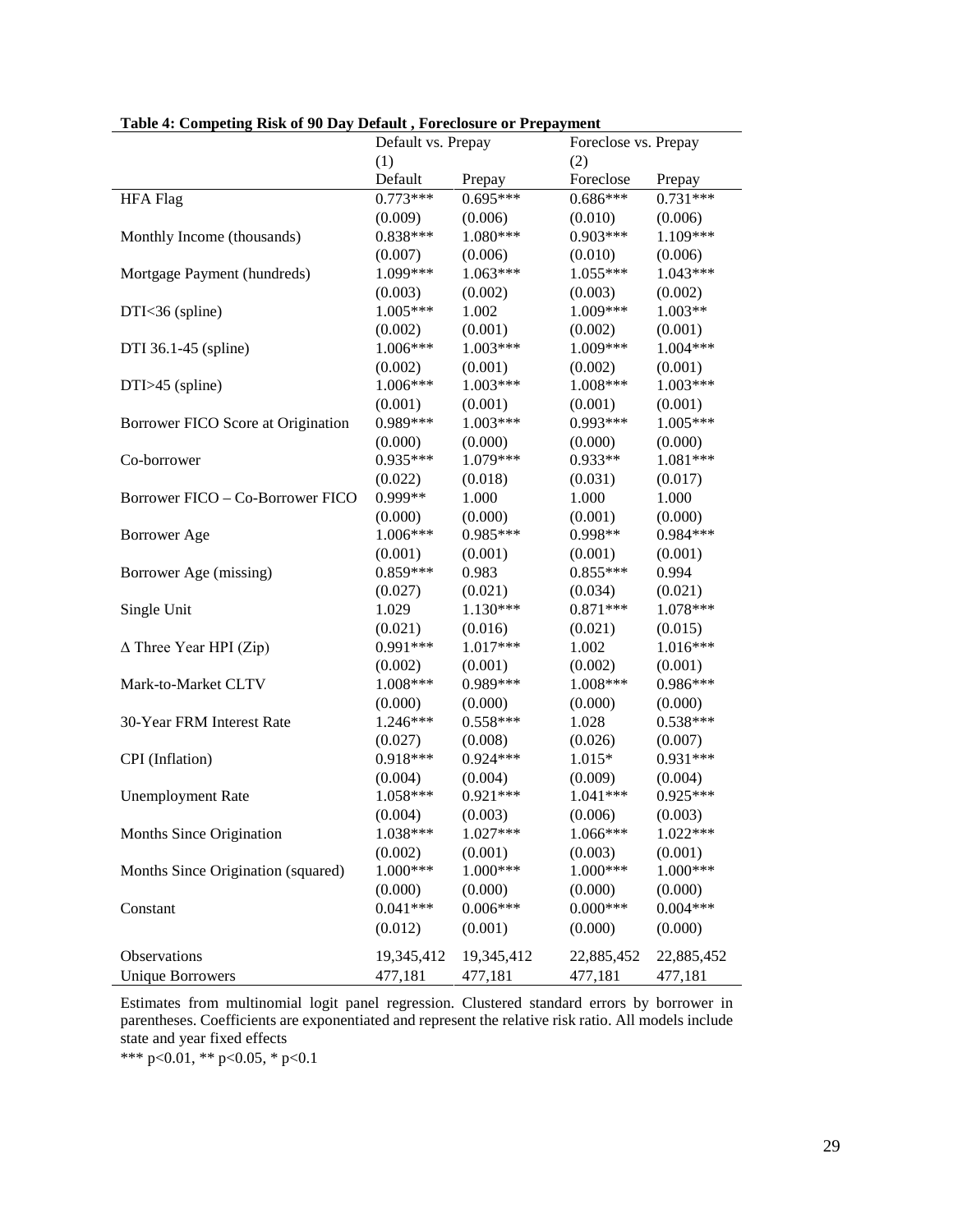|                           | (1)        |            | (2)        |            | (3)        |            | (4)          |              |
|---------------------------|------------|------------|------------|------------|------------|------------|--------------|--------------|
|                           | Default    | Prepay     | Default    | Prepay     | Foreclose  | Prepay     | Foreclose    | Prepay       |
| <b>HFA Flag</b>           | $0.865***$ | $0.693***$ | $0.944***$ | $0.671***$ | $0.764***$ | $0.718***$ | $0.810***$   | $0.689***$   |
|                           | (0.012)    | (0.007)    | (0.021)    | (0.010)    | (0.014)    | (0.007)    | (0.023)      | (0.011)      |
| <b>Broker Originator</b>  | 1.289***   | 0.987      | $1.295***$ | 0.984      | $1.277***$ | $0.938***$ | 1.288***     | $0.934***$   |
|                           | (0.024)    | (0.016)    | (0.024)    | (0.016)    | (0.031)    | (0.014)    | (0.031)      | (0.014)      |
| Correspondent Originator  | $1.159***$ | 1.015      | $1.166***$ | 1.010      | $1.130***$ | 0.985      | $1.140***$   | 0.978*       |
|                           | (0.021)    | (0.012)    | (0.021)    | (0.012)    | (0.026)    | (0.012)    | (0.027)      | (0.012)      |
| <b>Community Second</b>   | $0.854***$ | 1.028      | $0.857***$ | 1.038*     | $0.786***$ | $1.074***$ | $0.782***$   | $1.083***$   |
|                           | (0.028)    | (0.020)    | (0.029)    | (0.020)    | (0.029)    | (0.020)    | (0.030)      | (0.021)      |
| Other Second Lien         | 0.947**    | $1.101***$ | 0.949**    | 1.096***   | $0.851***$ | $1.122***$ | $0.853***$   | 1.119***     |
|                           | (0.024)    | (0.020)    | (0.024)    | (0.020)    | (0.026)    | (0.020)    | (0.026)      | (0.020)      |
| <b>Full Documentation</b> | $0.648***$ | 1.109***   | $0.648***$ | $1.110***$ | $0.783***$ | $1.187***$ | $0.781***$   | 1.189***     |
|                           | (0.020)    | (0.025)    | (0.020)    | (0.025)    | (0.029)    | (0.027)    | (0.029)      | (0.027)      |
| Direct Lending            |            |            | 1.027      | $1.072***$ |            |            | 1.045        | $1.080***$   |
|                           |            |            | (0.024)    | (0.017)    |            |            | (0.030)      | (0.017)      |
| Direct Servicing          |            |            | $0.810***$ | $0.923***$ |            |            | 1.014        | $0.945***$   |
|                           |            |            | (0.027)    | (0.017)    |            |            | (0.045)      | (0.017)      |
| Homeownership Counseling  |            |            | $0.895***$ | $1.034**$  |            |            | $0.896***$   | 1.036**      |
|                           |            |            | (0.019)    | (0.016)    |            |            | (0.024)      | (0.015)      |
|                           |            |            |            |            |            |            |              |              |
| Borrower-Year             |            |            |            |            |            |            |              |              |
| Observations              | 19,345,412 | 19,345,412 | 18,769,516 | 18,769,516 | 22,885,452 | 22,885,452 | 22, 297, 374 | 22, 297, 374 |
| <b>Unique Borrowers</b>   | 477,181    | 477,181    | 419,161    | 419,161    | 477,181    | 477,181    | 419,161      | 419,161      |

### **Table 5: Competing Risks, Service Delivery Variables**

Estimates from multinomial logit panel regression. Clustered standard errors by borrower in parentheses. Coefficients are exponentiated and represent the relative risk ratio. All models include covariates in Table 4, including state and year fixed effects. Models 2 and 4 exclude loans originated in the year 2014 due to missing service delivery variables in 2014 (and thus have fewer unique borrowers and observations).

\*\*\* p<0.01, \*\* p<0.05, \* p<0.1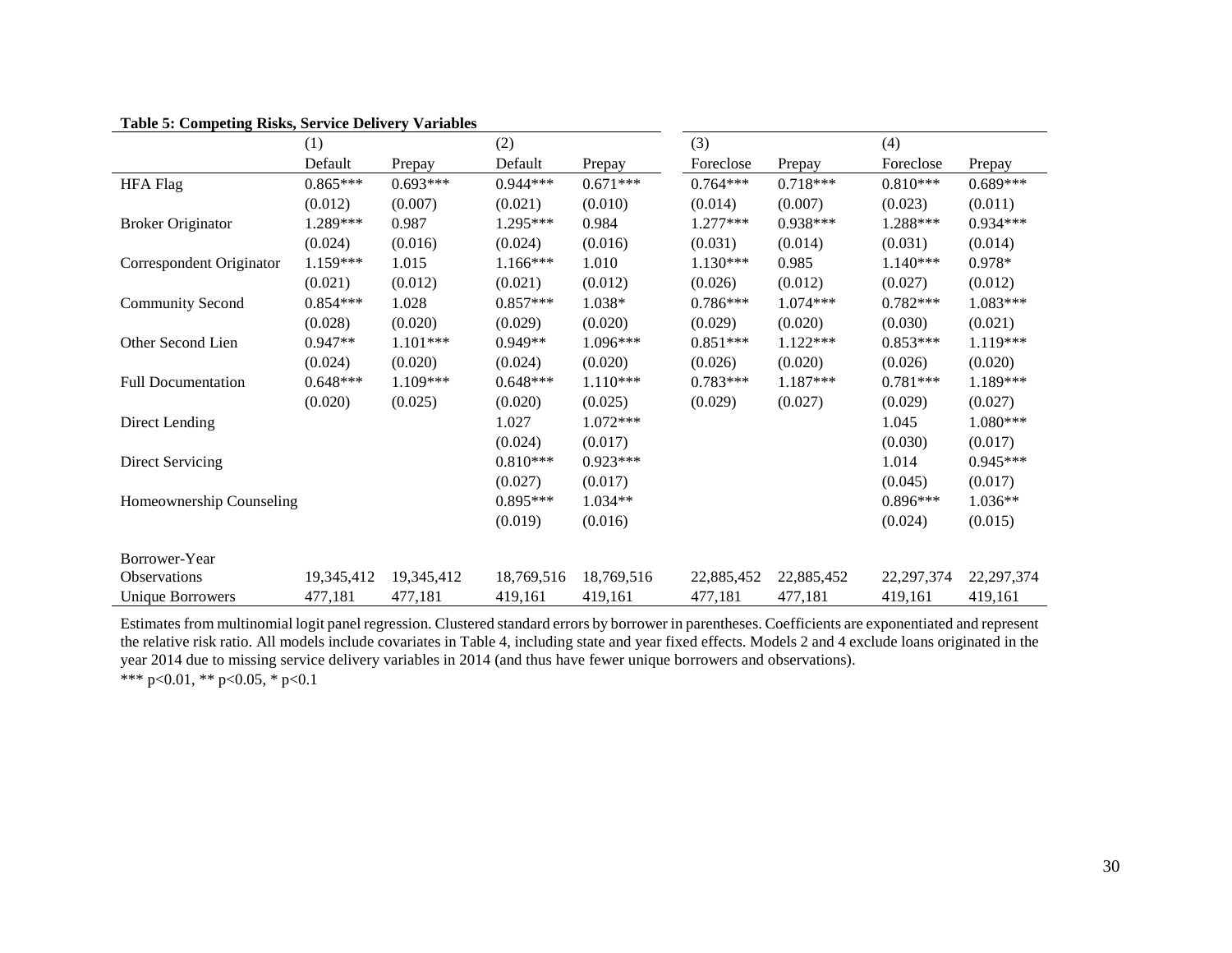|                     |            | <b>Base Model Specification</b> |            |            | With Loan Structure and Servicing Controls |            |            |            |  |
|---------------------|------------|---------------------------------|------------|------------|--------------------------------------------|------------|------------|------------|--|
| Panel A: 2005-2007  | (1)        |                                 | (2)        |            | (3)                                        |            | (4)        |            |  |
|                     | Default    | Prepay                          | Foreclose  | Prepay     | Default                                    | Prepay     | Foreclose  | Prepay     |  |
| <b>HFA Dummy</b>    | $0.768***$ | $0.689***$                      | $0.688***$ | $0.730***$ | $0.949**$                                  | $0.616***$ | $0.809***$ | $0.631***$ |  |
|                     | (0.009)    | (0.007)                         | (0.011)    | (0.007)    | (0.022)                                    | (0.011)    | (0.023)    | (0.011)    |  |
| <b>Observations</b> | 14,774,518 | 14,774,518                      | 18,086,801 | 18,086,801 | 14,774,518                                 | 14,774,518 | 18,086,801 | 18,086,801 |  |
| Panel B: 2008-2011  |            |                                 |            |            |                                            |            |            |            |  |
| <b>HFA Dummy</b>    | $0.802***$ | $0.717***$                      | $0.702***$ | $0.737***$ | 0.916                                      | $0.712***$ | $0.745*$   | $0.740***$ |  |
|                     | (0.039)    | (0.016)                         | (0.051)    | (0.016)    | (0.108)                                    | (0.044)    | (0.126)    | (0.046)    |  |
| <b>Observations</b> | 2,389,546  | 2,389,546                       | 2,603,670  | 2,603,670  | 2,389,546                                  | 2,389,546  | 2,603,670  | 2,603,670  |  |
| Panel C: 2012-2014  |            |                                 |            |            |                                            |            |            |            |  |
| <b>HFA Dummy</b>    | 1.342      | $0.695***$                      | 0.697      | $0.701***$ | 0.945                                      | $0.743**$  |            |            |  |
|                     | (0.249)    | (0.033)                         | (0.727)    | (0.033)    | (0.419)                                    | (0.104)    |            |            |  |
| <b>Observations</b> | 2,012,810  | 2,012,810                       | 2,014,352  | 2,014,352  | 1,605,452                                  | 1,605,452  |            |            |  |

# **Table 6: Competing Risks, Compare HFA by Origination Cohort**

Estimates from multinomial logit panel regression. Clustered standard errors by borrower in parentheses. Coefficients are exponentiated and represent the relative risk ratio. All models include covariates in Table 4, including state and year fixed effects. Model 4 is excluded for the final cohort due to very low probability of foreclosure and high correlation between the HFA indicator and loan structure covariates in the final period. \*\*\* p<0.01, \*\* p<0.05, \* p<0.1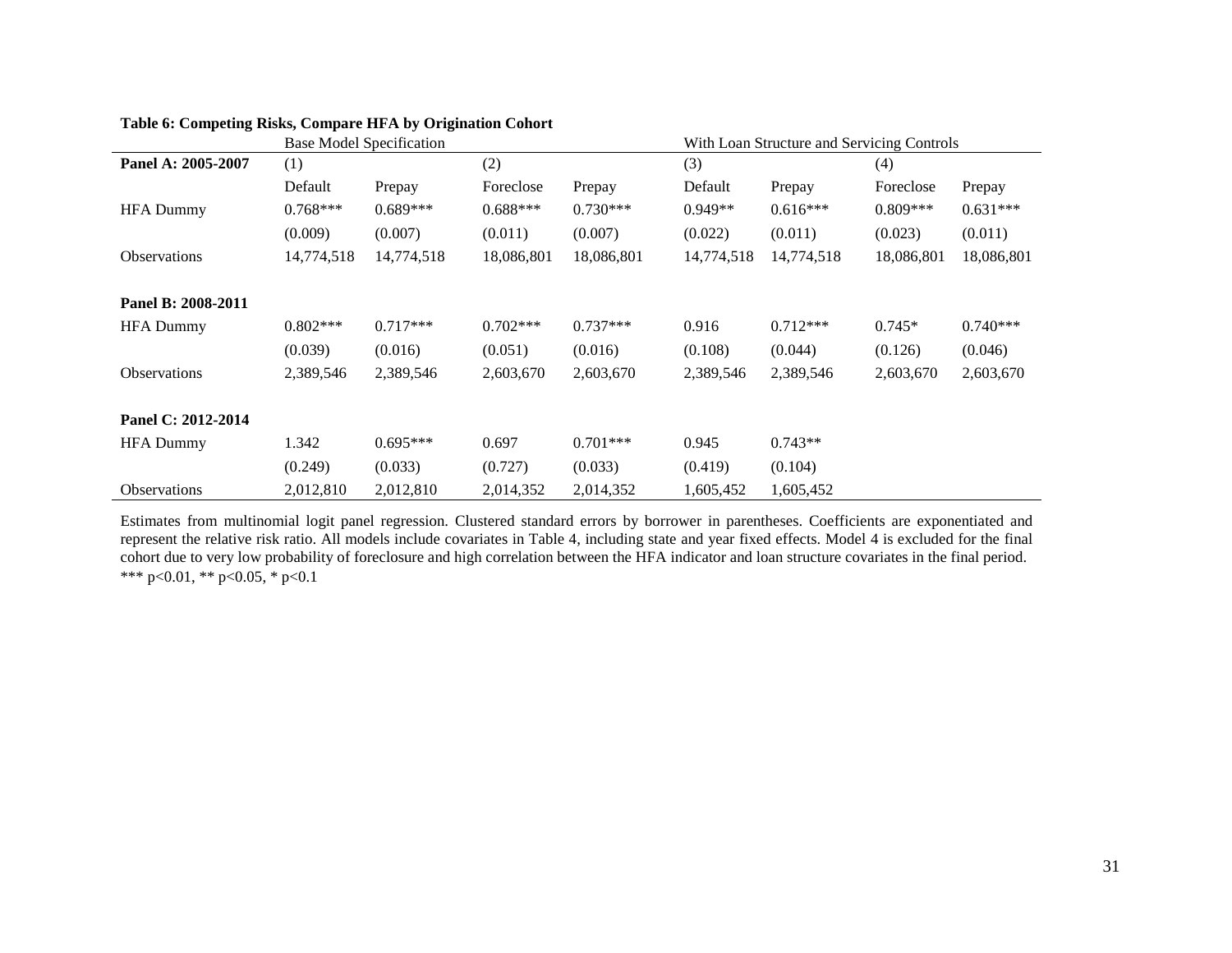|                                          | All Years    |              | 2005-2007  |            | 2008-2011 |            | 2012-2013 |            |
|------------------------------------------|--------------|--------------|------------|------------|-----------|------------|-----------|------------|
| <b>Panel A: Default vs. Prepayment</b>   |              |              |            |            |           |            |           |            |
|                                          | Default      | Prepay       | Default    | Prepay     | Default   | Prepay     | Default   | Prepay     |
|                                          |              |              |            |            |           |            |           |            |
| HFA (below market rate)                  | $0.882***$   | $0.546***$   | $0.891***$ | $0.518***$ | $0.703**$ | $0.551***$ | 0.676     | $0.449***$ |
|                                          | (0.022)      | (0.010)      | (0.023)    | (0.010)    | (0.106)   | (0.040)    | (0.471)   | (0.119)    |
| HFA (at market rate)                     | 0.976        | $0.758***$   | 0.985      | $0.725***$ | 0.881     | $0.702***$ | 0.904     | 0.796      |
|                                          | (0.023)      | (0.013)      | (0.024)    | (0.014)    | (0.107)   | (0.045)    | (0.435)   | (0.123)    |
| HFA (above market rate)                  | 1.204***     | $0.900***$   | $1.176***$ | $0.828***$ | 1.068     | $0.855**$  | 1.423     | 1.149      |
|                                          | (0.054)      | (0.026)      | (0.068)    | (0.045)    | (0.134)   | (0.059)    | (0.741)   | (0.204)    |
|                                          |              |              |            |            |           |            |           |            |
| <b>Observations</b>                      | 18,769,516   | 18,769,516   | 14,774,518 | 14,774,518 | 2,389,546 | 2,389,546  | 1,605,452 | 1,605,452  |
| <b>Panel B: Foreclose vs. Prepayment</b> |              |              |            |            |           |            |           |            |
|                                          | Foreclose    | Prepay       | Foreclose  | Prepay     | Foreclose | Prepay     |           |            |
| HFA (below market rate)                  | $0.749***$   | $0.568***$   | $0.749***$ | $0.536***$ | $0.566**$ | $0.578***$ |           |            |
|                                          | (0.024)      | (0.010)      | (0.024)    | (0.010)    | (0.126)   | (0.042)    |           |            |
| HFA (at market rate)                     | $0.848***$   | $0.770***$   | $0.851***$ | $0.731***$ | $0.708*$  | $0.727***$ |           |            |
|                                          | (0.025)      | (0.013)      | (0.026)    | (0.014)    | (0.125)   | (0.046)    |           |            |
| HFA (above market rate)                  | 0.973        | $0.902***$   | 0.933      | $0.795***$ | 0.876     | $0.879*$   |           |            |
|                                          | (0.057)      | (0.026)      | (0.067)    | (0.043)    | (0.151)   | (0.059)    |           |            |
| Observations                             | 22, 297, 374 | 22, 297, 374 | 18,086,801 | 18,086,801 | 2,603,670 | 2,603,670  |           |            |

## **Table 7: Competing Risks, Compare HFA Effects by Interest Rate and Cohort**

Estimates from multinomial logit panel regression. Clustered standard errors by borrower in parentheses. Coefficients are exponentiated and represent the relative risk ratio. All models include service delivery variables from Table 5 as well as covariates in Table 4, including state and year fixed effects. Foreclosure models are excluded for the final cohort due to very low probability of foreclosure in the final period.

\*\*\* p<0.01, \*\* p<0.05, \* p<0.1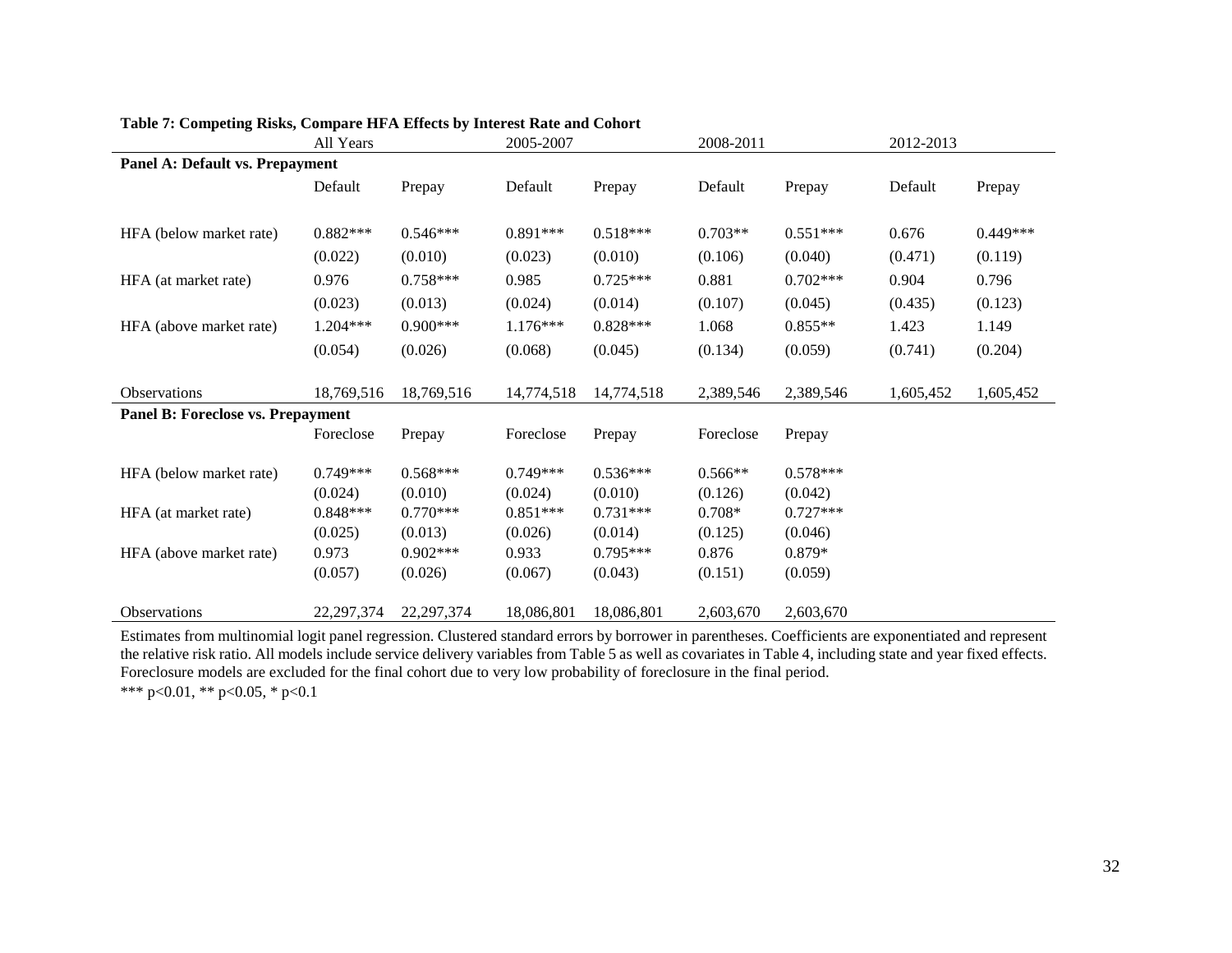**Figure 1: HFA Loan Volume**



Source: Author's calculations from National Council of State Housing Agency Factbook data and Fannie Mae Single Family Lending data. Total loans include HFA single family, home purchase loans (excludes refinancing). For the years 2011 through 2014, total loans include other non-MRB single family loans in addition to MRB loans. Prior to 2010, the total includes only MRB loan volume.



**Figure 2: HFA Interest Rate Differential**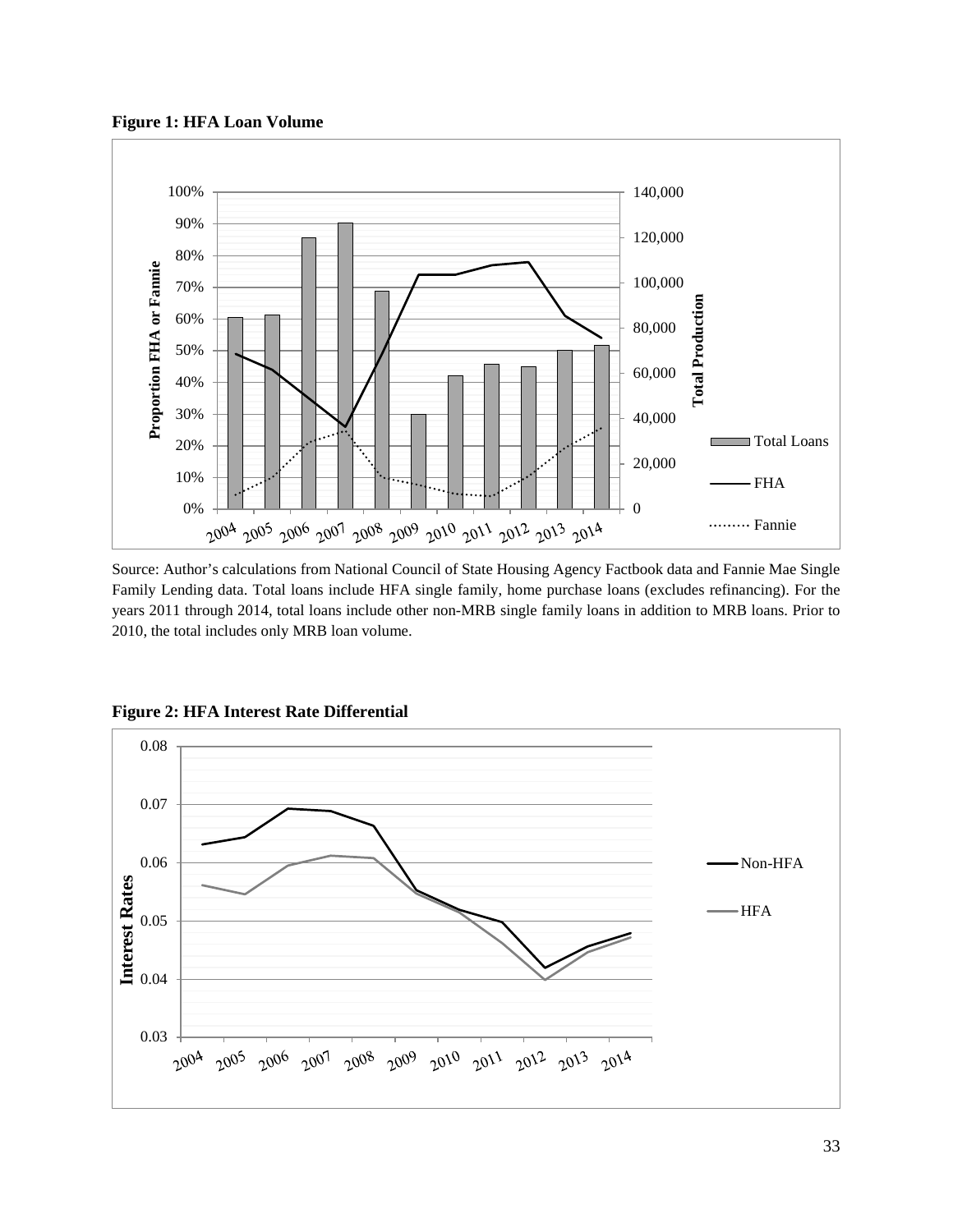Source: Author's calculations from Fannie Mae Single Family Loan data; limited to borrowers with incomes below 115% AMI and with credit scores between 620 and 660.



**Figure 3: Cumulative Hazard Rate of Default, Matched Sample (weighted)**

Source: Author's calculations from Fannie Mae Single Family Loan data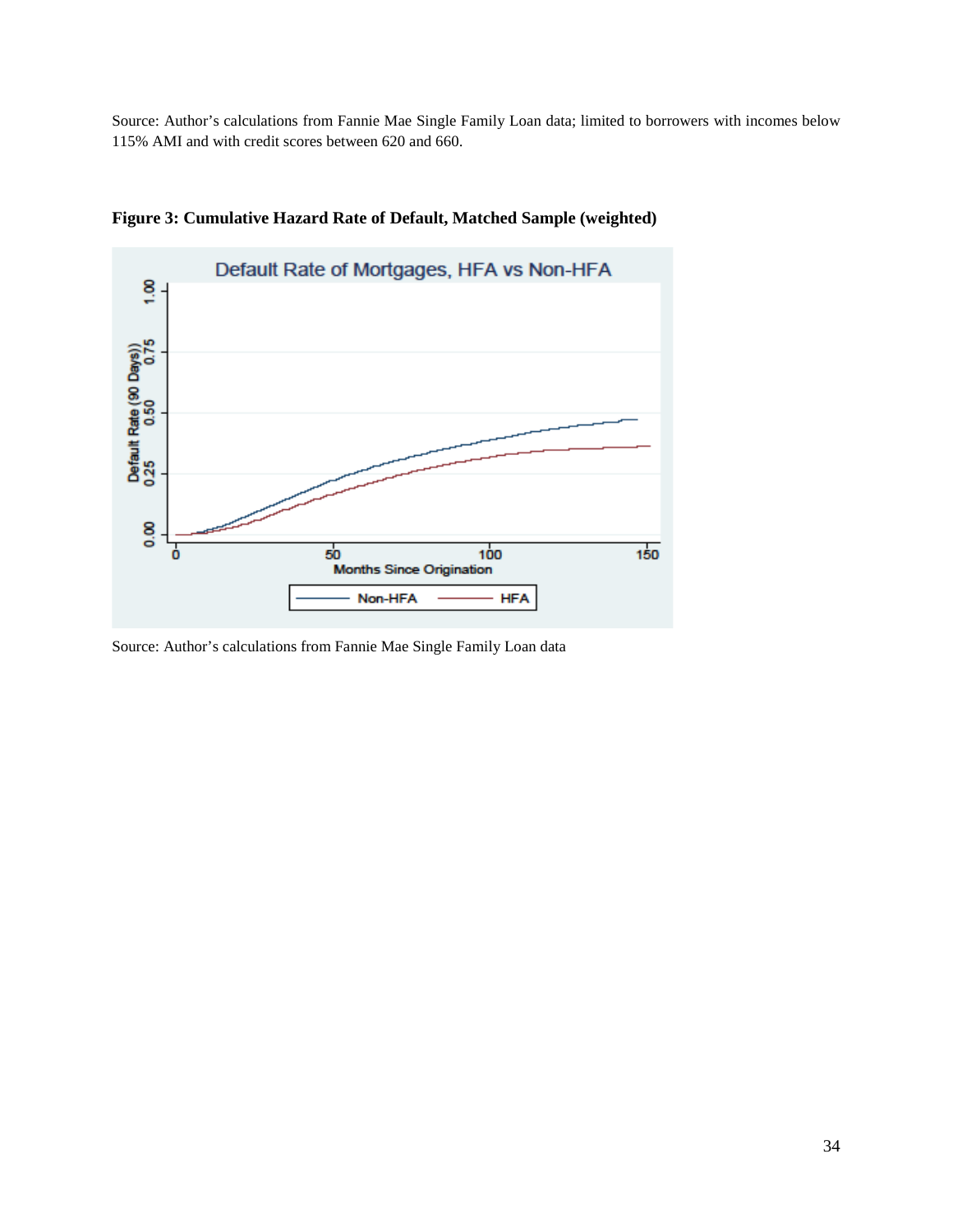## **References**

Agarwal, S., Amromin, G., Ben-David, I., Chomsisengphet, S., & Evanoff, D. D. (2014). "Predatory lending and the subprime crisis." *Journal of Financial Economics* 113(1), 29-52.

Alexander, WP, SD Grimshaw, GR McQueen, and BA Slade. (2002). "Some loans are more equal than others: Third-party originations and defaults in the subprime mortgage industry." *Real Estate Economics* 30:667–697.

Bogin, A., Doerner, W.M., and Larson, W. (2016). "Local house price dynamics: New indices and stylized facts." *Federal Housing Finance Agency*. Working Paper 16-01

Brown, S. R. (2016). "The influence of homebuyer education on default and foreclosure risk: A natural experiment." *Journal of Policy Analysis and Management* 35(1), 145-172.

Cutts, A. C. , & Merrill, W. (2008). "Interventions in mortgage defaults: Problems and practices to prevent home loss and lower costs." In N. P. Retsinas & E. S. Belsky (Eds.), *Borrowing to live: Consumer and mortgage credit revisited* (pp. 203–254). Washington, DC: Brookings Institution Press.

Demyanyk, Y., & Van Hemert, O. (2011). "Understanding the subprime mortgage crisis." *Review of Financial Studies* 24(6), 1848-1880.

Deng, Y.H., & Gabriel, S. A. (2006). "Risk-based pricing and the enhancement of mortgage credit availability among underserved and higher credit-risk populations." *Journal of Money, Credit, and Banking* 38(6), 1431-1460.

Deng, Y.H., Quigley, J.M., & Van Order, R. (1996). "Mortgage default and low downpayment loans: the costs of public subsidy." *Regional Science and Urban Economics* 263- 285.

Deng, Y.H., Quigley, J. M., & Van Order, R. (2000). "Mortgage terminations, heterogeneity and the exercise of mortgage options." *Econometrica* 275-307.

Deng, Y., & Gabriel, S. (2002). "Modeling the performance of FHA-insured loans: Borrower heterogeneity and the exercise of mortgage default and prepayment options." *Report to Office of Policy Development and Research,* United States Department of Housing and Development, May.

Ding, L, Quercia, RG, Li, W and Ratcliffe, J. (2011). "Risky borrowers or risky mortgages disaggregating effects using propensity score models." *Journal of Real Estate Research* 33:245–277.

Dylla, D. and Caldwell-Tautges, D. (2012). "Winning strategies: An analysis of state housing finance agency support for homeownership education and counseling services." *Doug Dylla Consulting Services*, February.

Ergungor, E. and Moulton, S. (2014). "Beyond the transaction: Banks and mortgage default of low-income homebuyers." *Journal of Money, Credit and Banking* 46: 1721-1751.

Fannie Mae. (2016). "Community Seconds." Fact Sheet for Mortgage Lenders. Available Online at: [https://www.fanniemae.com/content/fact\\_sheet/community-seconds-fact-sheet.pdf](https://www.fanniemae.com/content/fact_sheet/community-seconds-fact-sheet.pdf)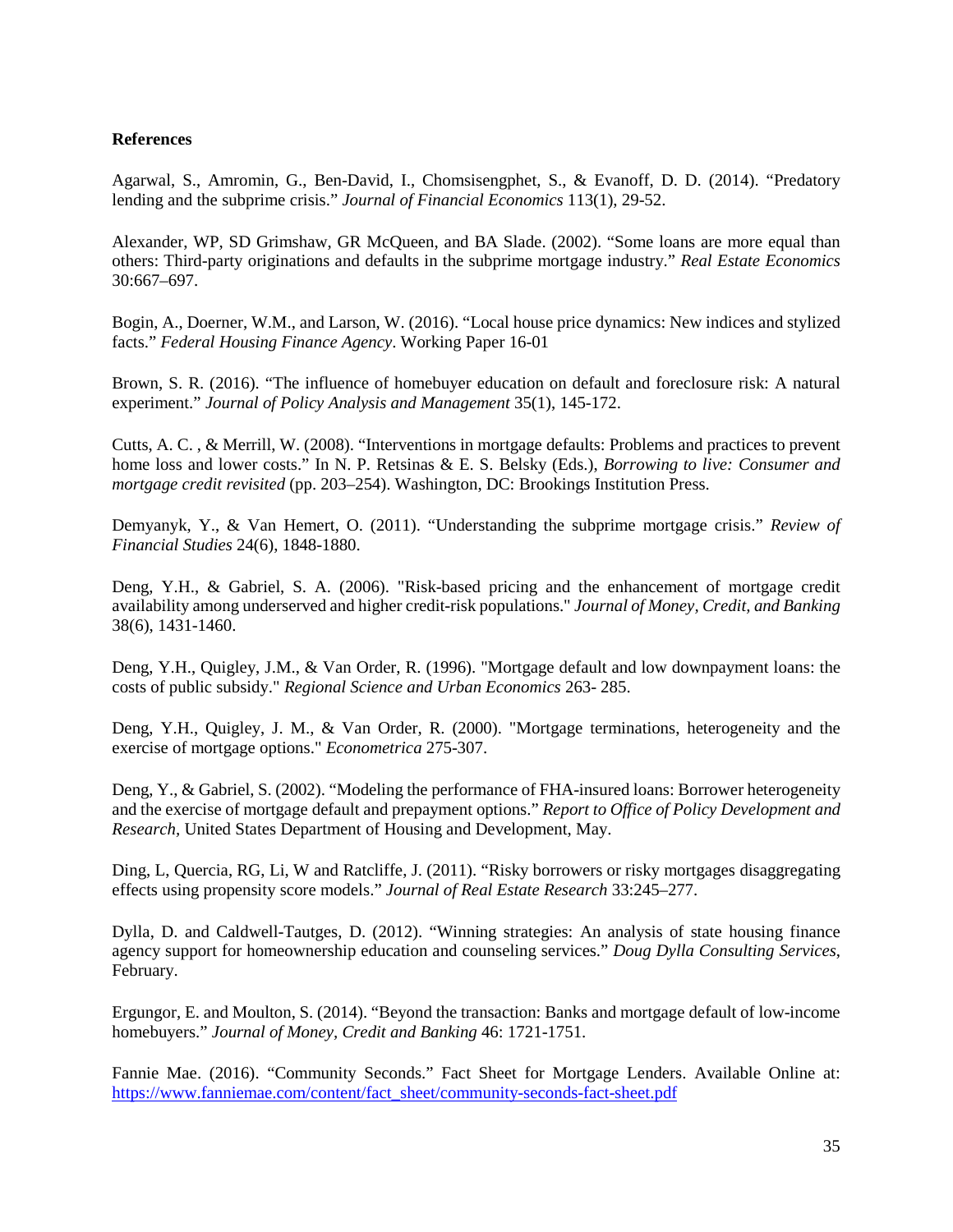Federal Housing Finance Agency (FHFA). (2014). Annual Housing Report. Available Online at: [https://www.fhfa.gov/AboutUs/Reports/ReportDocuments/Annual\\_Housing\\_Report\\_2014.pdf](https://www.fhfa.gov/AboutUs/Reports/ReportDocuments/Annual_Housing_Report_2014.pdf)

Federal Housing Finance Agency (FHFA). (2016). Annual Housing Report. Available Online at: <https://www.fhfa.gov/AboutUs/Reports/ReportDocuments/Annual-Housing-Report-2016.pdf>

Fout, H., Li, G. and Palim, M. (2017). "Credit risk of low income mortgages." Economic and Strategic Research, Fannie Mae.

Fuster, A,, and Zafar, B. (2016). "To buy or not to buy: Consumer constraints in the housing market." *American Economic Review* 106(5): 636-40.

Gerardi, K., Shapiro, A., and Willen, P. (2009). "Decomposing the foreclosure crisis: House price depreciation versus bad underwriting." Federal Reserve Bank of Atlanta Working Paper.

Guiso, L., Sapienza, P and Zingales, L. (2009). "Moral and social constraints to strategic default on mortgages." NBER Working Paper Series w15145. National Bureau of Economic Research.

Iacus, S. M., King, G., & Porro, G. (2012). "Causal inference without balance checking: Coarsened exact matching." *Political Analysis 20*(1), 1–24.

Jiang, W., Nelson, A. A., & Vytlacil, E. (2014). "Liar's loan? Effects of origination channel and information falsification on mortgage delinquency." *Review of Economics and Statistics* 96(1), 1-18.

Kelly, A. (2008). ""Skin in the game": Zero downpayment mortgage default." *Journal of Housing Research* 17:75–98.

LaCour-Little, M. 2009. "The pricing of mortgages by brokers: an agency problem?" *Journal of Real Estate Research* 31:235–263.

Lam, K., Dunsky, R. M., & Kelly, A. (2013). "Impacts of down payment underwriting standards on loan performance—evidence from the GSEs and FHA portfolios." FHFA Working Paper, 13-3.

Leventis, Andrew. (2014). "The Relationship between Second Liens, First Mortgage Outcomes, and Borrower Credit: 1996-2010." FHFA Working Paper 14-3. Available at SSRN: Borrower Credit: 1996-2010." FHFA Working Paper 14-3. Available at SSRN: <https://ssrn.com/abstract=2498532>

Moulton, S. (2010). "Originating lender localness and mortgage sustainability: An evaluation of delinquency and foreclosure in Indiana's mortgage revenue bond program." *Housing Policy Debate* 20:581–617.

Moulton, S. and Quercia, R. (2014). "Access and sustainability for first time homebuyers: The evolving role of state housing finance agencies." with Roberto Quercia. In *Homeownership Built to Last: Balancing Access, Affordability, and Risk after the Housing Crisis.* Brookings Institution Press with the Joint Center for Housing Studies of Harvard University.

National Council of State Housing Agencies (NCSHA). (2011). "NCSHA supports bond exemption in risk retention rule." Blog Post. https://www.ncsha.org/blog/ncsha-supports-bond-exemption-risk-retention-rule August 2, 2011.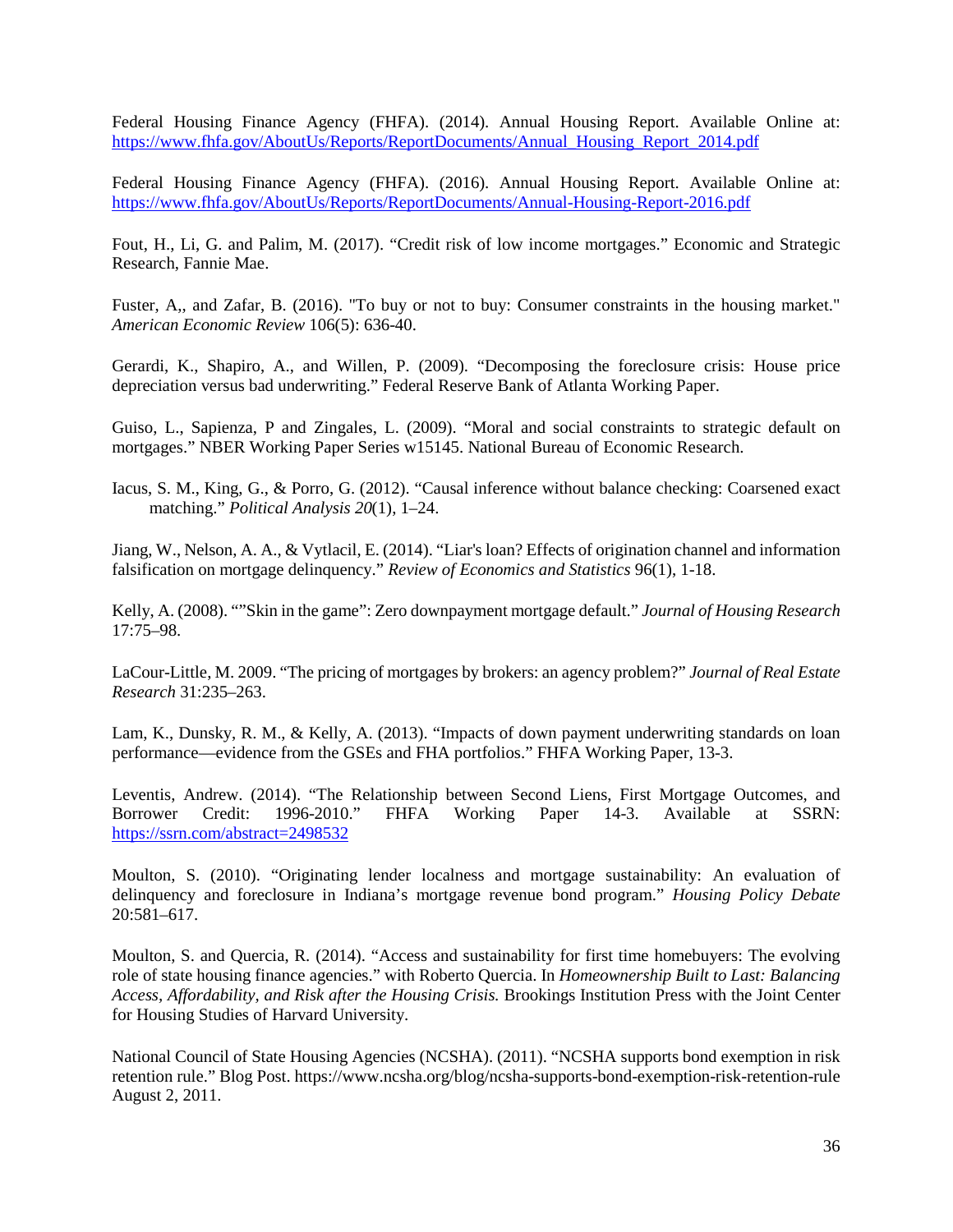National Council of State Housing Agencies (NCSHA). (2015). State HFA Factbook: 2013 NCSHA Annual Survey Results. Washington, D.C.

Pennington‐Cross, A., & Chomsisengphet, S. (2007). Subprime refinancing: Equity extraction and mortgage termination. *Real Estate Economics*, 35(2), 233-263.

Quercia, R., & Spader, J. (2008). "Does homeownership counseling affect the prepayment and default behavior of affordable mortgage borrowers?" *Journal of Policy Analysis and Management*, 27(2), 304-325.

Stegman, MA, RG Quercia, J Ratcliffe, L Ding, and WR Davis. (2007). "Preventive servicing is good for business and affordable homeownership policy." *Housing Policy Debate* 18:243–278.

United States General Accounting Office (GAO). (1983). "The costs and benefits of single family mortgage revenue bonds: Preliminary report." GAO/RCED-83-145. Washington, D.C.: U.S. General Accounting Office, April 1983.

United States General Accounting Office (GAO). (1988). "Homeownership: Mortgage bonds are costly and provide little assistance to those in need." GAO/RCED-88-111. Washington, DC: U.S. General Accounting Office, March 1988.

Van Order, R., & Zorn, P. 2003. "Income, location and default: Some implications for community lending." *Real Estate Economics* 385 - 404.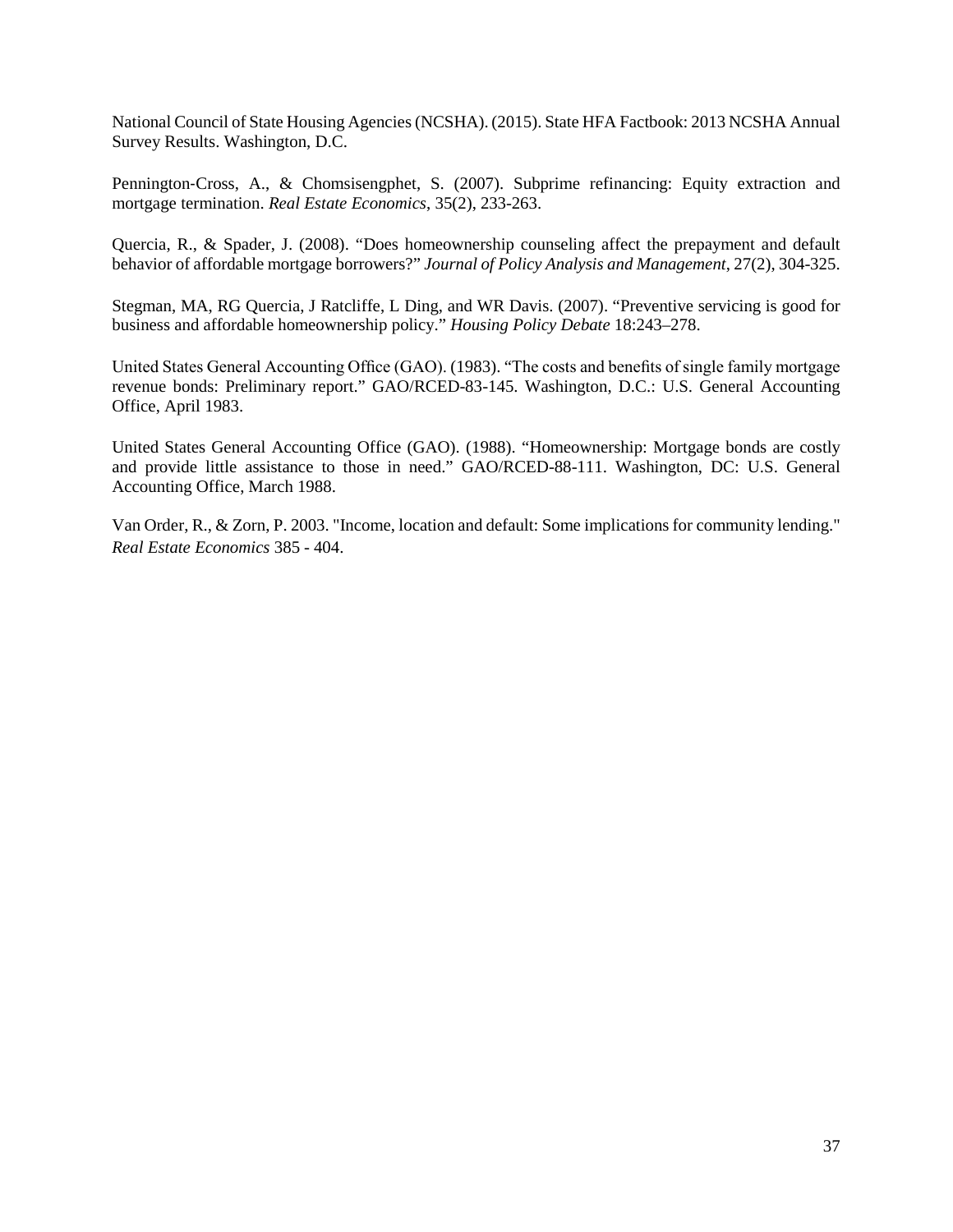### **Appendix**

### *HFA Borrower Demographics*

Figure A1 shows average demographic characteristics of the population of HFA borrowers between 2004 and 2013, based on state level data reported in the annual HFA Factbook. On average over time, state HFAs report that approximately 60 percent of their borrowers have low income, defined as households with incomes below 80 percent of area median. The share of HFA loans to very low income borrowers (with incomes below 60 percent of area median) increased to roughly one-third of all borrowers following the contraction of the private mortgage market in 2009 and 2010, dropping to just over 20 percent in 2013. This is perhaps not surprising given the increased reliance on non-MRB MBS beginning in 2012, with fewer income restrictions than HFA mortgages backed by MRBs. About one-fourth of borrowers served by HFAs are minority households and about one-third of borrowers are female headed households, these proportions also peaking during the 2009 and 2010 contraction of the private mortgage market.

### *HFA Borrowers in the Fannie Mae Dataset*

The Fannie Mae dataset includes only a portion of total HFA loans (as summarized in Figure 1). The proportion of HFA loans securitized by Fannie Mae varies over time, following trends in the mortgage market for LMI borrowers generally. Figure A2 employs HMDA data from 2004 through 2014 to graph the total number of loans to LMI borrowers (with incomes below 115% of AMI) in a given year, overlaid with the proportion of loans that were FHA or conventional. Trends in the securitization of LMI loans in the population over time are similar to those observed for HFA lending (Figure 1). However, the proportion of FHA mortgages is generally much higher in HFA population than the overall LMI population.

There is variation between state HFAs in the extent to which they securitize loans through Fannie Mae. Table A1 shows the total number of HFA loans originated by state and year and the number of HFA loans securitized by Fannie Mae for the state and year. Several states emerge as dominant HFA lenders in the sample in different time periods. Prior to 2009, states with a large share of HFA mortgages securitized by Fannie Mae included Florida, Ohio, Iowa and Illinois—although many states were represented in the Fannie Mae HFA database. After 2009, fewer states securitized a large portion of their loans through Fannie Mae, with Massachusetts emerging as the most dominant originator.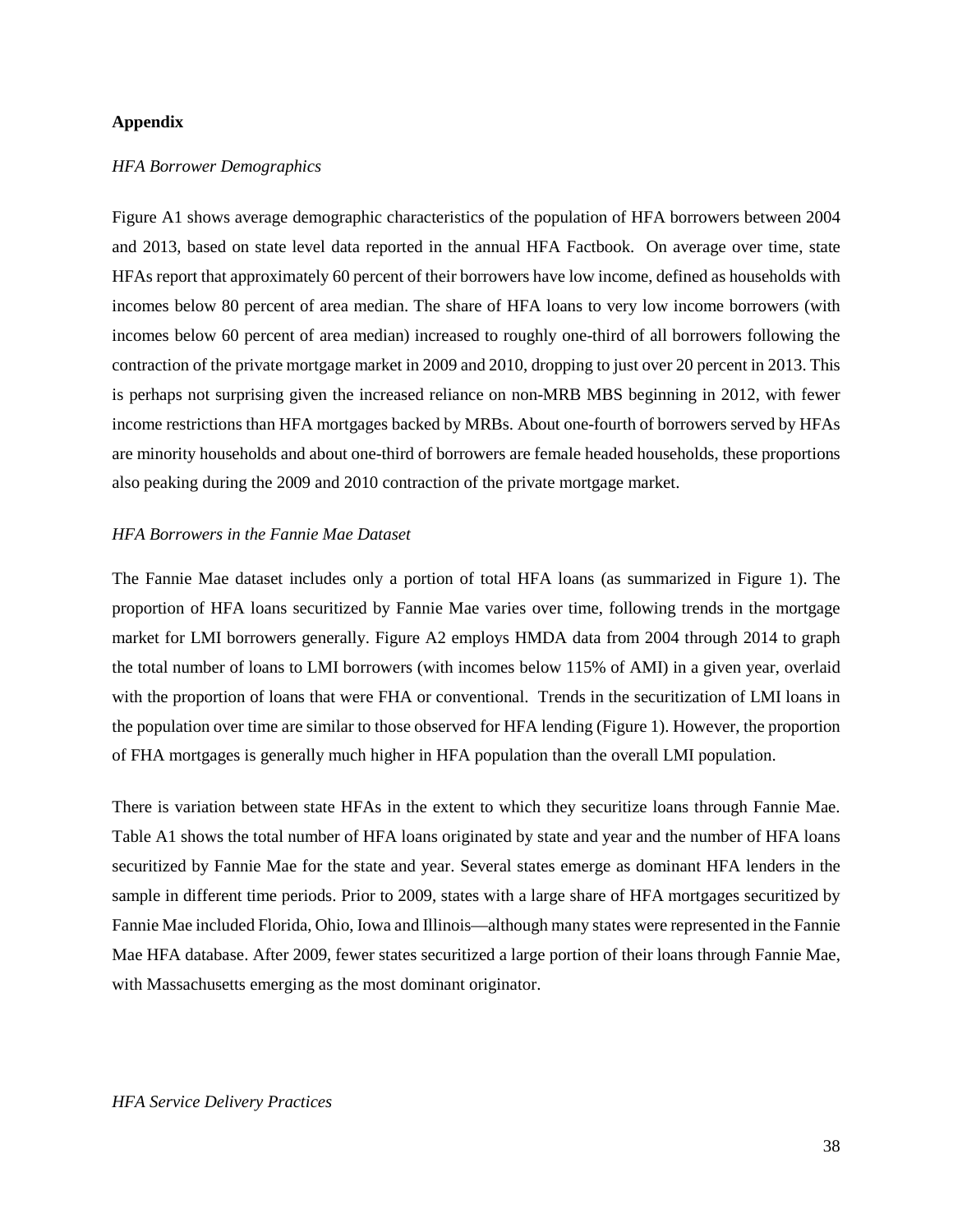Figure A3 summarizes the distribution of HFA service delivery practices over time. Most state HFAs report providing homebuyer education and counseling, with approximately 80 percent reporting the provision of such services since 2008. By contrast, the proportion of state HFAs originating mortgages directly has declined over time, from nearly 50 percent in 2004 to 26 percent in 2013. The proportion of state HFAs directly servicing the majority of their loans in house is around 30 percent, with some growth in recent years.

The dominance of particular states in the Fannie Mae dataset necessarily implies that the practices of the HFAs in those particular states will have more influence over the analysis. Figure A4 graphs the distribution of HFA loans in the Fannie Mae database by states with particular service delivery practices. The trends in this graph differ substantively from the trends in Figure A3 of service delivery practices by state for the entire population of HFAs. The proportion of HFA loans in the Fannie Mae database originated by states with homeownership counseling peaks at 90 percent in 2008, but then drops to fewer than half of the originations in 2009 through 2012. By contrast, the proportion of HFA loans in the Fannie database with direct servicing is much higher post 2009 than in the general HFA population, with nearly 80 percent of loans originated through state HFAs with direct servicing. Much of this reflects the dominance of a few states in the Fannie database (particularly, Massachusetts) in the post 2009 period. Our weighted sample regressions (with exact matching on geography, as described below) account for the dominance of particular states with HFA loans in the Fannie Mae database. This helps to ensure that the results are generalizable within the Fannie Mae population of HFA loans. However, the results of the analysis may be less generalizable to the population of HFA loans in the U.S. as a whole.

Our empirical approach to match on three digit ZIP code accounts for geographic differences to the extent that HFA and non-HFA loans are prevalent within the same three-digit ZIP codes and are distributed in similar neighborhoods. We find evidence that this is the case. For example, Figure A5 plots the locations of HFA and non-HFA originated mortgages within the Boston MSA in 2012, overlaid on ZIP code demographics for the percent black. The concentration of loans to first time homebuyers in particular ZIP codes appear to be relatively evenly distributed for the HFA and non-HFA samples.

### *Supplemental Tables*

Descriptive statistics for MNL model variables are included in Table A2. The results of the Cox proportional hazard model are included in Table A3.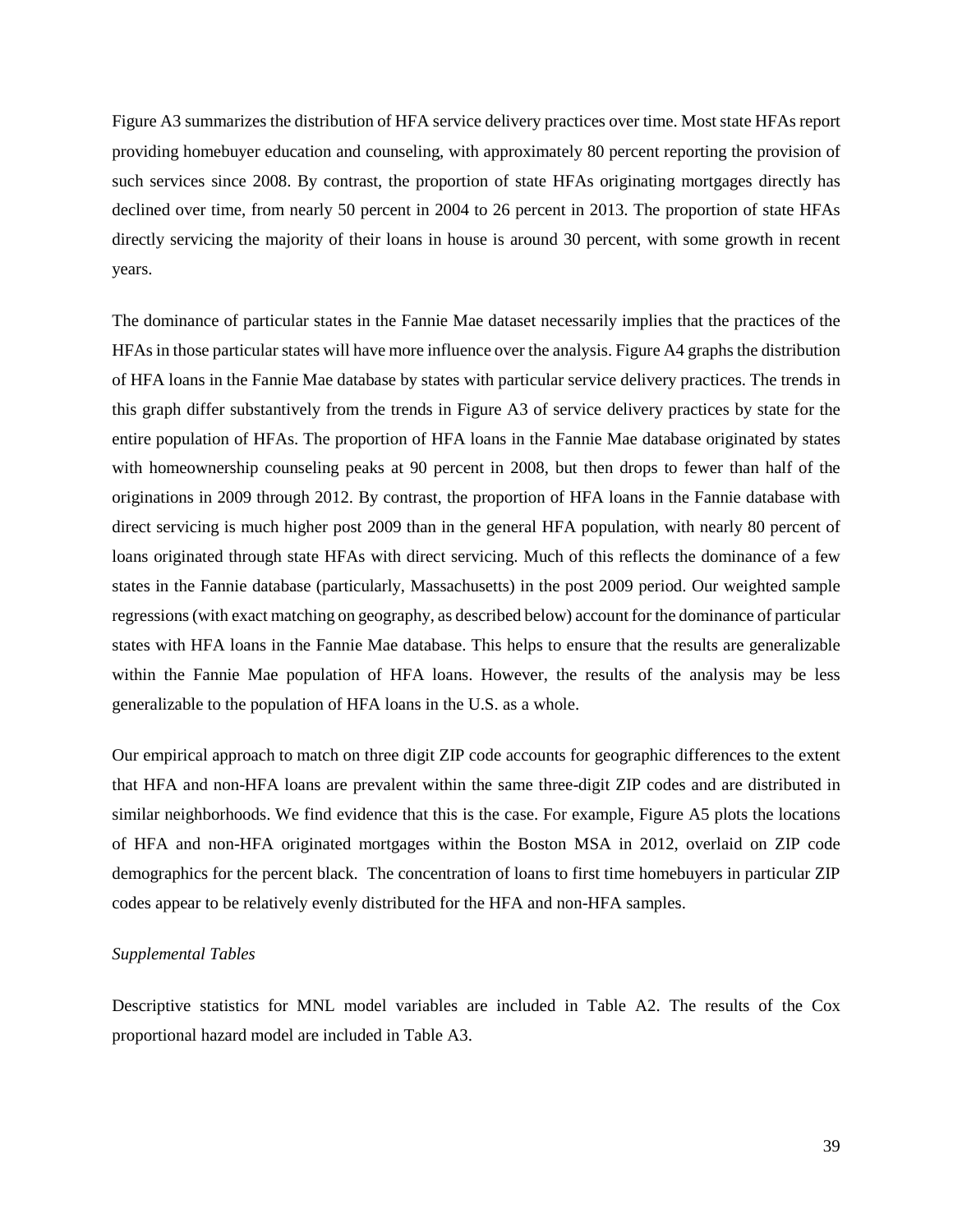|           | 2005           |                  | 2006  |                  | 2007           |                | 2008         |                  | 2009             |                  | 2010           |                  | 2011             |                  | 2012             |                  | 2013             |                  |
|-----------|----------------|------------------|-------|------------------|----------------|----------------|--------------|------------------|------------------|------------------|----------------|------------------|------------------|------------------|------------------|------------------|------------------|------------------|
|           | Total          | <b>FNMA</b>      | Total | <b>FNMA</b>      | Total          | <b>FNMA</b>    | Total        | <b>FNMA</b>      | Total            | <b>FNMA</b>      | Total          | <b>FNMA</b>      | Total            | <b>FNMA</b>      | Total            | <b>FNMA</b>      | Total            | <b>FNMA</b>      |
| AK        | 942            | $\mathbf{1}$     | 1,328 | $\overline{0}$   | 1,403          | $\overline{0}$ | 1,383        | $\overline{0}$   | 302              | $\overline{0}$   | 2,078          | 2                | 1,305            | $\mathbf{0}$     | 1,082            | $\mathbf{0}$     | 1,850            | $\overline{0}$   |
| AL        | $\overline{0}$ | 2                | 695   | 142              | 2,167          | 1,026          | 657          | 157              | $\overline{0}$   | $\boldsymbol{0}$ | $\overline{0}$ | $\overline{0}$   | 998              | $\overline{0}$   | 892              | $\mathbf{0}$     | 782              | 28               |
| AR        | $\overline{0}$ | 26               | 1,085 | 141              | 1,331          | 301            | 1,272        | 90               | 269              | $\boldsymbol{0}$ | 513            | 0                | 593              | $\boldsymbol{0}$ | 599              | $\mathbf{0}$     | 540              | $\overline{0}$   |
| AZ        | 116            | 114              | 280   | 198              | 366            | 51             | 156          | 2                | 6                | $\boldsymbol{0}$ | 108            | 0                | 368              | $\boldsymbol{0}$ | 132              | $\overline{0}$   | 207              | $\overline{0}$   |
| <b>CA</b> | 5,327          | 27               | 6,140 | 59               | 5,217          | 1,236          | 4,070        | 248              | 168              | 13               | 7              | 7                | 1,394            | 57               | $\overline{0}$   | 44               | $\overline{0}$   | 43               |
| CO        | 2,390          | 6                | 2,422 | 72               | 2,934          | 140            | 2,816        | 92               | 203              | $\boldsymbol{0}$ | $\mathbf{0}$   | 0                | 2,337            | $\overline{0}$   | 2,135            | 4                | 2,415            | 545              |
| CТ        | 3,558          | $\boldsymbol{0}$ | 4,010 | $\overline{0}$   | 0              | $\mathbf{0}$   | 2,794        | $\mathbf{0}$     | 1,976            | $\mathbf{0}$     | 1,963          | 0                | 1,612            | $\boldsymbol{0}$ | 1,445            | 0                | 1,733            | 91               |
| DC        | $\mathbf{0}$   | 1                | 150   | 123              | 273            | 27             | 31           | 6                | $\boldsymbol{0}$ | $\boldsymbol{0}$ | 36             | 0                | 44               | $\boldsymbol{0}$ | $\boldsymbol{0}$ | $\boldsymbol{0}$ | 54               | 41               |
| DE        | 394            | 247              | 1,089 | 795              | 2,117          | 1,305          | 1,281        | 318              | 525              | $\boldsymbol{0}$ | 626            | 27               | 876              | 50               | 407              | 43               | 737              | 54               |
| FL        | 1,163          | 413              | 2,723 | 1,839            | 4,704          | 3,371          | 3,390        | 905              | 2,578            | 113              | 4,369          | 51               | 3,712            | 19               | 2,784            | 13               | 2,036            | 82               |
| GА        | 447            | 54               | 1,125 | 201              | 1,381          | 475            | 987          | 99               | 449              | 2                | 1,118          | $\mathbf{1}$     | 1,417            | -1               | 1,005            | $\overline{0}$   | 1,465            | $\mathbf{0}$     |
| ΗΙ        | 13             | 41               | 90    | 38               | 29             | 29             | $\mathbf{0}$ | $\boldsymbol{0}$ | 0                | $\boldsymbol{0}$ | $\mathbf{0}$   | $\overline{0}$   | $\boldsymbol{0}$ | $\mathbf{0}$     | $22\,$           | 30               | 107              | 78               |
| IA        | 2,487          | 1,317            | 3,006 | 2,124            | 3,681          | 2,351          | 2,047        | 614              | 672              | 127              | 1,100          | 127              | 1,013            | 171              | 2,102            | 282              | 1,402            | 546              |
| ID        | 1,230          | 3                | 1,734 | 10               | 4,098          | 626            | 2,199        | 1,168            | 289              | 403              | 207            | 286              | 2,750            | 180              | 5,075            | 970              | 3,842            | 1,403            |
| IL        | 1,662          | 115              | 1,647 | 346              | $\overline{0}$ | 1,210          | 1,089        | 15               | 17               | $\overline{0}$   | 311            | 0                | 1,002            | 182              | 1,697            | 260              | $\mathbf{0}$     | 963              |
| IN        | 1,682          | 194              | 2,430 | 721              | 2,691          | 176            | 2,997        | 510              | 507              | 4                | 1,082          | $\overline{4}$   | 1,269            | 11               | 1,549            | 7                | 1,196            | 16               |
| KS        | N/A            | 82               | N/A   | 468              | N/A            | $\overline{0}$ | N/A          | $\mathbf{0}$     | N/A              | $\boldsymbol{0}$ | N/A            | 0                | N/A              | $\boldsymbol{0}$ | N/A              | $\boldsymbol{0}$ | N/A              | $\mathbf{0}$     |
| KY        | 3,803          | 797              | 5,221 | 2,004            | 4,095          | 1,441          | 2,582        | 82               | 1,751            | 14               | 2,069          |                  | 1,030            |                  | 442              | $\boldsymbol{0}$ | 2,449            | 427              |
| LA        | 428            | 95               | 1,556 | 631              | 2,080          | 63             | 1,609        | 4                | 437              | 35               | 444            | 8                | 505              | 2                | 95               | 3                | 208              | 17               |
| MA        | 896            | 109              | 1,341 | 295              | 1,263          | 825            | 1,183        | 729              | 744              | 1,896            | 836            | 1,180            | 1,137            | 884              | 3,041            | 2,647            | 4,110            | 2,958            |
| MD        | 887            | 6                | 2,591 | 14               | 4,064          | $\mathbf{1}$   | 2,340        | $\mathbf{0}$     | 702              | $\overline{0}$   | 707            | 0                | 1,595            | $\boldsymbol{0}$ | 1,731            | 17               | 1,799            | 283              |
| МE        | 1,019          | $\boldsymbol{0}$ | 1,094 | $\overline{0}$   | 961            | $\overline{0}$ | 1,163        | $\overline{0}$   | 1,002            | $\boldsymbol{0}$ | 916            | 0                | 795              | $\overline{0}$   | 318              | $\boldsymbol{0}$ | 610              | $\overline{0}$   |
| МI        | 1,150          | $\overline{0}$   | 2,396 | $\overline{0}$   | 2,014          | $\overline{0}$ | 4,426        | $\boldsymbol{0}$ | 899              | $\boldsymbol{0}$ | 947            | $\overline{0}$   | 1,099            | $\overline{0}$   | $\boldsymbol{0}$ | $\mathbf{0}$     | $\boldsymbol{0}$ | $\overline{0}$   |
| MN        | 2,845          | 284              | 2,784 | 501              | 3,683          | 150            | 2,419        | $\mathbf{0}$     | 935              | 42               | 2,287          | 210              | 2,320            | 127              | 2,403            | 293              | 3,329            | 889              |
| <b>MO</b> | 2,409          | 351              | 3,407 | 1,129            | 3,078          | 969            | 1,482        | 175              | 1,644            | 59               | 2,818          | 10               | 3,308            | 42               | 4,470            | 25               | 4,801            | $27\,$           |
| MS        | 1,749          | 5                | 2,700 | 269              | 2,982          | 1,164          | 859          | 134              | 198              | $\boldsymbol{0}$ | 587            | $\overline{0}$   | 621              | $\mathbf{1}$     | 495              | $\mathbf{1}$     | 6                | $\overline{0}$   |
| MT        | 1,822          | 5                | 1,758 | 17               | 1,751          | 15             | 778          | 30               | 255              | 8                | $\mathbf{0}$   | 0                | 270              | $\boldsymbol{0}$ | 0                | $\boldsymbol{0}$ | 568              | $\boldsymbol{0}$ |
| NC        | 1,445          | $\boldsymbol{0}$ | 2,173 | $\boldsymbol{0}$ | 3,185          | $\overline{0}$ | 1,266        | $\mathbf{0}$     | 280              | $\boldsymbol{0}$ | 317            | 0                | 478              | $\mathbf{0}$     | 730              | $\boldsymbol{0}$ | 1,232            | $\boldsymbol{0}$ |
| ND        | 1,249          | $\mathbf{0}$     | 1,324 | $\mathbf{1}$     | 1,662          | $\overline{0}$ | 1,656        | $\boldsymbol{0}$ | 1,620            | $\boldsymbol{0}$ | 1,388          | $\boldsymbol{0}$ | 1,110            | $\overline{0}$   | 885              | 0                | 1,072            | $\boldsymbol{0}$ |
| <b>NE</b> | 1,542          | 435              | 3,688 | 2,599            | 4,766          | 3,745          | 2,182        | 884              | 424              | $\mathbf{0}$     | 1,585          | $\mathbf{0}$     | 1,504            | 88               | 1,150            | 80               | 2,219            | 671              |

**Table A1: HFA Loan Volume from NCSHA Factbook, compared to Fannie Mae HFA Volume**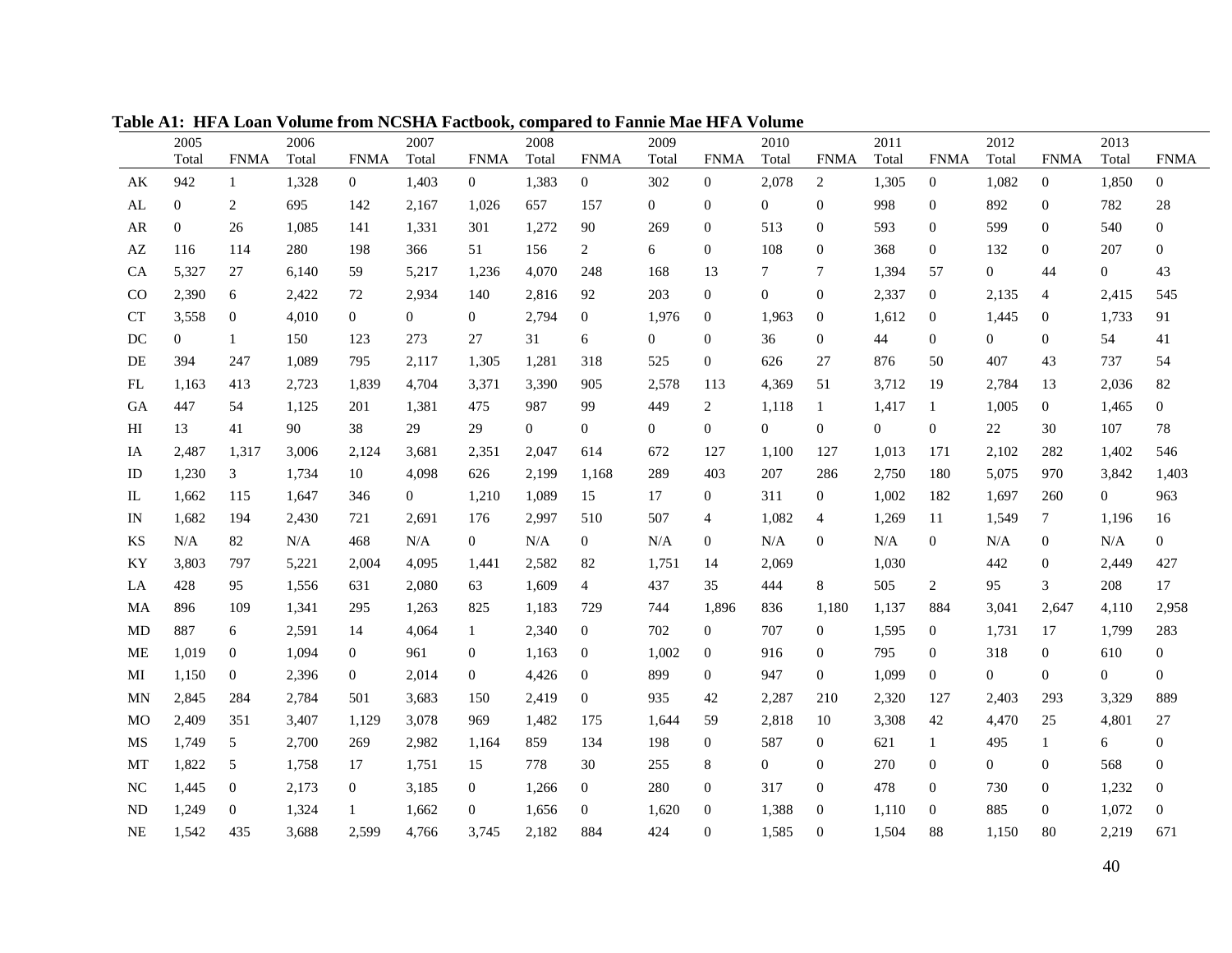| NH        | 1,212    | $\mathbf{0}$   | 1,228          | $\theta$       | 1,380          | 0              | 759            | $\theta$       | 421            | $\mathbf{0}$   | 527            | $\theta$       | 613            | 3              | 495            | 25             | 689    | 114            |
|-----------|----------|----------------|----------------|----------------|----------------|----------------|----------------|----------------|----------------|----------------|----------------|----------------|----------------|----------------|----------------|----------------|--------|----------------|
| NJ        | 483      | $\overline{0}$ | 1,159          | $\overline{0}$ | 2,163          | $\overline{0}$ | 1,780          | $\theta$       | 728            | 0              | 579            | $\theta$       | 777            | $\Omega$       | 693            | $\overline{0}$ | 1,132  | $\overline{0}$ |
| <b>NM</b> | 1,058    | 134            | 1,901          | 695            | 2,311          | 1,175          | 1,760          | 475            | 1,417          | 100            | 1,159          | 59             | 1,012          | 112            | 895            | 145            | 1,147  | 236            |
| <b>NV</b> | 0        | 3              | 222            | 65             | $\overline{0}$ | 169            | 495            | 64             | 218            | $\overline{0}$ | 553            | $\overline{2}$ | $\overline{0}$ | $\overline{0}$ | $\mathbf{0}$   | $\overline{0}$ | 56     | 4              |
| NY        | 3,206    | $\theta$       | 3,399          | $\overline{0}$ | 2,672          | $\overline{0}$ | 4,001          | $\overline{0}$ | 1,136          | $\overline{0}$ | 2,240          | $\theta$       | 1,683          | $\overline{0}$ | 797            | 0              | 1,717  | 4              |
| <b>OH</b> | 5,027    | 1,285          | 9,918          | 6,338          | 7,965          | 5,594          | 7,038          | 1,811          | 2,296          | 23             | 3,234          | 51             | 3,448          | 129            | 3,342          | 97             | 3,871  | 388            |
| OK        | 1,281    | 308            | 2,155          | 655            | 1,845          | 767            | 751            | 24             | 787            | $\overline{0}$ | 1,122          | $\theta$       | 1,213          | $\overline{0}$ | 1,441          | $\overline{0}$ | 586    | $\overline{0}$ |
| <b>OR</b> | 1,195    | $\overline{0}$ | 1,171          | $\overline{0}$ | 1,381          | $\overline{0}$ | 1,598          | $\overline{0}$ | 381            | $\overline{0}$ | 37             | $\Omega$       | 620            | $\overline{0}$ | 434            | $\overline{0}$ | 419    | $\overline{0}$ |
| PA        | 5,678    | 1,040          | 6,660          | 654            | 6,960          | 118            | 4,839          | 251            | 2,905          | 2              | 6,527          | $\theta$       | 4,361          | 19             | 3,076          | 461            | 1,656  | 1,174          |
| <b>PR</b> | $\Omega$ | $\overline{0}$ | $\overline{0}$ | $\overline{0}$ | $\overline{0}$ | $\overline{0}$ | $\overline{0}$ | $\overline{0}$ | $\overline{0}$ | $\overline{0}$ | $\Omega$       | $\theta$       | 0              | $\overline{0}$ | $\overline{0}$ | $\overline{0}$ | 0      | $\overline{0}$ |
| RI        | 838      | $\Omega$       | 1,088          | $\Omega$       | 1,449          | $\Omega$       | 928            | $\Omega$       | 718            | $\Omega$       | 409            | $\Omega$       | 354            | $\theta$       | 425            | 101            | 484    | 197            |
| <b>SC</b> | 802      | $\overline{0}$ | 1,852          | $\Omega$       | 1,489          | 0              | 1,286          | $\theta$       | 535            | $\overline{0}$ | 1,043          | $\Omega$       | 706            | $\Omega$       | 365            | $\overline{0}$ | 298    | $\Omega$       |
| <b>SD</b> | 2,245    | 27             | 2,495          | 6              | 2,792          | 0              | 2,432          | $\theta$       | 1,730          | $\Omega$       | 1,700          | $\theta$       | 1,447          | $\overline{0}$ | 808            | 84             | 1,486  | 244            |
| TN        | 2,431    | $\overline{0}$ | 3,270          | $\overline{0}$ | 4,647          | $\Omega$       | 2,885          | $\theta$       | 2,446          | $\theta$       | 2,650          | $\theta$       | 2,222          | $\overline{0}$ | 2,240          | $\overline{0}$ | 2,071  | $\Omega$       |
| <b>TX</b> | 1,924    | 349            | 2,531          | 1,065          | 2,636          | 1,234          | 1,409          | 73             | 273            | 2              | 1,248          | 14             | 1,920          | 15             | 2,100          | $\bf{0}$       | 1,827  | $\Omega$       |
| UT        | 1,991    | 192            | 2,030          | 233            | 2,193          | 250            | 1,915          | 294            | 959            | 111            | 1,130          | $\overline{0}$ | 1,852          | $\overline{0}$ | 2,686          | $\theta$       | 2,685  | 203            |
| VA        | 5,114    | $\overline{0}$ | 6,166          | $\mathbf{1}$   | 5,348          | $\overline{0}$ | 4,954          | $\theta$       | 3,964          |                | 3,409          | $\Omega$       | 2,445          | $\overline{0}$ | 3,422          | 80             | 3,771  | 325            |
| <b>VT</b> | 707      | $\Omega$       | 935            | $\theta$       | 993            | $\Omega$       | 495            | $\Omega$       | 95             | 33             | 135            | 18             | 221            | 66             | 407            | 115            | 360    | 104            |
| WA        | 1,004    | 528            | 1,755          | 658            | 1,870          | 1,292          | 794            | 381            | 684            | 141            | 1,370          | 96             | 1,124          | 76             | 489            | 57             | 2,753  | 351            |
| WI        | 4,131    | $\overline{0}$ | 4,559          | 149            | 4,705          | $\overline{0}$ | 2,748          | $\overline{0}$ | $\overline{0}$ | 15             | 700            | 671            | 374            | 369            | 651            | 586            | 1,126  | 969            |
| WV        | 1,473    | 16             | 1,488          | 11             | 1,564          | 62             | 897            | 41             | 252            | 73             | $\overline{0}$ | 24             | 450            | 14             | 851            | 47             | 581    | 34             |
| WY        | 1,563    | $\theta$       | 1,951          | $\overline{0}$ | 2,272          | $\Omega$       | 1,547          | $\Omega$       | 1,016          | $\Omega$       | 690            | $\Omega$       | 662            | $\overline{0}$ | 633            | $\overline{0}$ | 754    | 118            |
| Total     | 86,018   | 8,612          | 119,920        | 25,267         | 126.611        | 31,358         | 96,425         | 9.676          | 41,813         | 3,217          | 58,881         | 2,848          | 63,966         | 2,618          | 62,936         | 6,517          | 70,238 | 13,627         |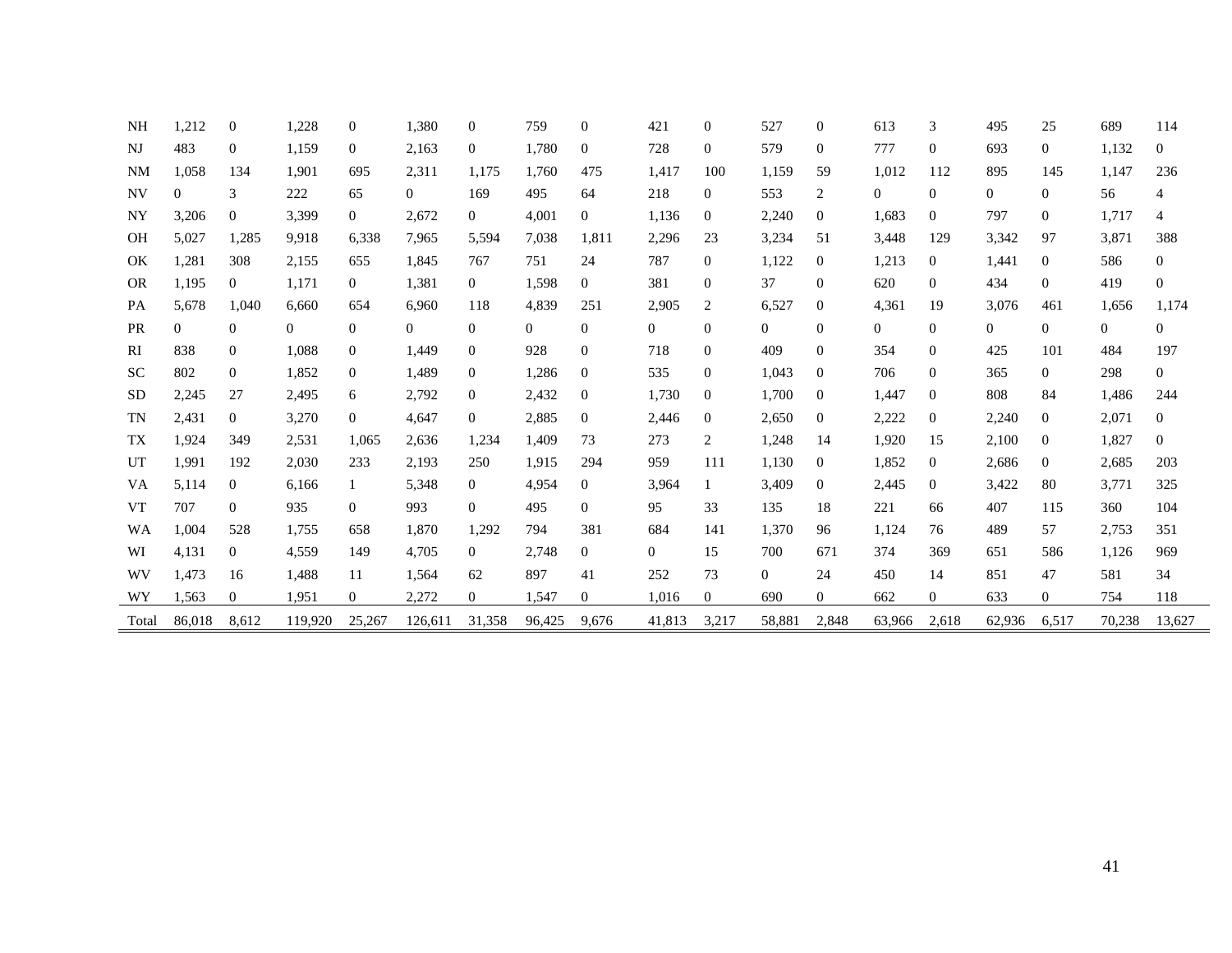|                                    | mean    | sd      | min              | max          |
|------------------------------------|---------|---------|------------------|--------------|
| <b>HFA</b> Flag                    | 0.22    | 0.41    | $\Omega$         | $\mathbf{1}$ |
| Monthly Income (thousands)         | 3.57    | 1.4     | 0.31             | 9            |
| Mortgage Payment (hundreds)        | 7.57    | 3.5     | 0.61             | 38.52        |
| $DTI < 36$ (spline)                | 9.47    | 13.98   | $\boldsymbol{0}$ | 36           |
| DTI 36.1-45 (spline)               | 13.09   | 19.02   | $\Omega$         | 45           |
| $DTI > 45$ (spline)                | 18.65   | 26      | $\Omega$         | 100          |
| Borrower FICO Score at Origination | 712.26  | 55.59   | 434              | 950          |
| Co-borrower                        | 0.25    | 0.43    | $\Omega$         | $\mathbf{1}$ |
| Borrower FICO - Co-Borrower FICO   | 7.63    | 21.45   | $\boldsymbol{0}$ | 327          |
| <b>Borrower Age</b>                | 33.22   | 10.79   | 18               | 99           |
| Borrower Age (missing)             | 0.07    | 0.26    | $\Omega$         | $\mathbf{1}$ |
| Single Unit                        | 0.85    | 0.36    | $\overline{0}$   | 1            |
| $\Delta$ Three Year HPI (Zip)      | $-0.19$ | 5.4     | $-38.8$          | 31.88        |
| Mark-to-Market CLTV                | 98.56   | 21.61   | 0.09             | 862.17       |
| 30-Year FRM Interest Rate          | 5       | 0.96    | 3.36             | 6.6          |
| CPI (Inflation)                    | 2.09    | 1.64    | $-1.96$          | 5.5          |
| <b>Unemployment Rate</b>           | 6.65    | 2.41    | 1.7              | 28.9         |
| Months Since Origination           | 33.32   | 25.24   | $\overline{0}$   | 133          |
| Months Since Origination (squared) | 1747.61 | 2310.61 | $\overline{0}$   | 17689        |
| <b>Broker Originator</b>           | 0.19    | 0.4     | $\theta$         | $\mathbf{1}$ |
| Correspondent Originator           | 0.36    | 0.48    | $\overline{0}$   | $\mathbf{1}$ |
| <b>Community Second</b>            | 0.1     | 0.3     | $\overline{0}$   | $\mathbf{1}$ |
| Other Second                       | 0.08    | 0.27    | $\theta$         | 1            |
| <b>Full Documentation</b>          | 0.96    | 0.2     | $\overline{0}$   | $\mathbf{1}$ |
| <b>Direct Lending</b>              | 0.07    | 0.26    | $\overline{0}$   | $\,1$        |
| <b>Direct Servicing</b>            | 0.05    | 0.21    | $\overline{0}$   | $\mathbf{1}$ |
| Homeownership Counseling           | 0.15    | 0.35    | $\boldsymbol{0}$ | $\mathbf{1}$ |
| Year of Origination                | 2007.2  | 2.15    | 2004             | 2014         |
| Year of Observation                | 2009.96 | 2.45    | 2004             | 2016         |

**Table A2: MNL Model Variables, Descriptive Statistics**

N= 19,345,412; summary statistics are weighted using the CEM weights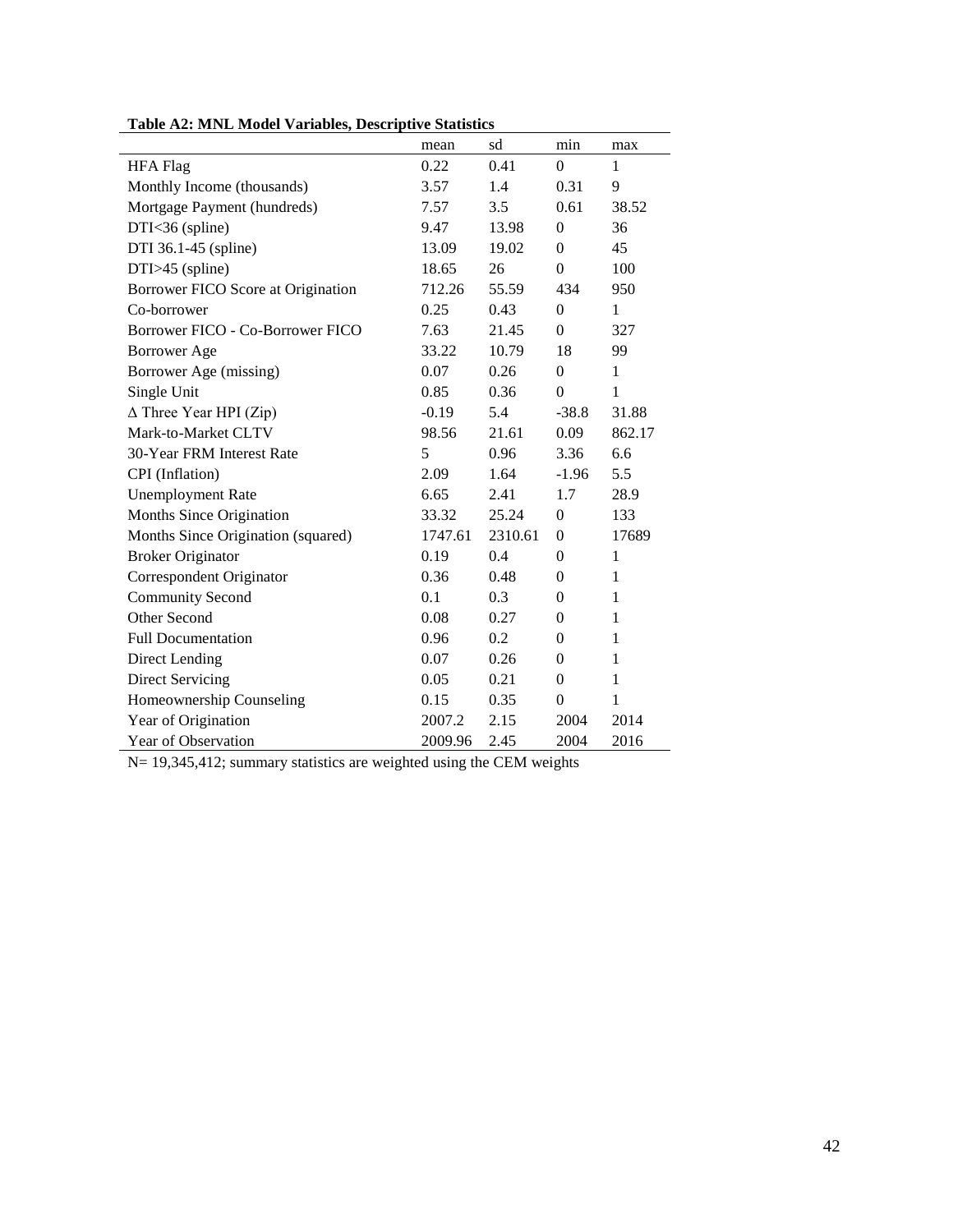|                                        | (1)        | (2)        | (3)        |
|----------------------------------------|------------|------------|------------|
| <b>HFA Flag</b>                        | $0.748***$ | $0.841***$ | $0.929***$ |
|                                        | (0.009)    | (0.011)    | (0.019)    |
| Monthly Income (thousands)             | $0.851***$ | $0.850***$ | $0.849***$ |
|                                        | (0.006)    | (0.006)    | (0.006)    |
| Mortgage Payment                       | $1.083***$ | $1.078***$ | 1.079***   |
|                                        | (0.003)    | (0.003)    | (0.003)    |
| DTI<36                                 | $1.404*$   | $1.372*$   | 1.305      |
|                                        | (0.252)    | (0.244)    | (0.230)    |
| DTI 36.1-45                            | $1.529***$ | 1.489***   | 1.436***   |
|                                        | (0.204)    | (0.197)    | (0.190)    |
| DTI>45                                 | $1.503***$ | 1.497***   | 1.452***   |
|                                        | (0.152)    | (0.149)    | (0.145)    |
| <b>Borrower</b> Age                    | $1.007***$ | $1.007***$ | $1.007***$ |
|                                        | (0.001)    | (0.001)    | (0.001)    |
| Borrower Age (missing)                 | $0.864***$ | $0.883***$ | $0.892***$ |
|                                        | (0.026)    | (0.027)    | (0.027)    |
| Borrower FICO Score at Origination     | $0.989***$ | 0.989***   | 0.989***   |
|                                        | (0.000)    | (0.000)    | (0.000)    |
| Borrower FICO - Co-Borrower FICO       | $0.999*$   | 0.999      | 0.999      |
|                                        | (0.000)    | (0.000)    | (0.000)    |
| Co-borrower                            | $0.927***$ | $0.951**$  | $0.950**$  |
|                                        | (0.022)    | (0.022)    | (0.022)    |
| <b>CLTV</b>                            | $1.033***$ | $1.038***$ | 1.038***   |
|                                        | (0.001)    | (0.001)    | (0.001)    |
| Single Unit                            | $0.932***$ | $0.928***$ | 0.939***   |
|                                        | (0.018)    | (0.018)    | (0.017)    |
| $\Delta$ Three Year Unemployment (Zip) | $1.164***$ | $1.168***$ | $1.173***$ |
|                                        | (0.023)    | (0.023)    | (0.023)    |
| $\Delta$ Three Year HPI (Zip)          | $0.979***$ | $0.979***$ | 0.979***   |
|                                        | (0.002)    | (0.002)    | (0.002)    |
| <b>Broker Originator</b>               |            | 1.258***   | 1.264***   |
|                                        |            | (0.024)    | (0.024)    |
| Correspondent Originator               |            | $1.150***$ | 1.157***   |
|                                        |            | (0.020)    | (0.020)    |
| <b>Community Second</b>                |            | $0.782***$ | $0.778***$ |
|                                        |            | (0.024)    | (0.023)    |
| Other Second Lien                      |            | 0.919***   | $0.921***$ |
|                                        |            | (0.023)    | (0.023)    |
| <b>Full Documentation</b>              |            | $0.552***$ | $0.553***$ |
|                                        |            | (0.017)    | (0.017)    |
| <b>Direct Lending</b>                  |            |            | $1.053**$  |
|                                        |            |            | (0.023)    |
| <b>Direct Servicing</b>                |            |            | $0.801***$ |

#### **Table A3: Cox Proportional Hazard Model, 90 Day Default**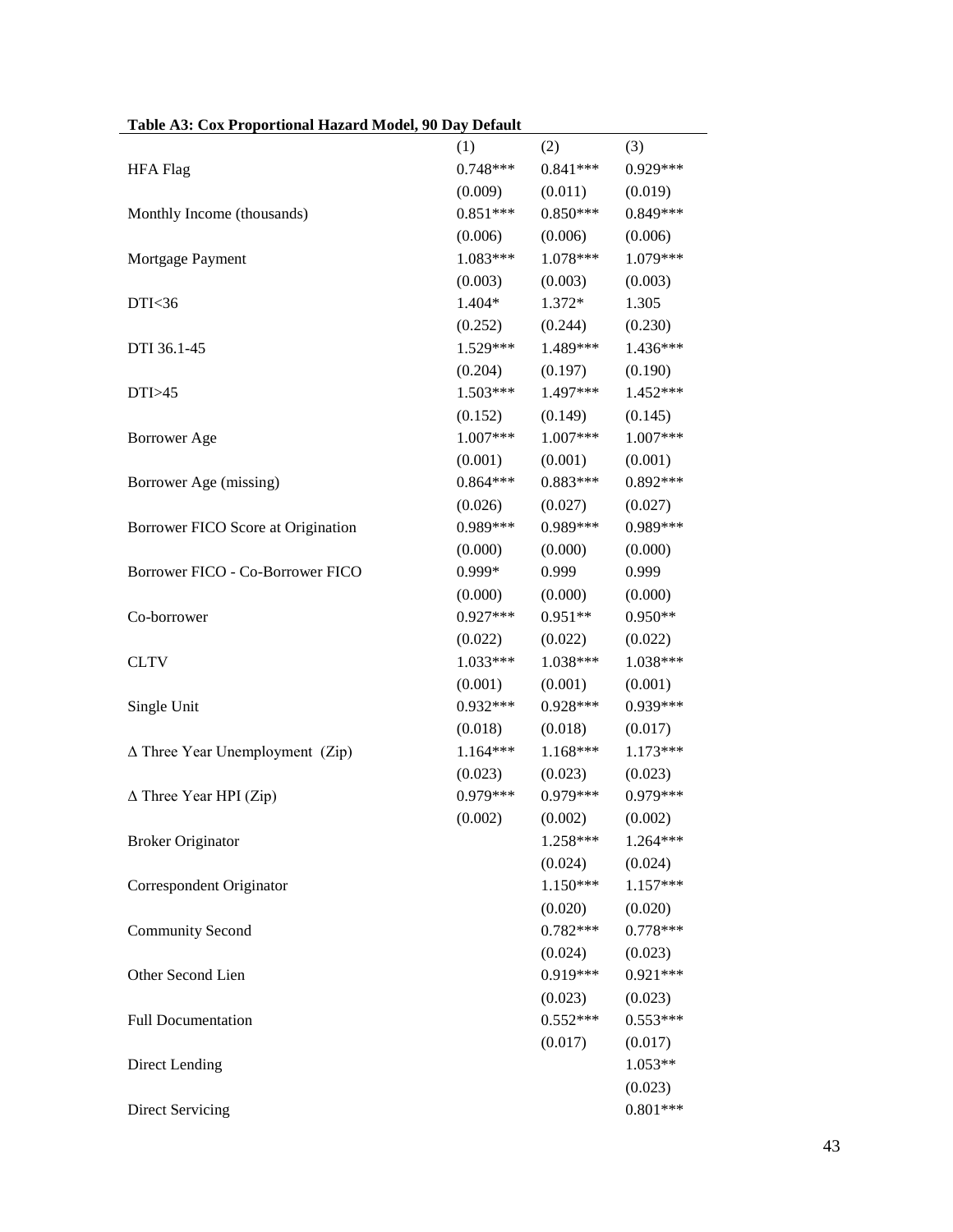|                          |         |         | (0.027)    |
|--------------------------|---------|---------|------------|
| Homeownership Counseling |         |         | $0.872***$ |
|                          |         |         | (0.018)    |
|                          |         |         |            |
| <b>Observations</b>      | 477,181 | 477,181 | 419,161    |

Robust standard errors in parentheses. Coefficients are exponentiated and represent the hazard ratio. All models include non-time varying covariates in Table 4, including state and year of origination fixed effects

\*\*\* p<0.01, \*\* p<0.05, \* p<0.1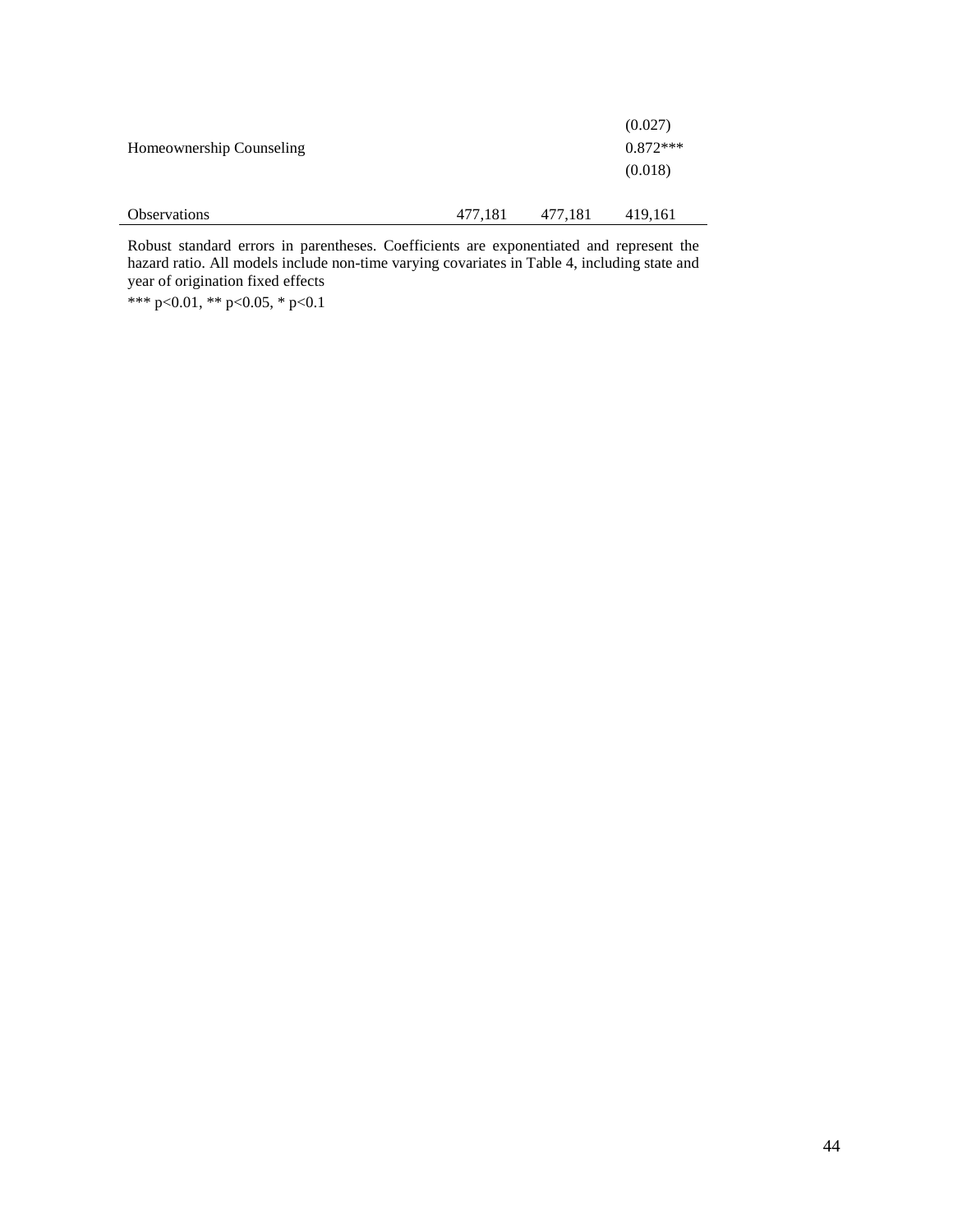

**Figure A1: State-Level HFA Indicators of Borrower Need, All HFA Lending**

Source: Author's calculations from National Council of State Housing Agency Factbook data



**Figure A2: HMDA Loans to LMI Borrowers (Incomes below 115% AMI)**

Source: Authors' calculations from HMDA data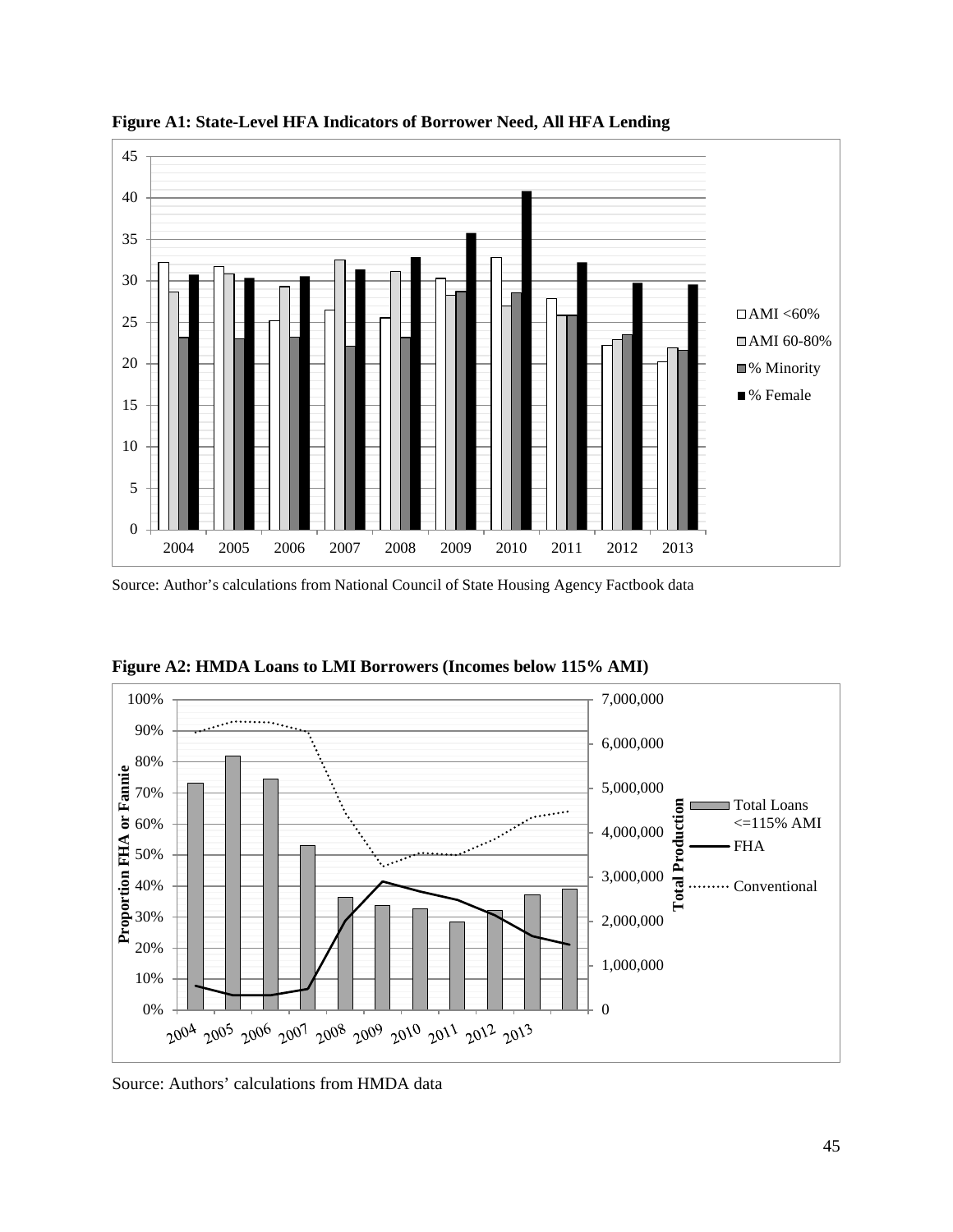

**Figure A3: HFA Service Delivery Practices at State Level, All HFA Lending**

Source: Author's calculations from National Council of State Housing Agency Factbook data



**Figure A4: HFA Service Delivery Practices at Loan Level, Fannie Mae HFA Loans**

Source: Author's calculations from Fannie Mae Single Family Loan data combined with NCSHA Factbook data on service delivery practices by year.